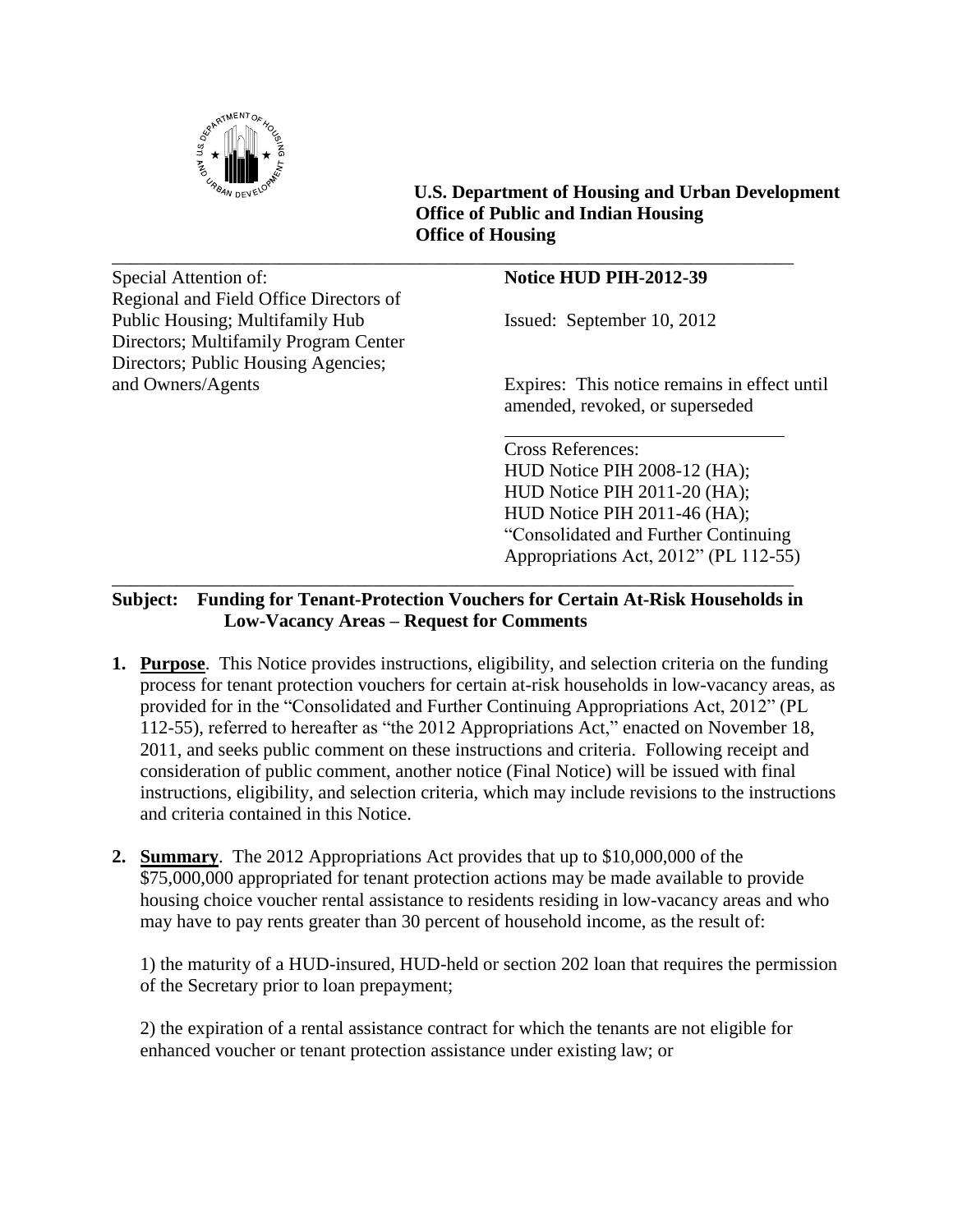3) the expiration of affordability restrictions accompanying a mortgage or preservation program administered by the Secretary.

HUD is initially making up to \$6,000,000 in voucher assistance available under this Notice, due to concerns that the needs under the other eligible categories of tenant protection actions may otherwise exceed the funds appropriated for tenant protection actions. However, if the needs under the other eligible categories of tenant protection actions do not exceed the funds appropriated for tenant protection actions, HUD may increase the amount available under this Notice up to \$10,000,000.

The 2012 Appropriations Act provides that the tenant protection assistance may be provided as either enhanced vouchers or project-based voucher (PBV) assistance. As is the case for Housing Conversion Actions, public housing agencies (PHAs) will receive a special fee of \$200 per unit under the Annual Contributions Contract (ACC) funding increment for the extraordinary costs associated with administering the enhanced voucher or PBV assistance under this Notice.

This Notice describes the funding process for this assistance, including instructions for owners on how to apply for this rental assistance. The deadline for owners to apply for this assistance will be after the publication of the Final Notice. After the deadline for owners to request the assistance, HUD will rank applicants according to the date of the mortgage maturity, rental assistance contract expiration, or use agreement expiration to determine the order of funding. HUD is also prioritizing funding for the families facing the greatest rent burden in the absence of voucher assistance.

- **3. Submission of Comments**. Interested persons are invited to submit comments on this Notice. Submissions must refer to companion Federal Register notice published on September 10, 2012 (FR-5657-N-01). There are two methods for submitting public comments (note: Facsimile (FAX) comments are not acceptable):
	- **Electronic submission of comments**. Interested persons may submit comments electronically through the Federal eRulemaking Portal at [www.regulations.gov.](http://www.regulations.gov/) HUD strongly encourages commenters to submit comments electronically. Electronic submission of comments allows the commenter maximum time to prepare and submit comment, ensures timely receipt by HUD, and enables HUD to make comments immediately available to the public. Comments submitted electronically through [www.regulations.gov](http://www.regulations.gov/) can be viewed by other commenters and interested members of the public. Commenters should follow the instructions provided on the site to submit comments electronically.
	- **Submission of comments by mail**. Comments may be submitted by mail to the Regulations Division, Office of General Counsel, Department of Housing and Urban Development, 451 Seventh Street, SW, Room 10276, Washington, DC 20410-0500.

To receive consideration as public comments, comments must be submitted through one of the two methods specified above. Also, to expedite review of public comments, it is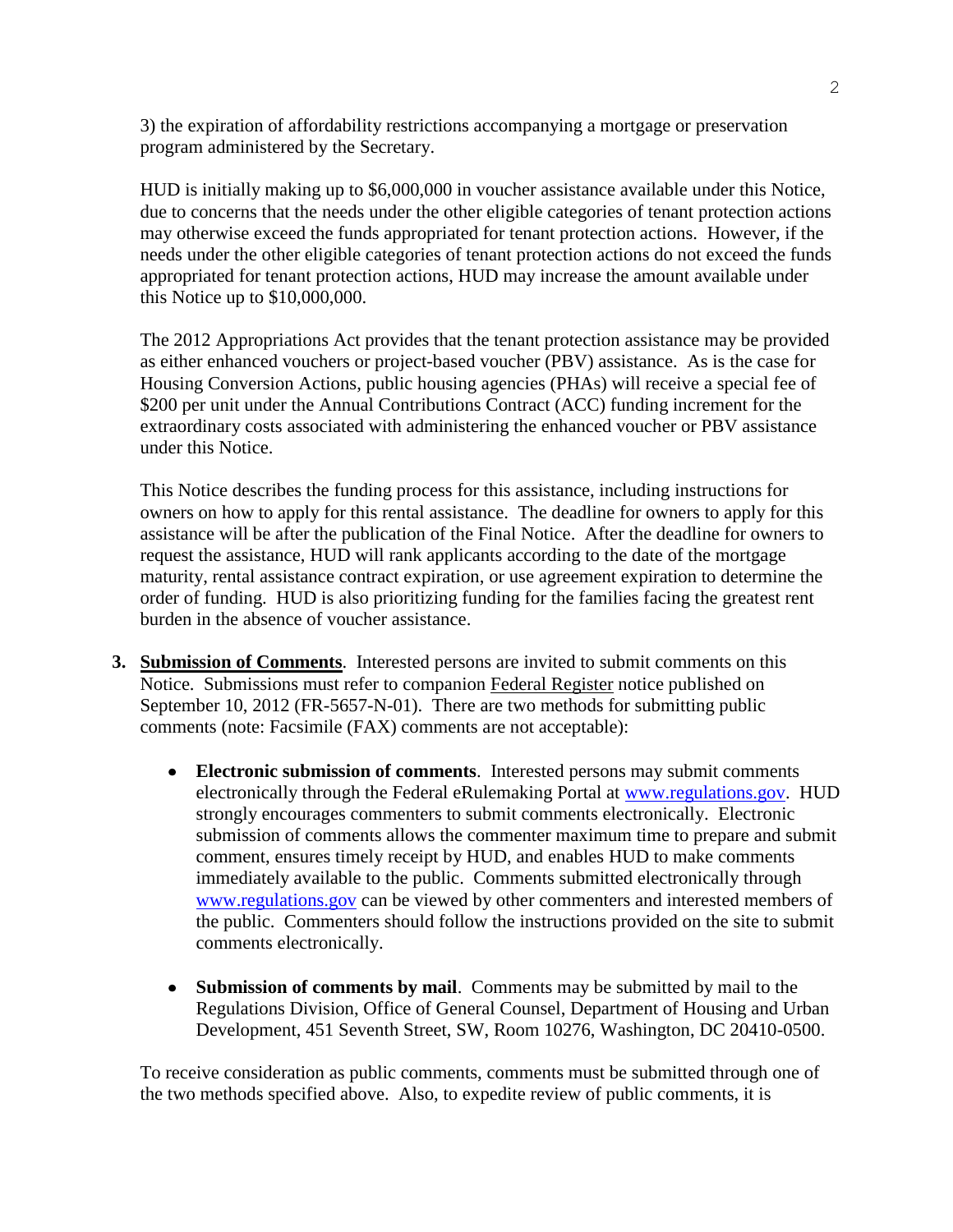recommended that commenters reference the specific section(s) of the Notice in their comments.

**Public inspection of comments**. Copies of all comments submitted are available for inspection and downloading at [www.regulations.gov.](http://www.regulations.gov/)

**Due date for public comment**. All comments are due no later than October 10, 2012. HUD will issue a Final Notice that takes into consideration the comments received in response to solicitation of comment on this Notice.

**4. Eligibility.** An owner is eligible to request assistance for unassisted households/units at the property if the owner is in compliance civil rights threshold requirements (as described below), the property is in a low-vacancy area<sup> $\overline{1}$ </sup>, there are at-risk households residing at the property, these at risk households are not currently receiving other project-based or tenantbased rental assistance under Section 8 of the United States Housing Act, and the property experienced (or will experience) one of the following three events in FY 2012 or prior to FY 2012:

1) the maturity of a HUD-insured, HUD-held or section 202 loan that requires the permission of the Secretary prior to loan prepayment;

2) the expiration of a rental assistance contract for which the tenants are not eligible for enhanced voucher or tenant protection assistance under existing law; or

3) the expiration of affordability restrictions accompanying a mortgage or preservation program administered by the Secretary.

Category 1 above includes only properties with maturing/matured Section 202 Direct Loans, FHA-insured primary mortgages, or HUD-held primary mortgages. Please note that maturity of any mortgage instrument other than a Section 202 Direct Loan, FHA-insured primary mortgage, or HUD-held primary mortgage (for example, the maturity of a mortgage made by a state Housing Finance Agency) does not qualify as a maturing/matured mortgage for purposes of this Notice under category 1 of the 2012 Appropriations Act. Further, only the maturing/matured properties where the Secretary's consent to prepayment is required are eligible under Category 1. The Direct or FHA-insured mortgage note will specify if the approval of HUD is a requirement for the prepayment.

Category 2 includes only properties where a Rental Assistance Payments (RAP) contract expired prior to FY 2012, or where a Rent Supplement contract expired prior to 2001. RAP contract expirations in FY 2012 and Rent Supplement contract expirations in 2001 or later

<sup>&</sup>lt;sup>1</sup> "Low-vacancy area" was defined for the purposes of this assistance as a county that currently and historically demonstrates a moderate to tight rental housing market for low-income renters. HUD determined this definition with two thresholds. First, the county must be below the national vacancy rate for units affordable to low-income household in 2000, which is 7.3%. Second, the county must be below the  $80<sup>th</sup>$  percentile vacancy rate for lowincome renters as estimated by the 2005-2009 American Community Survey 5 year estimates, which is 8.7%. A list of low-vacancy areas is included in Attachment A.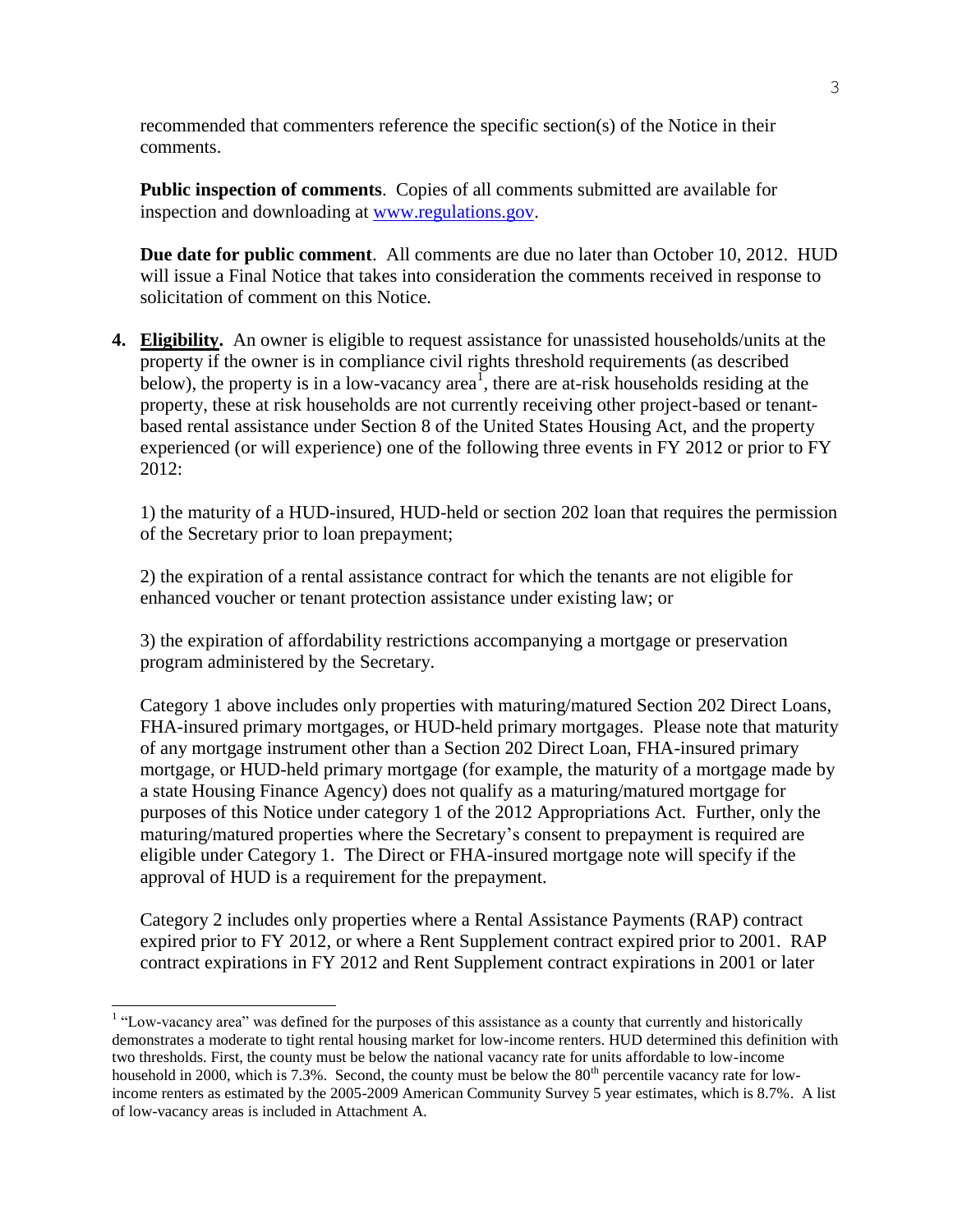4

are not eligible for assistance under this Notice because tenants in such properties are/were eligible for enhanced voucher or tenant protection assistance under existing law, and therefore do not meet the criteria under category 2 of the 2012 Appropriations Act. Please note that some properties with RAP contract expirations prior to FY 2012 already received tenant protection assistance, and are therefore not eligible for assistance under this Notice.

Category 3 includes two groups of properties, as follows:

- Maturing/matured FHA-insured or Direct mortgages, where permission of the Secretary is not required prior to mortgage prepayment. (In such properties, tenantbased voucher assistance is provided to eligible residents of unassisted units at the time of prepayment, but, outside of the process described in this Notice, is not provided at the time of mortgage maturity). To be eligible under Category 3, the underlying affordability restrictions at the property must expire/have expired along with maturity of the mortgage. Where mortgages have matured, the use agreement must have expired prior to the owner's request under this Notice. Where the maturity will occur in FY2012, the underlying affordability restrictions must expire concurrently with the mortgage maturity.
- Expiring "stand alone" Use Agreements: This includes only those properties that have HUD-imposed affordability use agreements expiring/expired but no active Section 202 Direct Loan, FHA-insured primary mortgage, or HUD-held primary mortgage expiring/expired (properties with expiring/expired "stand alone use agreements"). Please note that the expiring/expired use agreement must be a HUD-imposed use agreement that restricts the property to operate as affordable housing to very low, low, and/or moderate income households. This may include, but is not limited to, the Preservation programs under the Title II Emergency Low Income Housing Preservation Act (ELIHPA) and the Title VI Low-Income Housing Preservation and Resident Homeownership Act (LIHPRHA). An Interest Reduction Payments Agreement associated with a state non-insured 236 mortgage also meets the criteria under category 3 of the 2012 Appropriations Act. The expiration of a project use agreement imposed by another agency or funder does not meet the criteria under category 3 of the 2012 Appropriations Act.

Owners may verify that their property is in a low-vacancy area by using the list of lowvacancy areas in Attachment A.

"At-risk households" are those households residing at the property at the time of the owner's request whose annual income is equal to or less than HUD's Federal Fiscal Year (FY) 2012 low income limit; and are rent burdened currently or will be rent burdened after the mortgage maturity or use agreement expiration. For those properties where the mortgage maturity, rental assistance contract expiration, or use agreement expiration, occurred prior to the date of the owner's request for assistance, a family must have resided at the property at the time of the mortgage maturity, rental assistance contract expiration, or use agreement expiration to be considered an at-risk household. This Notice provides further information on identifying at-risk households, including a threshold for determining rent burden, in section 6 below.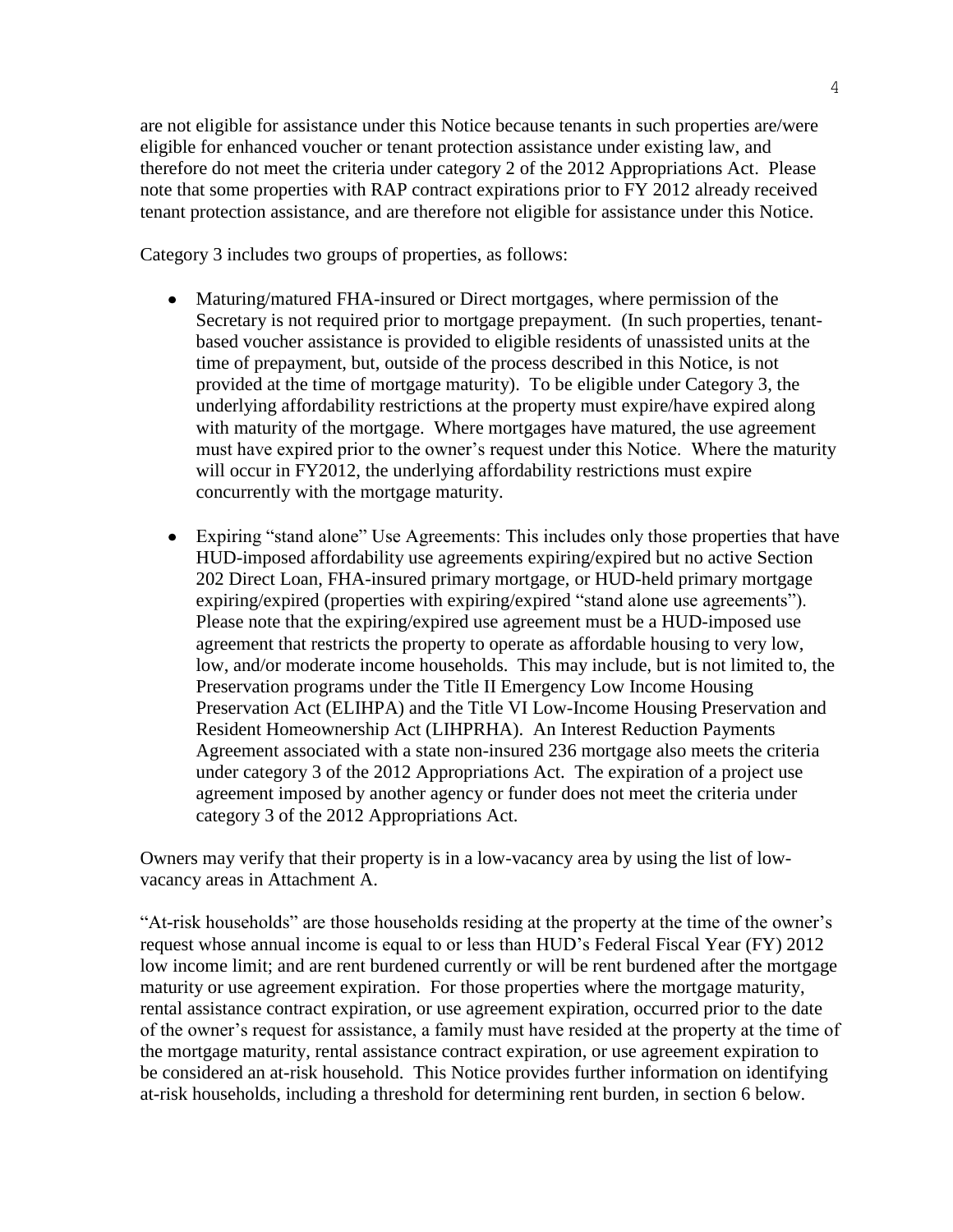Additionally, an owner must be in compliance with civil rights threshold requirements. An owner is not eligible to request assistance if such owner:

i) has been charged with an ongoing systemic violation of the Fair Housing Act or received a cause determination from a substantially equivalent state or local fair housing agency concerning a systemic violation of a substantially equivalent state or local fair housing law proscribing discrimination because of race, color, religion, sex, national origin, disability or familial status;

ii) is a defendant in a Fair Housing Act lawsuit filed by the Department of Justice alleging a pattern or practice of discrimination or denial of rights to a group of persons raising an issue of general public interest pursuant to 42 U.S.C. 3614(a);

iii) has received a letter of findings identifying systemic noncompliance under Title VI of the Civil Rights Act of 1964, Section 504 of the Rehabilitation Act of 1973, or Section 109 of the Housing and Community Development Act of 1974;

iv) has received a cause determination from a substantially equivalent state or local fair housing agency concerning a systemic violation of provisions of a state or local law proscribing discrimination in housing based on sexual orientation or gender identity; or

v) has received a cause determination from a substantially equivalent state or local fair housing agency concerning a systemic violation of a state or local law proscribing discrimination in housing based on lawful source of income; and

vi) if applicable, has not resolved to HUD's satisfaction, the charge, lawsuit, letter of findings or cause determination referenced in subparagraphs (i), (ii), (iii), (iv) or (v) and/or is not in current compliance with any agreement or consent order resolving the matter.

Owners who wish to request assistance under this Notice must request the assistance by [a date to be specified in the Final Notice], in accordance with the procedures set forth in the Final Notice.

Upon receiving an owner's request, HUD will verify that the maturity of the mortgage and/or expiration of the use agreement in fact removes/removed the affordability restrictions at the property and resulted or may result in tenants being rent burdened; that the RAP contract expired prior to FY 2012, or that Rent Supplement contract expired prior to 2001; or that the mortgage maturity or use agreement expiration takes place in FY 2012 or prior to FY 2012; and that the owner's property is in a low-vacancy area.

Please note that while assistance under this Notice for properties in categories 1 or 3 of the 2012 Appropriations Act is limited to mortgage maturities or use agreement expirations that take place in FY 2012 or prior to FY 2012, any funding leftover after all eligible properties' requests for assistance have been funded will be carried over to the next fiscal year to fund mortgage maturities or use agreement expirations that occur after FY 2012.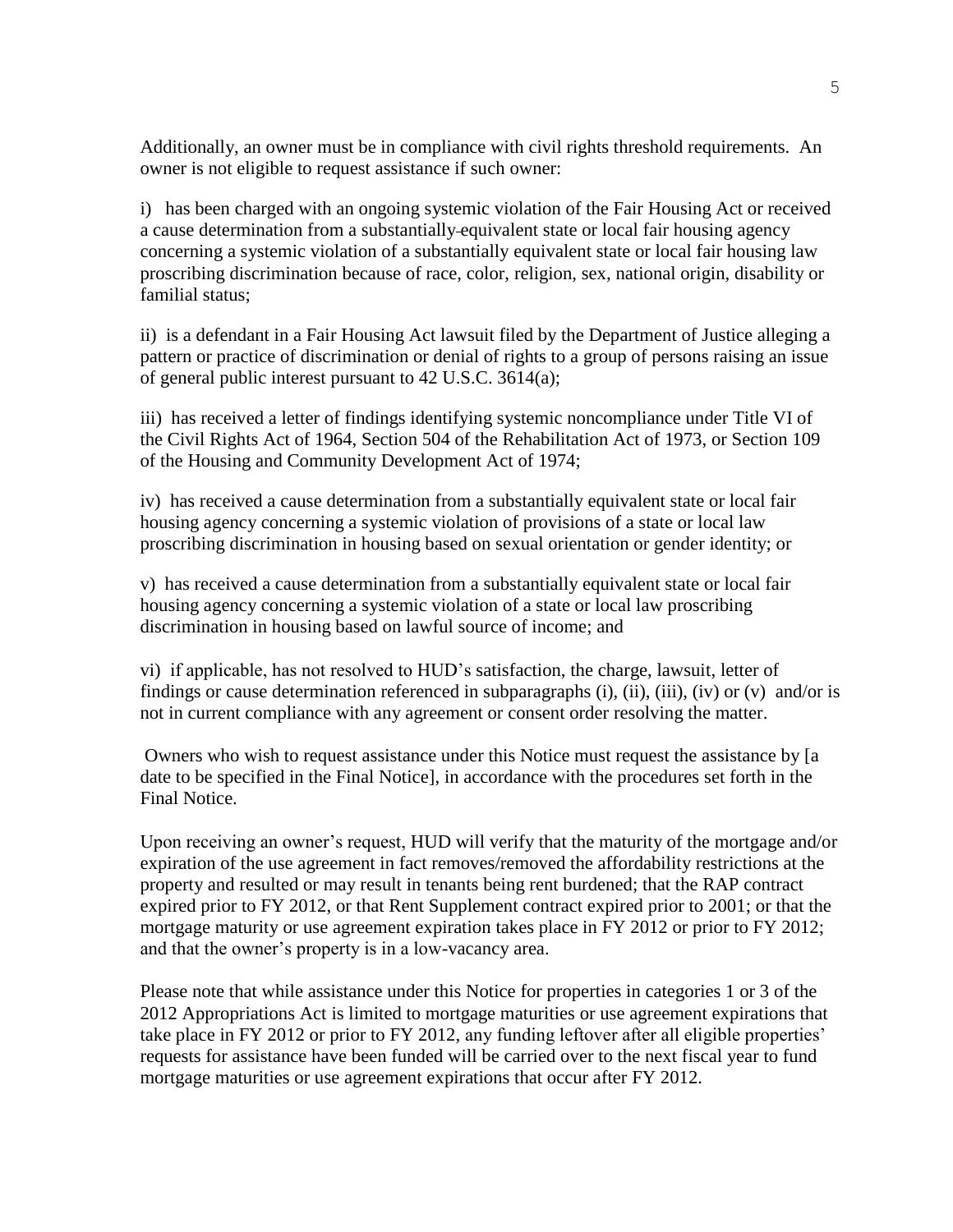**5. Enhanced Vouchers or Project-Based Voucher Assistance.** Owners may request either enhanced vouchers or project-based voucher (PBV) assistance for the at-risk households residing in their property. Both types of assistance are administered through Public Housing Agencies (PHAs). The HUD Public Housing (PH) Field Office Director will identify PHAs to administer the voucher assistance, in accordance with the procedures in section 7 below. Any PHA identified for this purpose may decline to participate entirely, or may agree to participate but only to administer enhanced vouchers, even if the owner has requested PBV assistance. If a PHA declines to participate, the HUD PH Field Office Director will take steps to identify a PHA that will agree to administer the assistance, as described in section 7 below. Owners should be aware that in some cases, enhanced vouchers may be provided even if the owner requests PBV assistance; please see section 7 (step 9), and section 8, for more details.

## Enhanced vouchers

Enhanced vouchers are tenant-based assistance. Households issued enhanced vouchers may elect to use the assistance in the same property (as long as the property continues as rental housing and the tenancy can be approved in accordance with the enhanced voucher policies described in section 9 below), and in all cases may choose to move from the property immediately. There is no guarantee to the owner that any enhanced voucher assistance will be used at the property for any period of time. Enhanced vouchers are different from regular housing choice vouchers (HCVs) in two major respects. If the family remains in the same property, the family must continue to contribute towards rent at least the amount the family was paying for rent on the date of the maturity of the mortgage and/or expiration of the use agreement that removes the affordability restrictions at the property, and a higher "enhanced" payment standard is used to determine the amount of subsidy when the gross rent exceeds the normally applicable PHA payment standard.

#### Project-based voucher assistance

PBV assistance is project-based assistance. Under the PBV program, a PHA enters into a Housing Assistance Payment (HAP) contract with the owner for specified units and for a specified term. When families move from the assisted units, the PHA refers families from its waiting list to the owner to fill vacancies. PBV assistance provided through this Notice must follow all regulations at 24 Code of Federal Regulations (CFR) Section 983, with one exception: selection requirements under §983.51 (Owner proposal selection procedures) are not applicable to assistance provided via this Notice, because the 2012 Appropriations Act defines the categories of projects that are potentially eligible for PBV assistance. Moving to Work (MTW) agencies may administer the PBV assistance according to their MTW agreement.

For further details on processing enhanced vouchers or project-based vouchers, see sections 8 and 9 below.

**6. Identifying At-Risk Households.** In order to identify which of the residents of their property may be "at-risk households," owners must first identify the current residents that resided at the property at the time of the mortgage maturity, rental assistance contract expiration, or use agreement expiration (if such event occurred before the owner submits the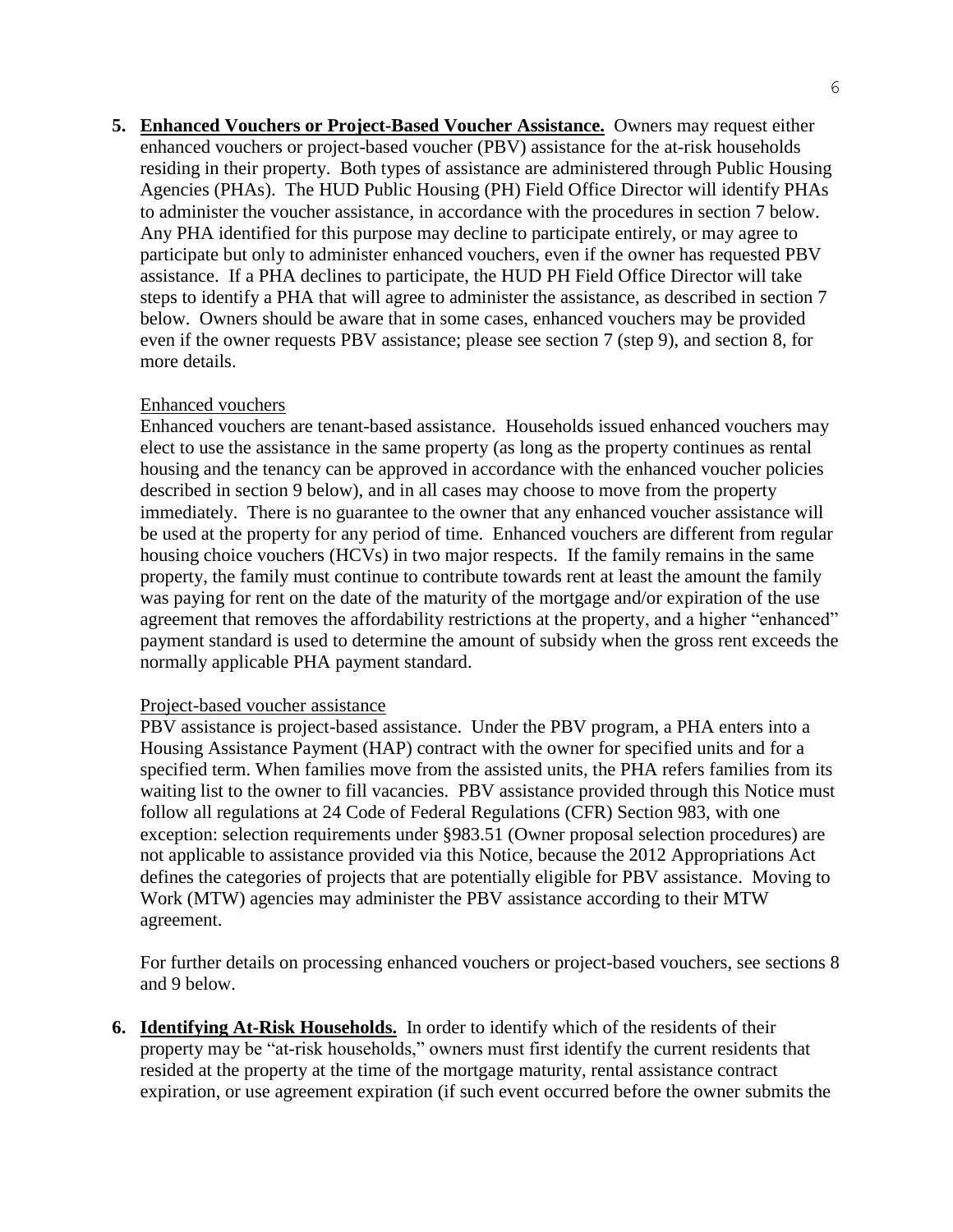request for assistance). The owner must then determine the annual income of the residents, and compare this annual income to HUD's low income limits. The owner then determines whether the residents qualify as rent burdened, by comparing the adjusted monthly income of the residents to the owner's applicable monthly rent (as defined in step 5 below). In order to prioritize assistance to those households most at-risk, HUD is using a 40 percent threshold for rent burden in order to identify at-risk households. By focusing on families who, in the absence of this voucher assistance, would have to pay 40 percent or more of their adjusted monthly income on rent, HUD is ensuring that the limited number of vouchers available under this Notice are provided to households with the highest needs..

Owners and families should be aware that the final determination of a family's income eligibility will be made by the PHA. Families identified as at-risk households in the process described in steps  $1 - 5$  below ultimately may be determined to be over-income (and therefore ineligible for assistance) by the PHA, which will reduce the number of vouchers that will be made available either as enhanced vouchers or PBV assistance, accordingly.

The process to identify at-risk households is described in steps 1 - 5 below. Owners that have verified resident incomes within 12 months of the submission of the request for assistance under this Notice can skip steps 2 and 3 below.

#### **Steps**

1. Notification of residents. The owner must notify (in writing) all current residents of unassisted units at the property who resided at the property at the time of the mortgage maturity, rental assistance contract expiration, or use agreement expiration, if such event occurred before the owner submits the request for assistance, that the owner will be applying for assistance under this Notice. This notification must be provided at least 30 days prior to the submission of the request under this Notice. In accordance with 24 CFR Part 245, those properties assisted with active project-based rental assistance contracts under Section 8 of the US Housing Act, and those properties with FHA-insured or Direct loans, must also notify legitimate tenant organizations at the property. For properties where the mortgage maturity, rental assistance contract expiration, or use agreement expiration has not yet occurred, the owner must notify all current residents of unassisted units. The owner's notification must state that he or she will be identifying at-risk households according to the residents' income. In addition, the owner's notice must state that if any resident contests the income determination made by the owner (and if the owner's request for assistance is selected for funding), such resident will have the opportunity to have their income calculated for eligibility purposes by the administering PHA. The owner's notification to the residents must also inform them that the owner's application for assistance is not a guarantee that the property and residents will receive assistance under this Notice.

Owners must provide such notification in a manner that is effective for persons with disabilities, see 24 CFR § 8.6, and for persons who have limited English proficiency. Owners should refer to HUD's published *Final Guidance to Federal Financial*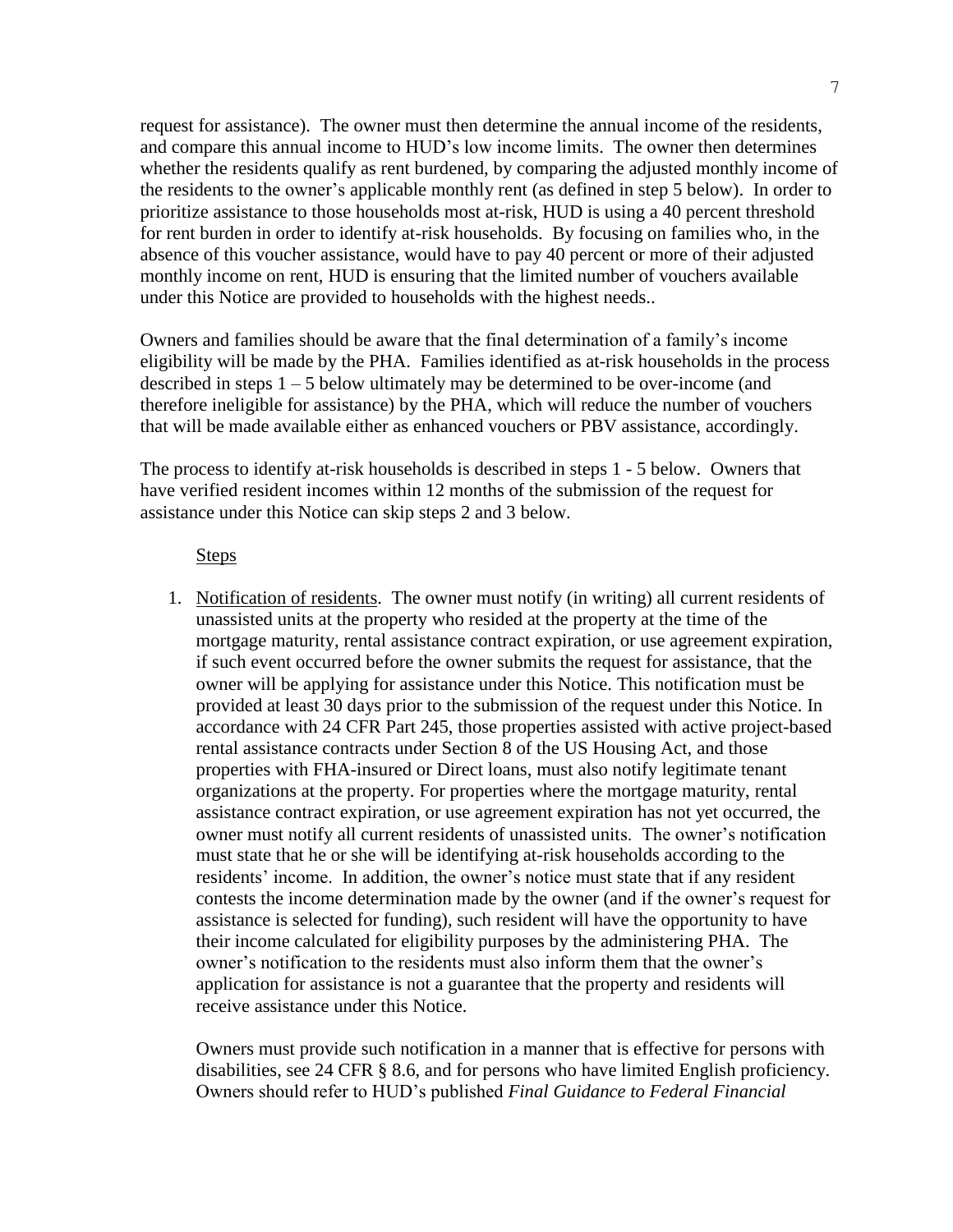*Assistance Recipients: Title VI Prohibition Against National Origin Discrimination Affecting Limited English Proficient Persons* (LEP Guidance) (72 FR 2732) for assistance and information regarding LEP obligations.

- 2. Request for income information. If an owner has not verified resident income within 12 months of the submission of the request for assistance under this Notice, the owner may request income information from each resident of the affected property. Residents are not required to share this information with the owner. If a resident chooses not to disclose income information, such resident will be identified in the owner's request for assistance as a household that did not provide income information to the owner, and such household will not receive assistance through this Notice. For all residents identified in the owner's request for assistance as a household that did not provide income information to the owner, the owner must maintain documentation showing that the family did not provide the requested information, and that the family was notified in writing that their failure to provide income information to the owner means the family will not have the opportunity to receive rental assistance through this Notice.
- 3. Calculation of annual income. The owner determines annual income by adding all sources of income for all adults (age 18 or older) in the household that are anticipated to be received by the household in the next 12 months, excluding income from any of the following: the income of live-in aides or full-time students; student financial assistance; foster care or adoption assistance payments; Supplemental Nutrition Assistance Program (SNAP; formerly known as Food Stamps); Low Income Home Energy Assistance Program (LIHEAP); and Earned Income Tax Credit refunds. This amount is the household's annual income. As discussed below, this calculation is a streamlined version of the calculation that PHAs use to determine income eligibility for the voucher program.
- 4. Comparison to HUD's low income limits. The owner must compare the household's annual income with HUD's FY 2012 low income limits. For this comparison, owners must know the size of the household (e.g., 4 person household). Owners may find HUD's low income limits by visiting [http://www.huduser.org/portal/datasets/il/il12/index\\_il2012.html.](http://www.huduser.org/portal/datasets/il/il12/index_il2012.html) At this site, owners click "Click Here for FY 2012 IL Documentation." The owner then selects the state and county in which the property is located, and clicks "Next Screen." The relevant information is located in the row labeled "Low (80%) Income Limits." If the household's annual income is greater than the low income limit found in this row, the household is **not** an at-risk household (as discussed above, any resident who contests this determination will have the opportunity to have their income calculated for eligibility purposes by the administering PHA, should the owner's request be selected for funding). For example, if the "Low (80%) Income Limits" row lists \$60,000 as the limit for a 4 person household, and the annual income for the 4 person household in question is \$60,001, then this household is not an at-risk household. If the household's annual income is equal to or less than the low income limit, then the owner moves on to step 5 below.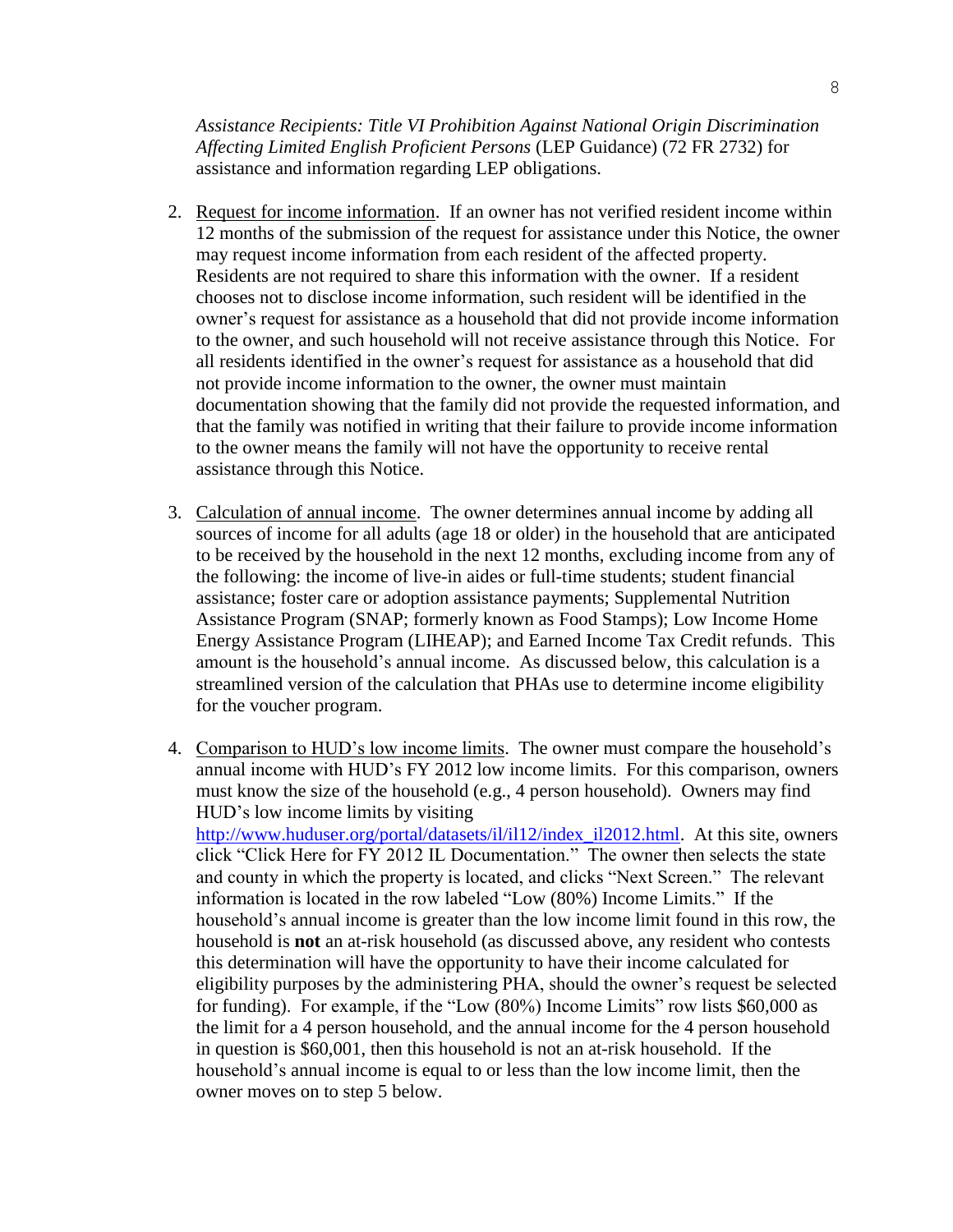5. Calculation of adjusted monthly income and rent burden. The owner adjusts the annual income by deducting \$480 from the annual income for each dependent in the household, and deducting \$400 from the annual income if the household's head, spouse, or sole member is a person with disabilities or is at least 62 years of age. The owner then divides this adjusted annual income by 12 to determine the household's adjusted monthly income. The owner then multiplies the household's adjusted monthly income by 40 percent, and if the resulting number is **less** than the applicable monthly rent for that household's unit, then such household meets the 40 percent rent burdened threshold, and qualifies as an at-risk household.

For example, if the household's adjusted monthly income is \$2000 and the applicable monthly rent is \$1200, the owner multiples \$2000 by 0.40, which equals \$800. Because \$800 is less than the applicable monthly rent, this household **is** an at-risk household. Similarly, if a household's adjusted monthly income is \$3000 and the applicable monthly rent is \$1200, the household is **not** an at-risk household, because 40 percent of their adjusted monthly income is \$1200, which is not less than the applicable monthly rent. As discussed above, any resident who contests this determination will have the opportunity to have their income calculated for eligibility purposes by the administering PHA, should the owner's request be selected for funding.

Please note that the "applicable monthly rent" has a different meaning for the following different property circumstances:

- For properties with a mortgage maturity or use agreement expiration that will occur in FY 2012 after the owner submits the request for assistance, "applicable monthly rent" means the rent the owner intends to charge after the mortgage maturity or use agreement expiration.
- For properties with a mortgage maturity, rental assistance contract expiration,  $\bullet$ or use agreement expiration that occurred before the owner submits the request for assistance, "applicable monthly rent" means the rent the owner charged as of [a date to be specified in the Final Notice; e.g., May 1, 2012], except as follows:
- For properties with a mortgage maturity, rental assistance contract expiration,  $\bullet$ or use agreement expiration that occurred before the owner submits the request for assistance, and the owner has chosen to continue charging below market rents to households that resided at the property at the time of the mortgage maturity, rental assistance contract expiration, or use agreement expiration, "applicable monthly rent" means the rent the owner charged as of [a date to be specified in the Final Notice; e.g., May 1, 2012] to households that moved to the property **after** the mortgage maturity, rental assistance contract expiration, or use agreement expiration, and reside in a similarlysized unit.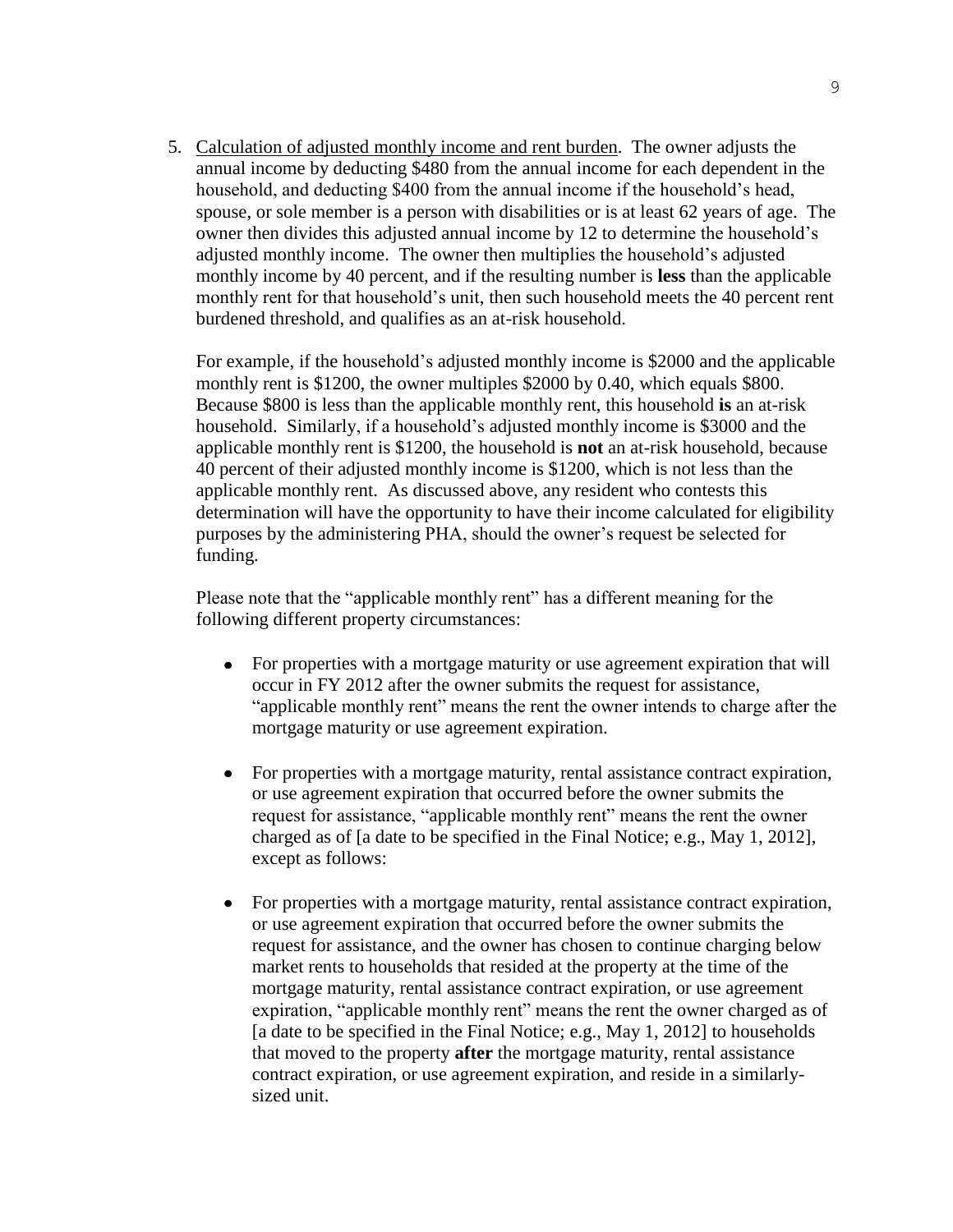The owner's identification of at-risk households will be used to determine whether a request for assistance is eligible for funding under this set-aside (because the presence of at-risk households at the property is a requirement of receiving assistance). This calculation will also be helpful for the owner to predict and forecast how many households may qualify to receive enhanced vouchers; if the owner is requesting PBV assistance, the calculation will help the owner anticipate how many units may be assisted under the PBV HAP contract. This exercise will be helpful for owners seeking new debt or equity financing for the project that will be supported by income from the PBV HAP contract.

While the eligibility calculation by the owner is an important initial calculation, owners are advised that PHAs are still required to calculate income for each household before admitting that household to the voucher program, whether for enhanced vouchers or PBV assistance. Because the calculations performed by the owner at steps 3 and 5 above are a streamlined version of the calculations that PHAs use, some families identified by the owner as at-risk may in fact be ineligible for assistance due to being over-income. If a household identified by the owner as at-risk is later determined to be ineligible for voucher assistance due to being over-income, that household will not be issued an enhanced voucher (or, in the case of PBV assistance, the unit will not be included in the PBV contract). Additionally, as discussed above, families who contest the owner's determination that they are not at-risk households will have the opportunity to have their income calculated for eligibility purposes by the administering PHA (should the owner's request be selected for funding). It is for this reason that the owner's request for assistance must also include a list of the households determined **not** to be at-risk, as described in Section 7 below.

Please also note that the applicable monthly rent will be reviewed by the PHA for rent reasonableness before any tenancy is approved (for enhanced vouchers), or before the initial rent to owner is established at the beginning of the HAP contract term (for PBV assistance). Before HAP can be paid for the unit, PHAs must determine the rents to be reasonable under 983.303 (Reasonable Rent) for PBV assistance or 982.507 (Rent to Owner: Reasonable Rent) for enhanced vouchers (see also section 9.1(b)(2) below for more information on rent reasonableness and enhanced vouchers). Owners are encouraged to contact a PHA in the local area prior to submitting the request for assistance to obtain information on the likely rent levels the enhanced vouchers or PBV HAP contract will provide.

**7. Procedures for Requesting and Processing Assistance.** This section describes each of the steps necessary to process the owner's request for assistance. The following steps must occur before the owner's request for assistance can be approved and the PHA's Annual Contributions Contract (ACC) amended to reflect the assistance.

## Steps

1. Owners who wish to request assistance under this Notice must request the assistance by [a date to be specified in the Final Notice].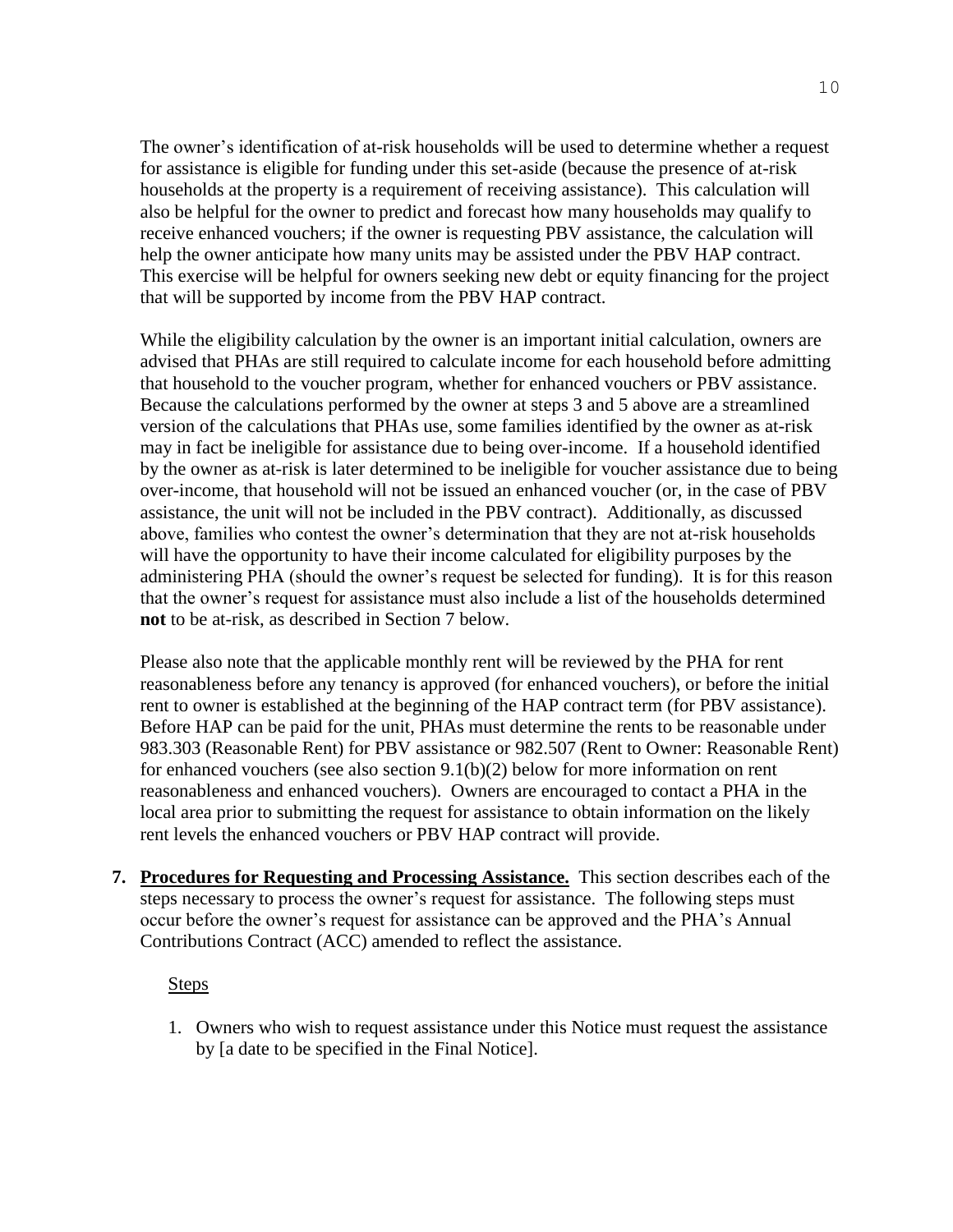The owner must submit a letter requesting assistance to the HUD Multifamily Hub/Program Center (PC) Director, with a copy to the HUD Project Manager. The request must include the following information:

- The property name and address;
- The date of the mortgage maturity, rental assistance contract expiration, or use  $\bullet$ agreement expiration. The mortgage maturity or use agreement expiration date must be in FY 2012 (i.e., October 1, 2011 – September 30, 2012) or prior to FY 2012. The date of the rental assistance contract expiration must be before FY 2012 for RAP contracts and before 2001 for Rent Supplement contracts;
- $\bullet$ A copy of all use agreement, rental assistance contract, and mortgage note documents related to the expiring/expired mortgage, contract or use agreement;
- A narrative statement explaining how the property meets the description of Category 1, Category 2 or Category 3, as defined in this Notice;
- Whether the owner is seeking enhanced vouchers or PBV assistance;
- A statement certifying that the owner is in compliance with the civil rights threshold requirements set forth at section 4 "Eligibility" of this Notice;
- A list of unassisted units (identified by unit number and household name)  $\bullet$ currently occupied by at-risk households, and a list of unassisted units (identified by unit number and household name) currently occupied by households determined **not** to be at-risk. These households must have resided at the property at the time of the mortgage maturity, rental assistance contract expiration, or use agreement expiration, if such event occurred before the owner's request for assistance.
	- o The list of at-risk households must be accompanied by a calculation that demonstrates that each at-risk household has an annual income equal to or less than HUD's Federal Fiscal Year (FY) 2012 low income limit, **and** 40 percent of the household's adjusted monthly income is less than the applicable monthly rent for the unit.
	- o The list of households determined **not** to be at-risk must be accompanied by a calculation that demonstrates that each household has an annual income greater than HUD's FY 2012 low income limit, **or** 40 percent of the household's adjusted monthly income is equal to or more than the applicable monthly rent for the unit.
	- o The calculation for each list of households must include size of the household, household's annual income, the applicable HUD FY 2012 low income limit for a household this size, the household's adjusted monthly income, 40 percent of the household's adjusted monthly income, and the applicable monthly rent of the unit (see section 6, step 5 for the different meanings of "applicable monthly rent");
- For properties where the mortgage maturity, rental assistance contract expiration, or use agreement expiration happened before the owner submits the request for assistance, documentation (such as a lease) showing that the atrisk households and the households determined **not** to be at-risk resided at the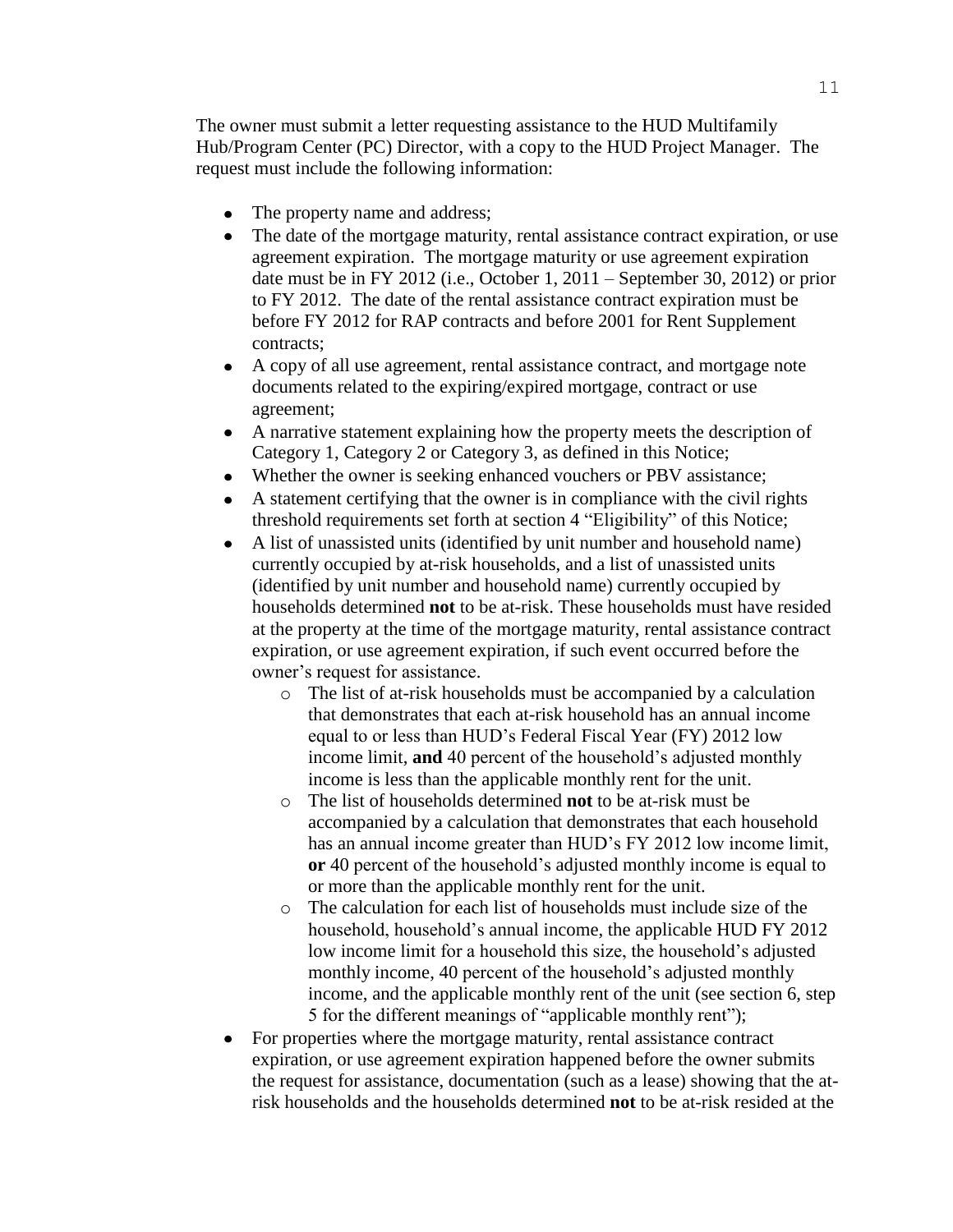property at the time of the mortgage maturity, rental assistance contract expiration, or use agreement expiration; and

A list of unassisted units (identified by unit number and household name)  $\bullet$ currently occupied by households (that also resided at the property at the time of the mortgage maturity, rental assistance contract expiration, or use agreement expiration, if such event occurred before the owner submits the request for assistance) that did not provide income information to the owner. (Please note that these households will not receive assistance through this Notice. For all residents identified in the owner's request for assistance as a household that did not provide income information to the owner, the owner must maintain documentation showing that the family did not provide the requested information, and that the family was notified in writing that their failure to provide income information to the owner means the family will not have the opportunity to receive rental assistance through this Notice.)

Owners must provide all of the information listed above in their request for assistance. Owners may wish to refer to Attachment B for a sample format to provide the information required in the owner's request for assistance. Owners may find the suggested format helpful, but are not required to use the format provided in Attachment B.

2. Once the Multifamily Hub/PC Director has received the owner's complete request for assistance (submitted by [a date to be specified in the Final Notice]), the Multifamily Hub/PC Director or designee will review the applications by [a date to be specified in the Final Notice], to verify that:

a) For properties in category 1, the mortgage is an FHA-insured, HUD held or Direct loan that is maturing/has matured in FY 2012 or prior to FY2012, and the permission of the Secretary is/was a requirement prior to mortgage prepayment, as indicated on the mortgage note document. Please note: the Multifamily Hub/PC Director or designee must verify this date (day, month, and year) by reviewing the actual mortgage note, use agreement or contract document, rather than relying on HUD database information. Staff should also verify that the mortgage was not prepaid prior to mortgage maturity.

b) For properties in category 2, the owner's RAP contract expired prior to FY 2012, or Rent Supplement contract expired prior to 2001. This includes verifying that the contract reached its expiration date, and did not terminate prior to the expiration date due to the prepayment of the underlying mortgage at the property.

c) For properties in category 3, the FHA-insured, HUD Held or Direct loan is maturing/has matured in FY2012 or prior to FY2012, that permission of the Secretary is not required prior to prepayment, that the mortgage has not been prepaid, and that the underlying affordability use agreement also is terminating/has terminated. If there is no active HUD Held or Direct loan at the property, verify that the "stand alone" use agreement or state Interest Reduction Payments (IRP) agreement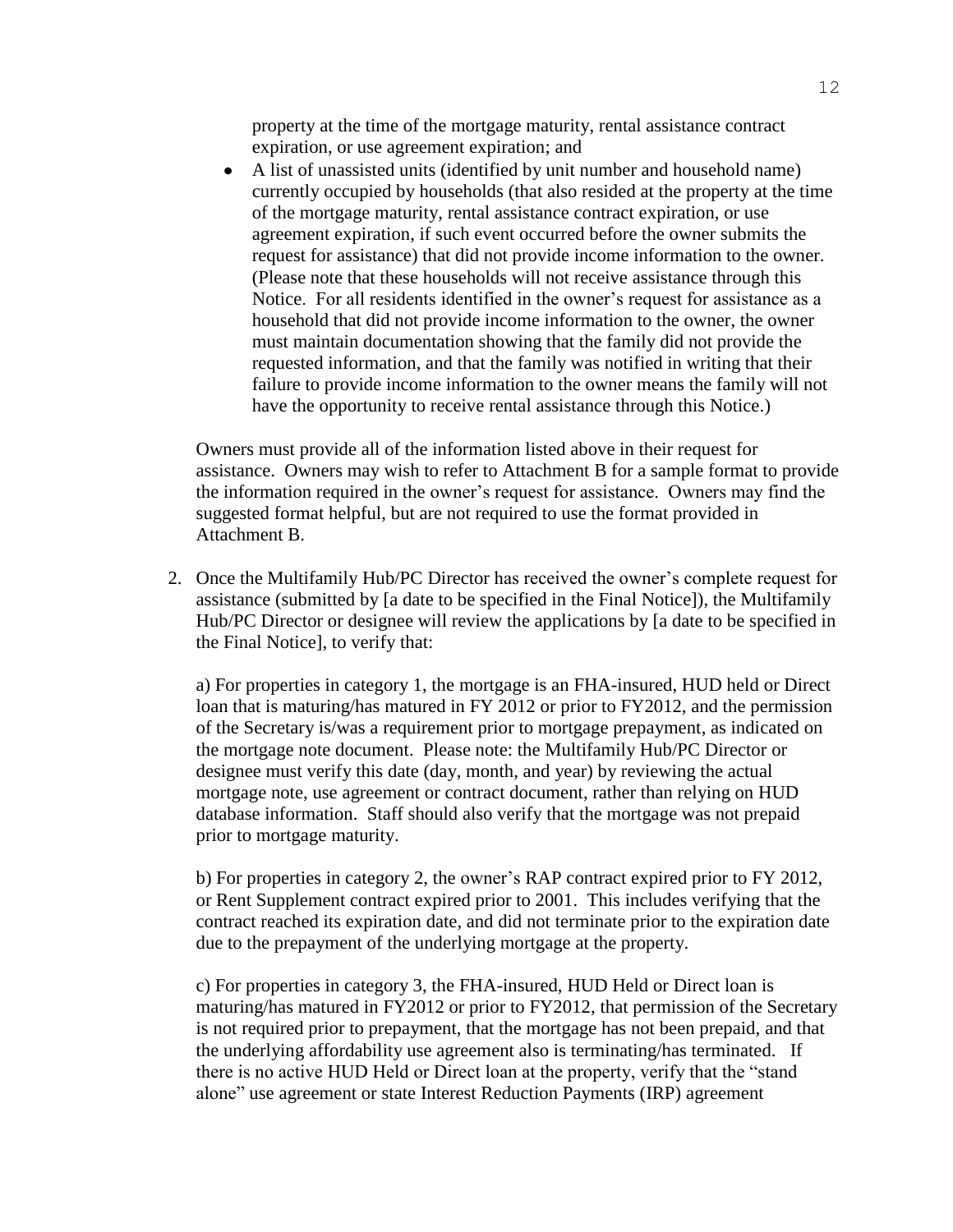expires/expired in FY 2012 or prior to FY 2012. Please note: the Multifamily Hub/PC Director or designee must verify this date (day, month, and year) by reviewing the actual mortgage note, use agreement or contract document, rather than relying on HUD database information. Please note: the Multifamily Hub/PC Director or designee must review the specific provisions of the use agreement and mortgage note to verify that the expiration or maturity will in fact remove affordability restrictions on unassisted units at the property;

d) The property is located in a low-vacancy area (low-vacancy areas are listed in Attachment A);

e) The number of households identified by the owner as at-risk households does not exceed the total number of unassisted units at the property (in the case of a mortgage maturity or use agreement expiration), or in the case of a Rent Supplement or RAP contract expiration, the number of households identified by the owner as at-risk households does not exceed the number of units on the original Rent Supplement or RAP contract. If the application involves the expiration of a Rent Supplement or RAP contract, the Multifamily Hub/PC Director or designee must review the Rent Supplement or RAP contract to verify the number of units on the original contract. If the number of households identified by the owner as at-risk households does exceed the total number of unassisted units at the property (or the number of units on the original Rent Supplement or RAP contract), the Multifamily Hub/PC Director or designee must advise the owner to reduce the number of at-risk households to the allowable amount (no more than the total number of unassisted units at the property or the number of units on the original Rent Supplement or RAP contract) if the owner wishes to be further considered for funding. This revised request must be received by the Multifamily Hub/PC Director or designee no later than [a date to be specified in the Final Notice]; and

f) The households identified by the owner as at-risk households, and the households determined by the owner **not** to be at-risk, resided at the property at the time of the mortgage maturity, rental assistance contract expiration, or use agreement expiration (for properties where the mortgage maturity, rental assistance contract expiration, or use agreement expiration happened before the owner submits the request for assistance). If the documentation submitted in the owner's request fails to show that every household (at-risk and not at-risk) resided at the property at the time of the mortgage maturity, rental assistance contract expiration, or use agreement expiration, the Multifamily Hub/PC Director or designee must advise the owner to submit corrected documentation or remove these households from the request if the owner wishes to be further considered for funding. This revised request must be received by the Multifamily Hub/PC Director or designee no later than [a date to be specified in the Final Notice].

Applications that meet the above requirements shall be deemed acceptable to proceed. Please note: the Multifamily Hub/PC Director or designee will not be responsible for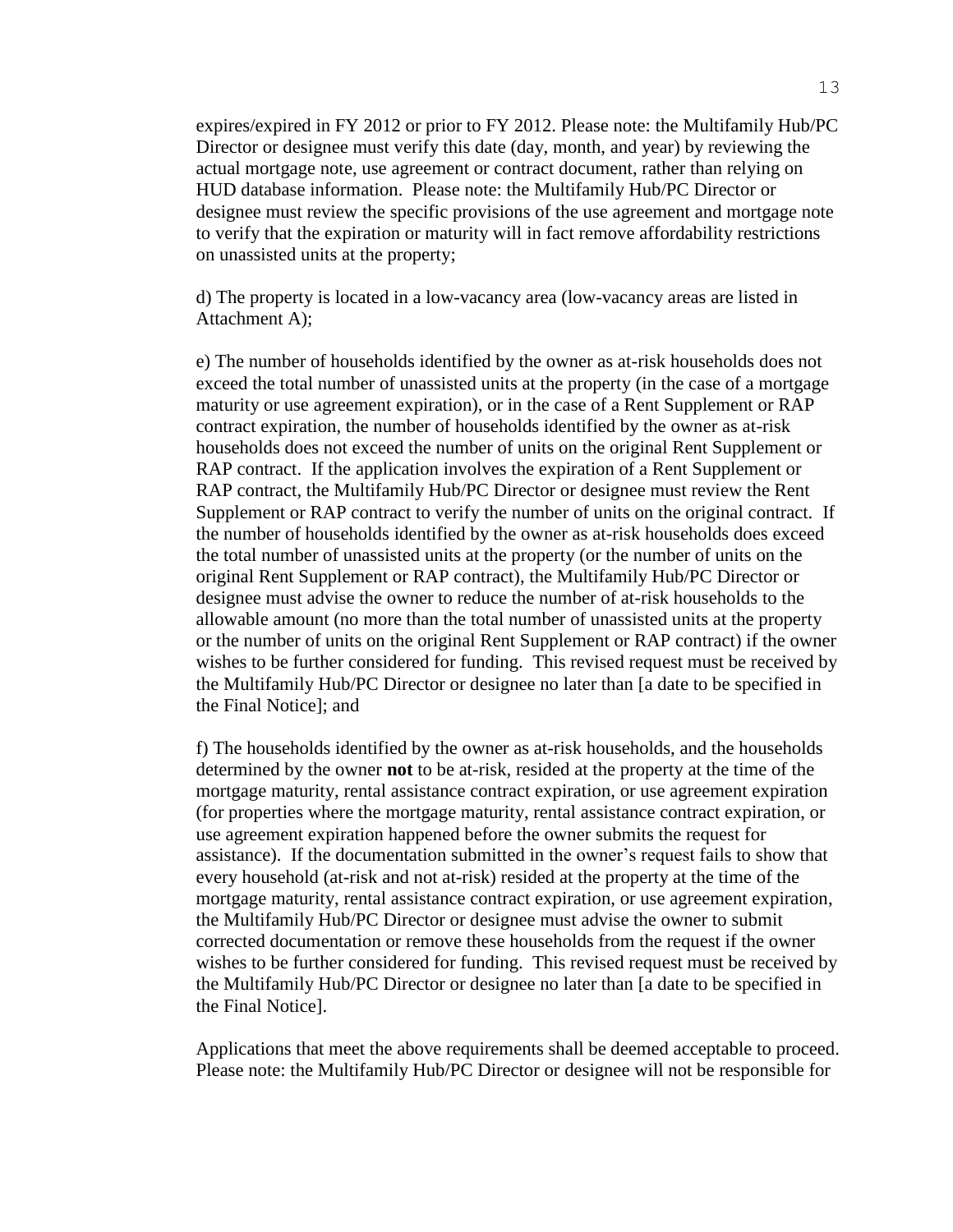verifying the accuracy of the reported tenant income or the calculations of at-risk households.

If the owner's request for assistance does not meet the above requirements, the owner's request for assistance will be denied. The Multifamily Hub/PC Director or designee will notify the owner of the denial of the request.

Requests deemed acceptable by the Multifamily Hub/PC Director or designee under step 2 will proceed to step 3 below.

- 3. By [a date to be specified in the Final Notice], the Multifamily Hub/PC Director or designee will send an email to the HUD Office of Housing Voucher's Financial Management Division (FMD) at **PIHConversionActions@hud.gov** (with "\$6 Million TPV Set-Aside" in the subject line) to inform FMD of those requests for assistance that have been deemed acceptable. This email must include the name of the owner, the property name address, the name of the Multifamily Hub/PC point of contact, the date of the mortgage maturity, rental assistance contract expiration, or use agreement expiration, the number of at-risk households identified by the owner, and the number of households determined by the owner **not** to be at-risk.
- 4. HUD will then rank the requests according to the date of the mortgage maturity, rental assistance contract expiration, or use agreement expiration to determine the order of funding. The earliest date will be ranked number one, and the most recent date will be ranked last. This ranking prioritizes those households that have been without affordability restrictions or rental assistance the longest.

If two or more requests have the same date of mortgage maturity, rental assistance contract expiration, or use agreement expiration, a lottery will be conducted to determine the rank of these requests. For example, if two requests have the earliest date, a lottery will determine which request is ranked number one and which request is ranked number two.

- 5. Starting from the owner request ranked number one, the FMD conducts a preliminary budget calculation, using the number of the owner-identified at-risk households plus the number of households determined by the owner **not** to be at-risk to estimate the amount needed to fund the owner's request for assistance, in order to account for the possibility that some or all of the households determined by the owner not to be atrisk are actually eligible for assistance (as determined by the PHA at step 12 below). Only those requests that FMD estimates may be funded with the \$6,000,000 available under this Notice proceed to step 6 below. HUD may resume funding applications in the ranked order should additional resources become available after the initial selections are made.
- 6. By [a date to be specified in the Final Notice], the FMD will notify the Multifamily Hub/PC point of contact for each request identified as eligible to proceed.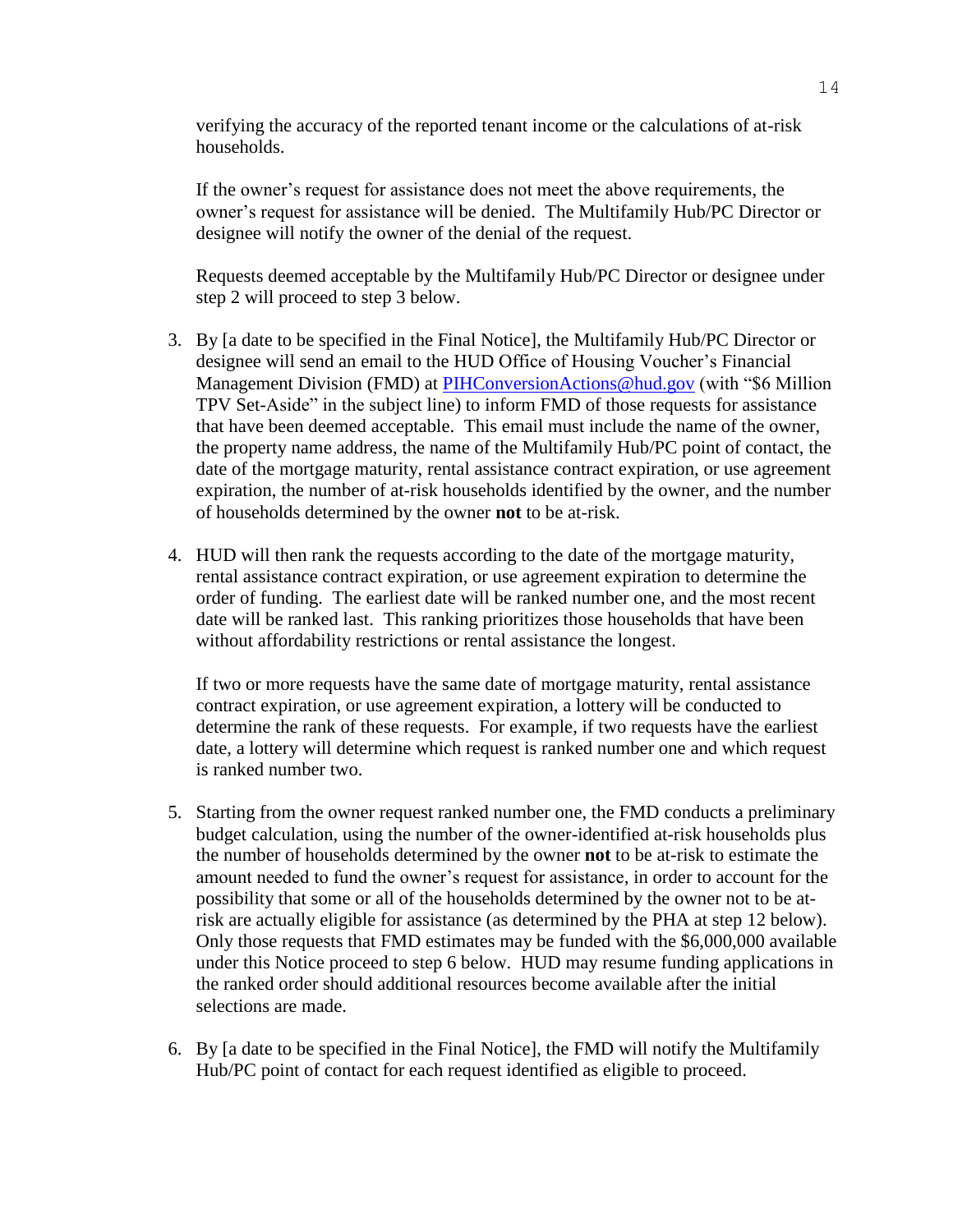- 7. By [a date to be specified in the Final Notice], the Multifamily Hub/PC Director or designee will submit a copy of the owner's request for assistance to the PH Field Office Director and request that the PH Field Office Director identify and invite a PHA (that currently administers the HCV program and has jurisdiction over the area in which the property is located) to administer the voucher assistance.
- 8. By [a date to be specified in the Final Notice], the PH Field Office Director or designee will determine the appropriate PHA to administer the assistance in accordance with established criteria for selection of PHA administration of tenant protection vouchers, including, but not limited to, jurisdiction, and PHA administrative capacity. The PHA will have the opportunity to agree or decline to administer the enhanced vouchers or PBV assistance.
- 9. *For PBV requests*: If the identified PHA does not wish to or is unable to administer PBV assistance, the PH Field Office Director or designee will make a reasonable effort to find a PHA with jurisdiction and administrative capacity willing to administer PBV assistance. Please note that any PHA willing to administer PBV assistance at this step is agreeing to do so in accordance with all the statutory and regulatory requirements of the PBV program (see section 8 below), including the statutory limit of 20 percent for the amount of the PHA's HCV budget authority that may be project-based. The PHA identified by the PH Field Office Director or designee at this step must also be willing to administer enhanced voucher assistance, in case the PHA determines that it will be unable to enter into a PBV HAP contract with the owner due to the statutory and regulatory requirements of the PBV program.

If the invited PHA agrees to administer PBV assistance (and enhanced voucher assistance, if the PHA determines that that it will be unable to enter into a PBV HAP contract with the owner due to the statutory and regulatory requirements of the PBV program), the owner's request for assistance will move on to step 11 below.

If the PH Field Office Director or designee is unable to identify a PHA willing or able to administer PBV assistance, the owner's request will move on to step 10 below in order to identify a PHA willing to administer enhanced voucher assistance.

10. *For enhanced voucher requests*: If the PH Field Office Director or designee is able to identify a PHA willing to administer the enhanced vouchers, the owner's request for assistance will move on to step 11 below.

If the PH Field Office Director or designee is unable to identify a PHA willing to administer enhanced vouchers, the owner's request for assistance will be denied. The PH Field Office Director or designee will notify the Multifamily Hub/PC Director and FMD (at [PIHConversionActions@hud.gov,](mailto:PIHConversionActions@hud.gov) with "\$6 Million TPV Set-Aside" in the subject line) of the denial. The Multifamily Hub/PC Director or designee will then notify the owner of the denial, and FMD will determine whether the next owner request for assistance (in the order determined by the ranking at step 4) may proceed (from step 5 above), based on the funding available.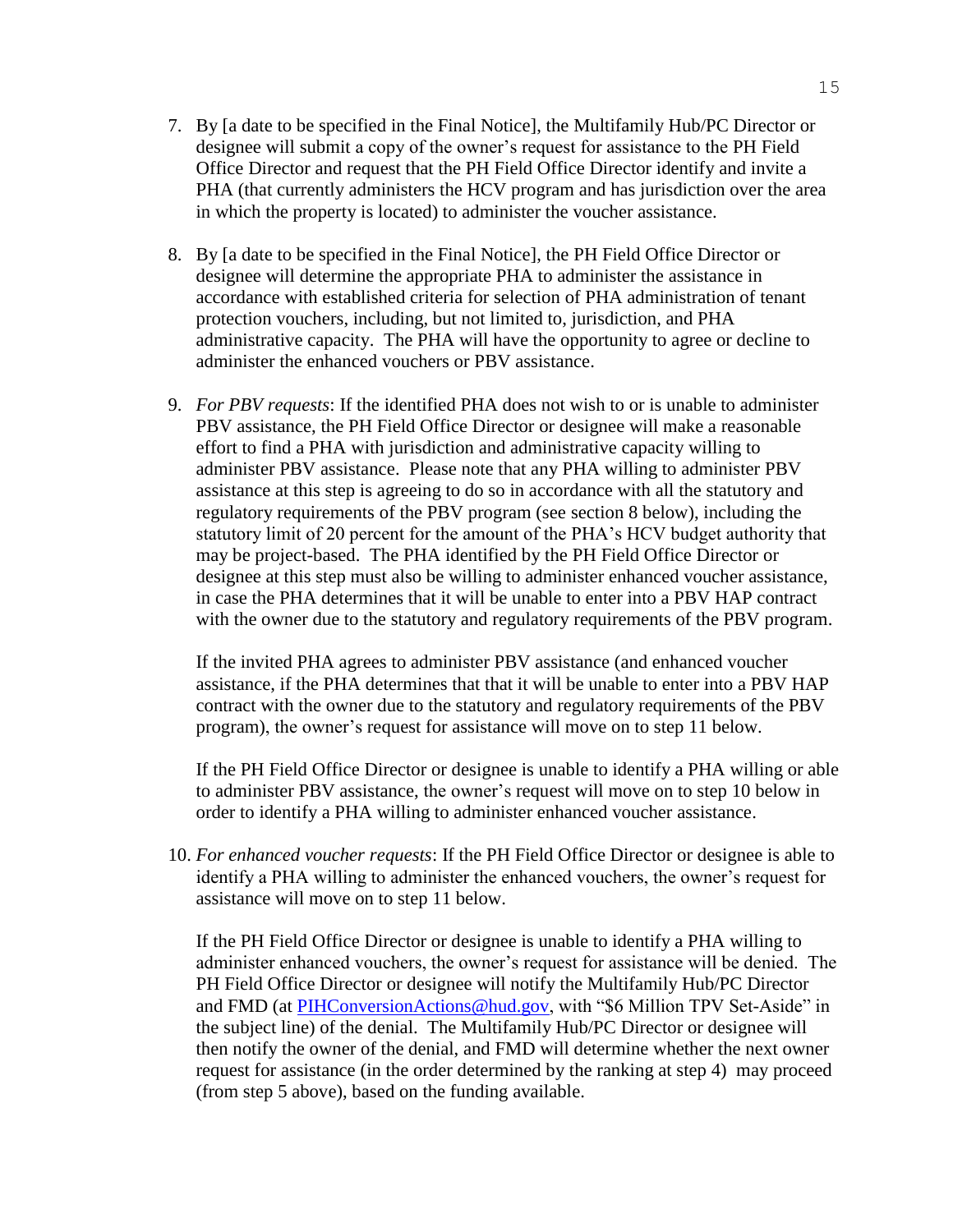- 11. The PH Field Office Director or designee provides a copy of the owner's request for assistance to the PHA that agrees to administer the enhanced vouchers or PBV assistance.
- 12. The PHA must determine the eligibility of all at-risk households identified by the owner. For purposes of determining income eligibility, the PHA uses the applicable low income limits (not the very low income limits).

Additionally, households must meet the 40 percent rent burden threshold described in section 6 above to be eligible for assistance through this Notice. If 40 percent of the household's adjusted monthly income, as calculated by the PHA (in accordance with 24 CFR 5.611), is not **less** than the applicable monthly rent for that household's unit (see section 6, step 5 for the different meanings of "applicable monthly rent"), then the household is not eligible for assistance through this Notice.

Families admitted to the HCV program are special admissions under 24 CFR 982.203 and are not subject to targeting requirements under 24 CFR 982.201(b)(2) for families selected from the PHA's waiting list. The PHA must also notify all residents of the unassisted units at the owner's property determined by the owner **not** to be at-risk (and are still residing at the property), informing them that if they believe they meet the HCV income limits, they may request to have their income calculated by the PHA for eligibility purposes. This notification does not include any of the households that did not provide income information to the owner (as identified in the owner's request for assistance).

In order to reduce processing time, HUD will permit the PHA to use the owner's most recent family income examination (form HUD-50059) if the owner's current certification for the family (form HUD-50059) is no more than six months old and the PHA determines that the owner certifications are acceptable after reviewing a small sample for accuracy. The PHA is never required to use the owner certifications and may choose to conduct its own income determination and verification. PHAs should be aware that many owners will not have form HUD-50059 for the households being assisted through this Notice

13. The PHA submits the Section 8 Tenant-Based Assistance Funding Application (Form HUD-52515) to the PH Field Office Director. PHAs are requested to enter their PHA code number (for example, CT002) as well as their electronic mail address, telephone number, and facsimile telephone number in the same place at the top of the form where they are also to enter the PHA's name and mailing address. Instructions for completing the remainder of the form are as follows:

a) Do not complete Section A.

b) Under Section B of this form, only complete the box for total dwelling units under vouchers. Insert the number of eligible families **as determined by the PHA's eligibility determinations in step 12**.

c) Do not complete Section C.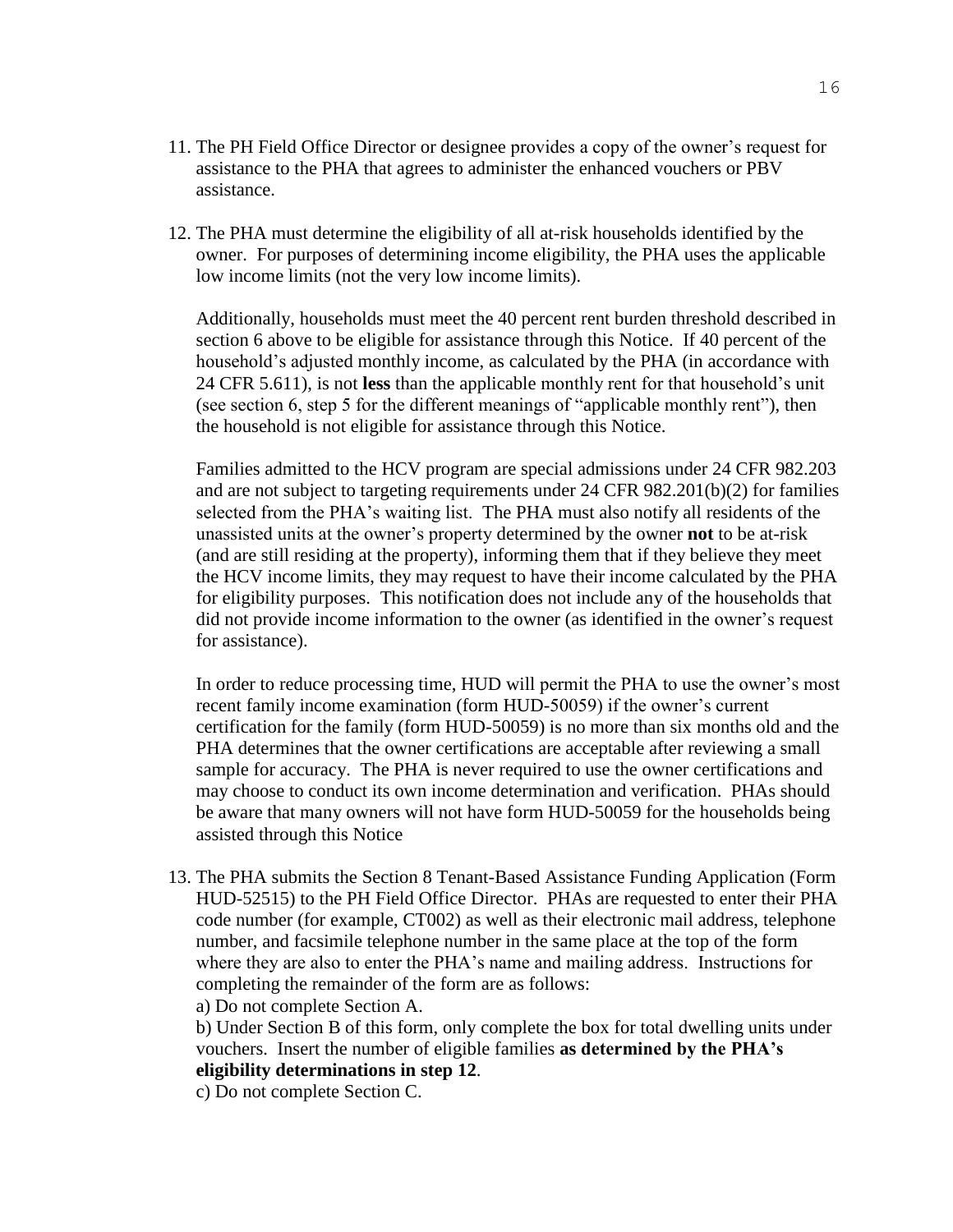d) Under Section D of this form, the PHA must identify whether the assistance will be for enhanced vouchers or PBV assistance.

- 14. The PH Field Office Director or designee reviews Section B of the PHA's HUD-52515 to ensure that it accurately reflects the number of eligible families as determined by the PHA's eligibility determinations in step 12. The PH Field Office Director or designee submits the PHA's HUD-52515, as well as the name of the owner and the property name and address, to the FMD (at [PIHConversionActions@hud.gov,](mailto:PIHConversionActions@hud.gov) with "\$6 Million TPV Set-Aside" in the subject line).
- 15. The FMD calculates the budget authority, using the information from Section B of the HUD-52515 to determine the amount of funding the PHA will be assigned. The FMD also calculates the special fee of \$200 per unit under the ACC funding increment for the extraordinary costs associated with administering the enhanced voucher or PBV assistance under this Notice. The FMD assigns funds to the PHA.
- 16. The Financial Management Center (FMC) prepares the ACC documents and ACC transmittal letter, and forwards these to the PHA with a copy of the letter to the PH Field Office Director.

### **8. Procedures for Processing PBV Assistance.**

After receiving the ACC documents and transmittal letter, the PHA must verify whether the owner's request for PBV assistance meets the statutory and regulatory requirements of the PBV program, including the prohibition of assistance for ineligible units (24 CFR 983.53), prohibition of assistance for units in subsidized housing (24 CFR 983.54), prohibition of excess public assistance (24 CFR 983.55), the cap on number of PBV units in each building (24 CFR 983.56), site selection standards (24 CFR 983.57), the environmental review (24 CFR 983.58), and all other program requirements, including all applicable fair housing and civil rights requirements. Please note that the owner's property may be partially assisted with pre-existing Project-Based Section 8 contracts; units subsidized with such assistance may not be included in the PBV HAP contract (see 24 CFR 983.54(b)), and such units do not count against the 25 percent PBV cap described at 24 CFR 983.56. Please note that only the units occupied by eligible families may be covered by the PBV HAP contract. Units that were occupied by at-risk households at the time of the owner's

request for assistance, and are either vacant or the occupant family was determined ineligible for admission to the HCV program at the time of the PHA's eligibility determinations, must not be covered by the HAP contract.

**8.1 When a PHA is unable to enter into a PBV HAP contract with the owner**. If the PHA determines that it will be unable to enter into a PBV HAP contract with the owner due to the statutory and regulatory requirements of the PBV program (e.g., the property does not meet the PHA's site selection standards), then the funding provided to the PHA under this notice must be used to provide enhanced voucher assistance for all eligible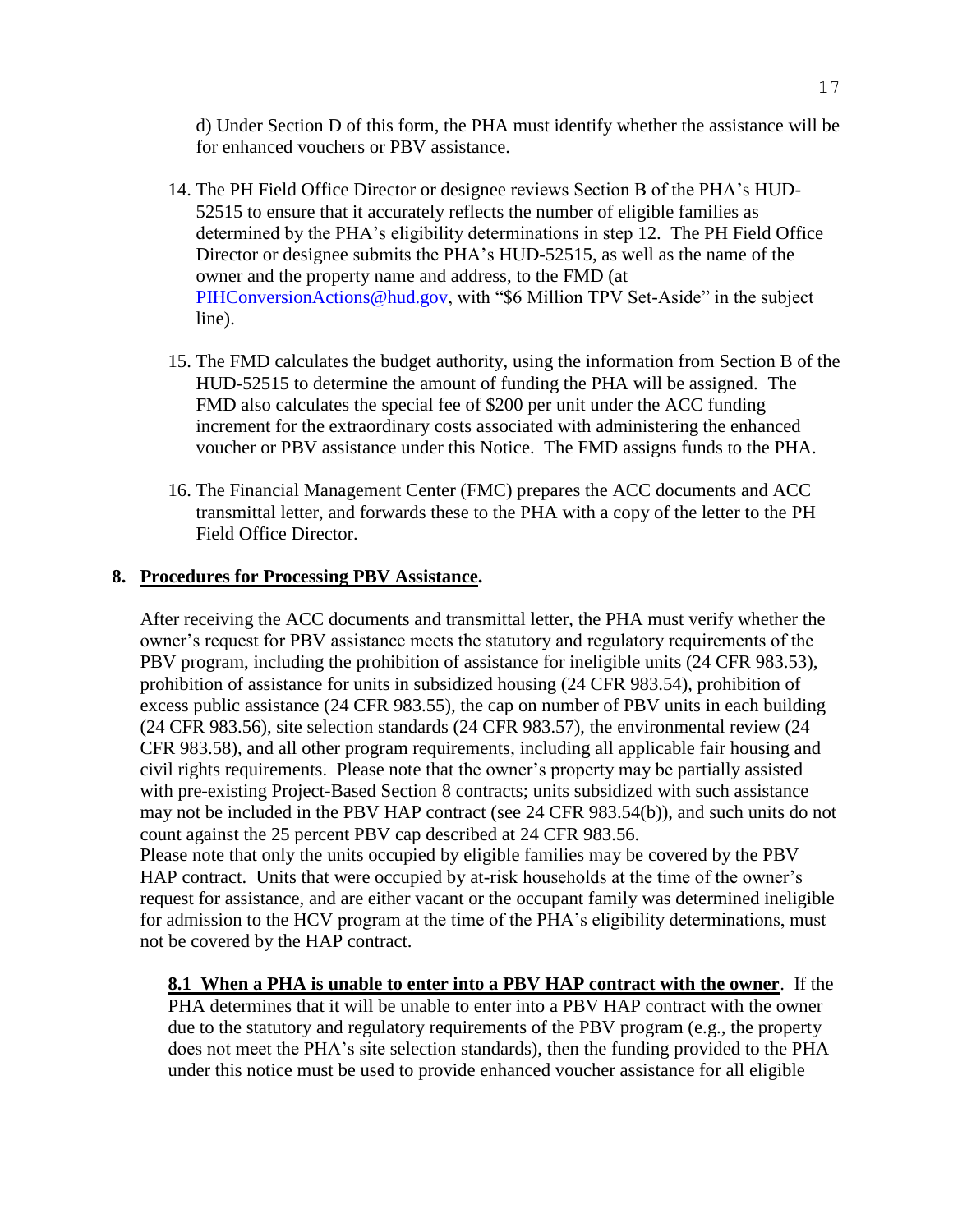families. Please see section 9 below for procedures for processing enhanced voucher assistance.

**8.2 When a PHA enters a PBV HAP contract for fewer units than requested**. If the PHA determines that it will be able to enter into a PBV HAP contract, but there are more eligible families than there are eligible units under the PBV program (e.g., because the number of eligible families exceeds the 25 percent per building cap described at 24 CFR 983.56), then the PHA will administer enhanced vouchers for the eligible families whose units are not eligible to be included in the property's PBV HAP contract; please see section 9 below for procedures for processing enhanced voucher assistance. When the number of eligible families exceeds the 25 percent building cap, owners may decide which units will be included in the PBV HAP contract.

**9. Procedures for Processing Enhanced Voucher Assistance.** After receiving the ACC documents and transmittal letter, the PHA must issue vouchers to the eligible families. If any vouchers remain unused after issuance to the eligible families at the property (for example, if a family chooses to move from the property but is unable to successfully lease up under the program), the PHA retains the vouchers and may use them to assist families on the PHA waiting list. If the PHA uses remaining voucher funding to assist families on the PHA waiting list, the voucher is simply a regular voucher and does not have any enhanced features.

**9.1 Characteristics of Enhanced Voucher Assistance.** Enhanced vouchers have several special requirements but in all other respects are subject to normal housing choice voucher program rules. For example, the PHA may not make payments to the owner until after execution of the HAP contract on behalf of an individual family, and the assistance may not be paid to cover any period of time before the PHA inspection and determination that the unit meets the housing quality standards of the program.

a) Enhanced voucher family right to remain**.** A family that receives an enhanced voucher has the right to remain in the project as long as the units are used for rental housing and are otherwise eligible for housing choice voucher assistance (e.g., the rent is reasonable, unit meets HQS, etc.). The owner may not terminate the tenancy of a family that exercises its right to remain except for a serious or repeated lease violation or other good cause. If an owner refuses to honor the family's right to remain, the family may exercise any judicial remedy that is available under State and/or local law.

#### b) Payment standard where the family chooses to stay in the same project.

(1) Special payment standard. For a family that stays in the project, the payment standard used to calculate the voucher housing assistance payment is the gross rent (rent to owner plus the applicable PHA utility allowance for any tenantsupplied utilities) of the family's unit (provided the proposed gross rent is reasonable), regardless of whether the gross rent exceeds the normally applicable PHA payment standard.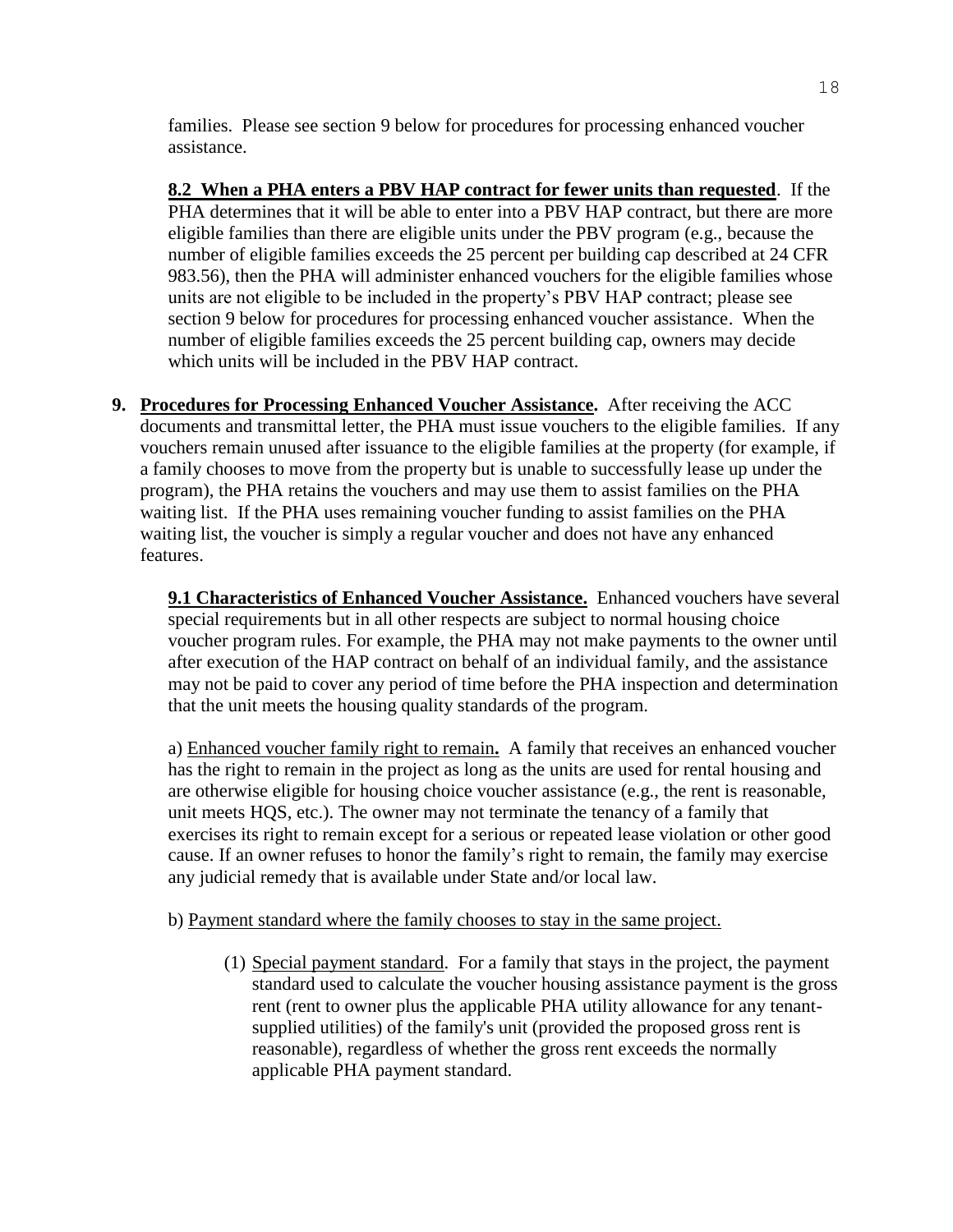(2) Rent reasonableness documentation and lease requirements. All regular program requirements concerning the reasonableness of the rent and the provisions of the HUD-prescribed lease addendum apply to enhanced vouchers. The PHA must determine that the proposed rent for the family's unit is reasonable. The PHA determines whether the proposed new rents for the property are reasonable just as it does for any other potential units under the tenant-based assistance programs.

The PHA determines whether the rent requested by the owner is a reasonable rent for the unit in comparison to other comparable unassisted units based on the current condition of the unit. The PHA does not base the rent reasonableness determination on any planned future enhancements to the property. If the PHA determines the owner's proposed new rent is not reasonable, the owner must either lower the rent or the family will have to find another unit in order to benefit from the voucher.

The special payment standard for enhanced tenant-based assistance for a family that stays in the unit sometimes results in the PHA approving a tenancy for a unit that otherwise would be ineligible or unaffordable to a family with regular tenant-based assistance. If the rent is reasonable in comparison to the rents of comparable unassisted units, there is nothing improper or incorrect in approving the owner's new rent even if the rent would not normally be affordable for a family with regular voucher. However, it is very important for the PHA to make sure the owner's new rent is reasonable and to properly document this determination. The PHA must document the rent reasonableness of the owner's rent in the family's file by including the rents and addresses of the comparable units used to make the determination. The PHA should use the guidance provided in Notice PIH 2011-46 when determining whether the rent is reasonable.

c) Family move: Normal payment standard is applicable. The normally applicable PHA payment standard is always used to determine the family's maximum voucher subsidy when the family moves from the project. This includes cases where the proposed new rent for the family's current unit is not reasonable or the unit fails HQS, requiring the family to move in order to receive tenant-based assistance.

d) Enhanced voucher minimum rent requirement for stayers. Families assisted with enhanced housing choice voucher assistance have a special statutory minimum rent requirement. The law requires that a family receiving enhanced voucher assistance must pay for rent no less than the rent the family was paying on the date of the rental assistance contract expiration, maturity of the mortgage and/or expiration of the use agreement that removed the affordability restrictions at the property.

The method for calculating the minimum rent changes if the family's income subsequently decreases to a significant extent (15 percent or more) from the family's gross income on the effective date of the rental assistance contract expiration, maturity of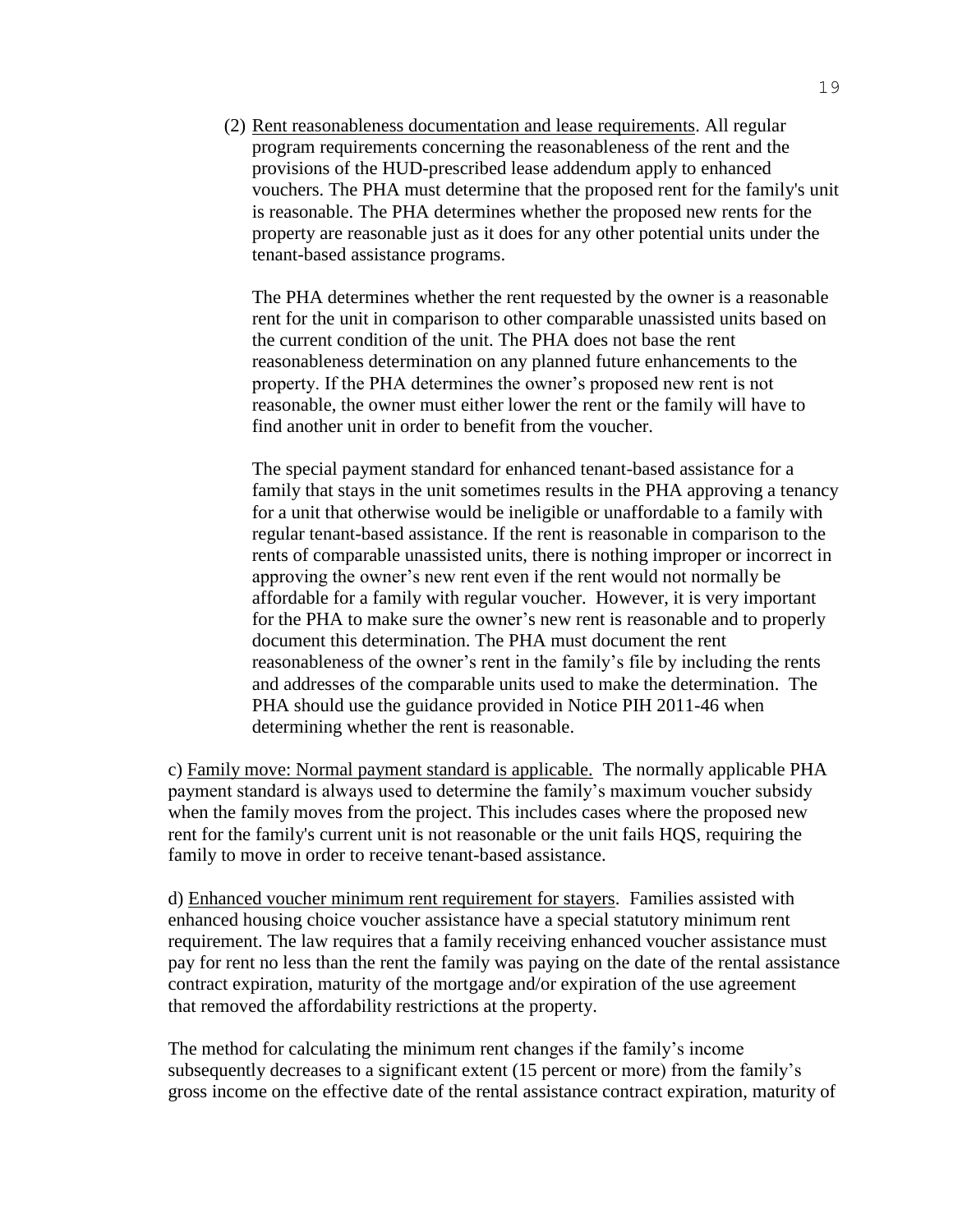the mortgage and/or expiration of the use agreement that removed the affordability restrictions at the property. Guidance on recalculating the minimum rent in cases when a family's income significantly decreases is discussed in detail in subsection (1) below.

The enhanced voucher minimum rent only applies if the family remains in the project. The enhanced voucher minimum rent does not apply if the family moves from the project.

> (1) Significant decline in family income – effect on enhanced voucher minimum rent. If an enhanced voucher family suffers a significant decline in family income, the minimum family share required of the family shall be reduced so that the percentage of income for rent does not exceed the greater of 30 percent or the percentage of monthly adjusted income actually paid by the family for rent (the rent to owner plus tenant-paid utilities) on the effective date of the rental assistance contract expiration, maturity of the mortgage and/or expiration of the use agreement that removed the affordability restrictions at the property. HUD is defining a significant decrease as a decrease in gross family income of at least 15 percent from the gross family income on the date of the rental assistance contract expiration, maturity of the mortgage and/or expiration of the use agreement that removed the affordability restrictions at the property.

The PHA normally uses the specific dollar amount the family was paying for rent on the effective date of the maturity of the rental assistance contract expiration, mortgage and/or expiration of the use agreement that removed the affordability restrictions at the property in determining the family's enhanced voucher minimum rent. However, if the family subsequently suffers a significant decline in family income, the PHA uses a different method for calculating the family's enhanced voucher minimum rent. The enhanced voucher minimum rent changes from an actual dollar amount to a specific percentage of income.

The family's new enhanced voucher minimum rent is the greater of (A) the percentage of the monthly adjusted income the family paid for gross rent on the effective date of the rental assistance contract expiration, maturity of the mortgage and/or expiration of the use agreement that removed the affordability restrictions at the property, or (B) 30 percent of the family's current adjusted monthly income.

The new enhanced voucher minimum rent for these families is a percentage of income as opposed to a specific dollar amount. Once this change in the enhanced voucher minimum rent becomes effective for a family, the enhanced voucher minimum rent for the family remains that specific percentage of income (e.g., 32 percent) and will not revert to a specific dollar amount, even if the family income subsequently increases or decreases.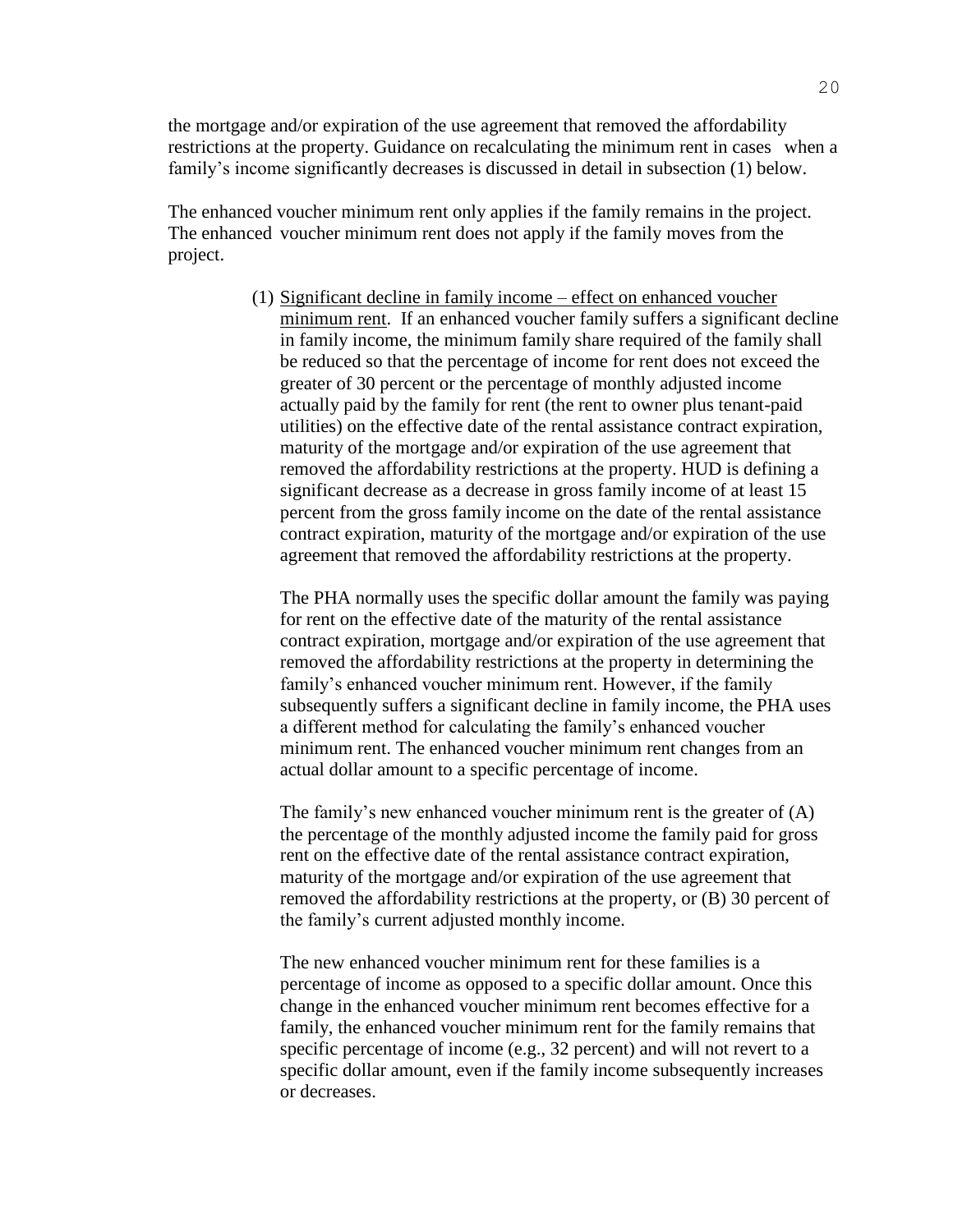For instance, assume a family paid \$500 for gross rent on the effective date of the rental assistance contract expiration, maturity of the mortgage and/or expiration of the use agreement that removed the affordability restrictions at the property, which equaled 35 percent of the family's monthly adjusted income at that time. After receiving enhanced voucher assistance for ten months, the family suffered a 50 percent decrease in monthly gross income. The PHA now calculates the enhanced voucher minimum rent for the family as the percentage of monthly adjusted income the family paid for rent on the effective date of the rental assistance contract expiration, maturity of the mortgage and/or expiration of the use agreement that removed the affordability restrictions at the property (35 percent) instead of the actual dollar amount (\$500). The enhanced voucher family in this example must now pay at least 35 percent of the family monthly adjusted income for rent, regardless of any further changes in family income.

If the family enhanced voucher minimum rent is changed to a percentage of adjusted monthly income that is no greater than 30 percent of monthly adjusted income, the enhanced voucher minimum rent is essentially meaningless for the family. A family is already required to pay at least 30 percent of monthly adjusted income under the housing choice voucher subsidy formula.

When a family reports a significant decrease in family income, the PHA conducts an interim redetermination and verifies the change in income as soon as possible to prevent hardship on the family, preferably by the first of the month following the date the family reports the change and provides the necessary documentation. The PHA may implement the reduction on a provisional basis before completing the verification in order to prevent undue hardship to the family.

The change in the determination of the enhanced voucher minimum rent only applies if a family suffers a significant loss of income (at least a 15 percent decrease in the gross family income on the date of the rental assistance contract expiration, maturity of the mortgage and/or expiration of the use agreement that removed the affordability restrictions at the property). Otherwise, the enhanced voucher minimum rent remains the specific dollar amount.

Regardless of which method is used to calculate the enhanced voucher minimum rent, the minimum rent represents the lowest amount the family may pay as their family share for as long as the family remains in the project. A family may pay no less than the enhanced voucher minimum rent. Depending on the circumstances, the family may have to pay more than the enhanced voucher minimum rent.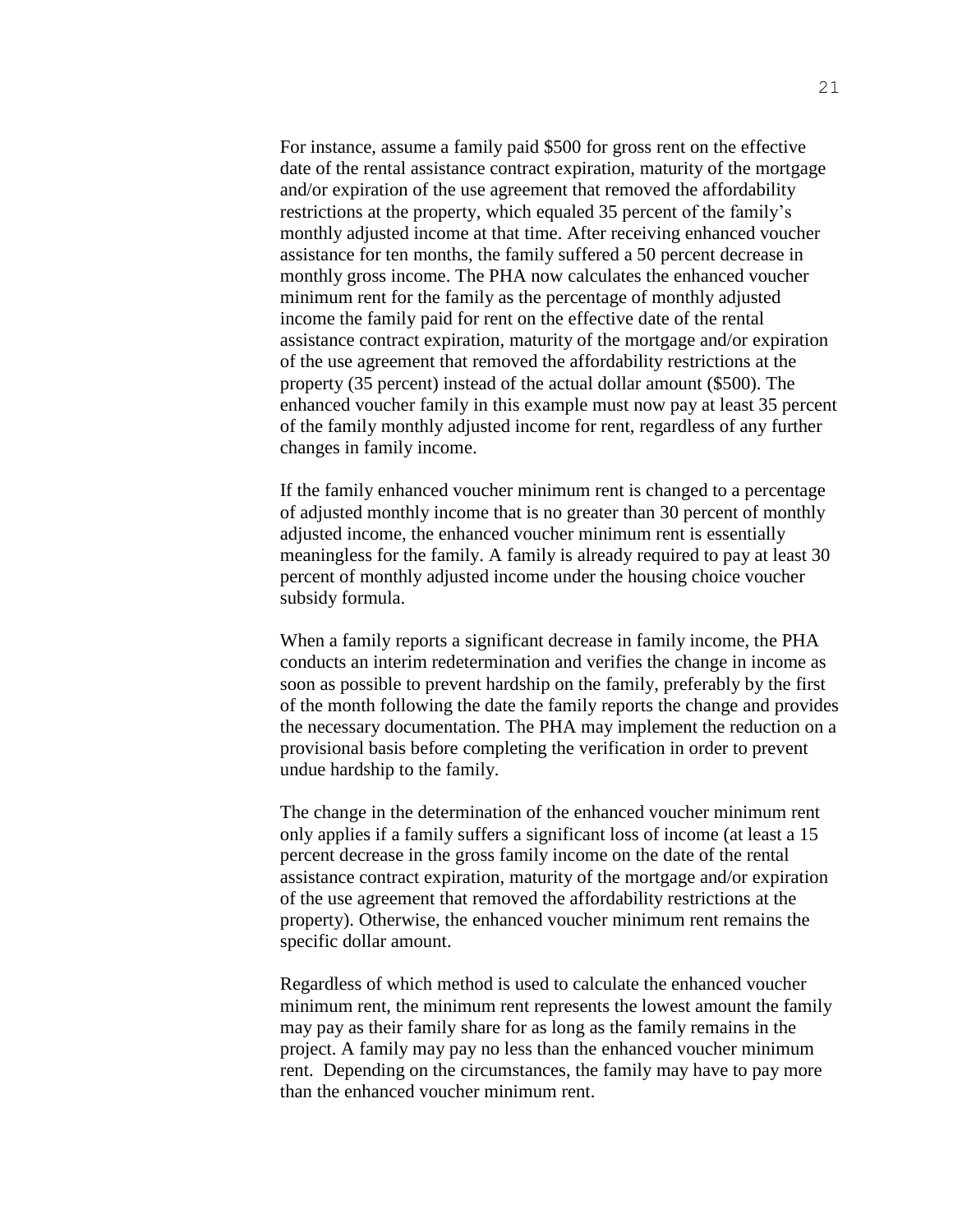e) Calculating HAP for enhanced voucher assistance. Regardless of whether the owner's new gross rent (after the rental assistance contract expiration, maturity of the mortgage and/or expiration of the use agreement that removed the affordability restrictions at the property) exceeds or is less than the PHA payment standard, the housing assistance payment for a family that stays in their present unit (or moves from an oversized unit to an appropriate size unit within the project) is the following:

the gross rent for the unit minus the greatest of:

(i) 30 percent of the adjusted family income;

(ii) 10 percent of the family monthly income (gross monthly income);

(iii) the welfare rent in as-paid states;

(iv) the enhanced voucher minimum rent; or

(v) such other minimum rent established by the PHA as authorized by Federal law (see 24 CFR §5.630.)

f) Movers from the project – all regular housing choice voucher rules apply. If a resident decides to move from the project with the voucher assistance, the payment standard is not enhanced and the enhanced voucher minimum rent does not apply. This is the case when the family chooses to use the voucher to move from the property immediately, or if after receiving enhanced voucher assistance for a period of time the family chooses to subsequently move from the unit with continued voucher assistance. In either circumstance, the housing assistance payment and the family share at the new unit are calculated in accordance with the regular rules of the housing choice voucher program.

g) Administering voucher assistance. The special conditions of enhanced voucher assistance (enhanced voucher minimum rent and the special payment standard rules) are applicable for as long as the family receives voucher assistance at the project.

If an owner subsequently raises the rent for an enhanced voucher family in accordance with the lease, State and local law, and voucher program regulations (including rent reasonableness), the PHA will use the new gross rent to calculate the voucher HAP payment for the family.

The PHA must identify an eligible family as an enhanced voucher family even if the gross rent of the family's unit does not currently exceed the normally applicable PHA payment standard. Since the enhanced payment standard rule also covers any subsequent rent increases, it is possible that the special payment standard may come into play later in the family's tenancy. An enhanced voucher family is also required by law to pay no less than the enhanced voucher minimum rent, regardless of whether the gross rent exceeds the normally applicable PHA payment standard.

(1) Enhanced voucher minimum rent. The enhanced voucher minimum rent requirement remains in effect for all families who receive enhanced voucher assistance and remain at the property.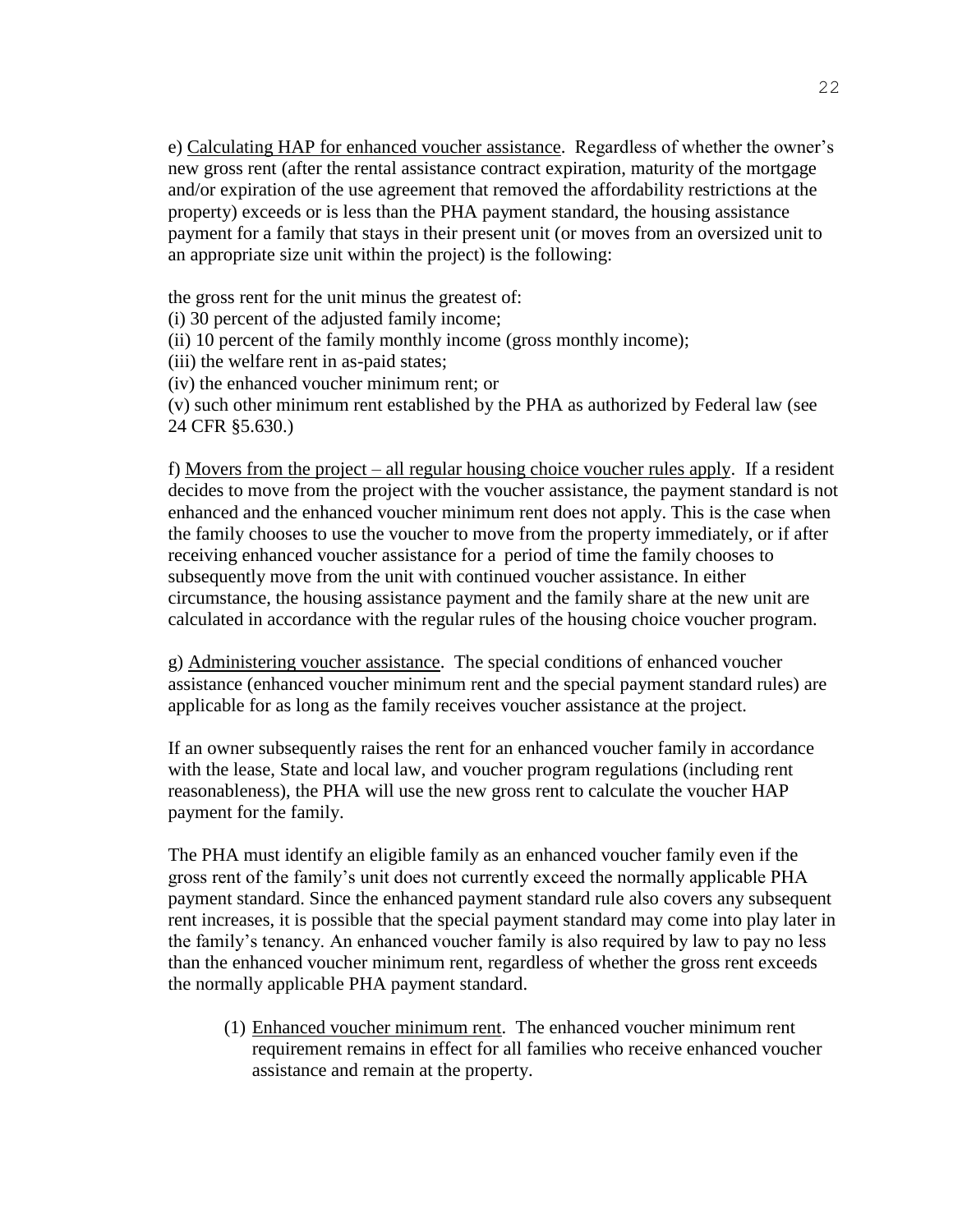(2) Special payment standard. Subject to availability of appropriations, the payment standard used to calculate the family subsidy will continue to be enhanced to match the gross rent for the unit if the gross rent exceeds the normally applicable payment standard and the PHA determines the rent is reasonable for as long as the enhanced voucher family continues to reside in the same project.

If the owner raises the rent for a family assisted with an enhanced voucher in accordance with the lease, State and local law, and voucher program regulations, the PHA will increase the enhanced payment standard to equal the new gross rent (rent to owner and the applicable PHA utility allowance for any tenant-supplied utilities) for the unit provided the PHA determines the rent is reasonable. The additional cost of the subsidy will be covered through the regular renewal process for the PHA's voucher program.

If a change in the PHA utility allowance (either an increase or decrease) affects the gross rent for a family assisted with an enhanced voucher, the PHA must adjust the enhanced payment standard accordingly. The enhanced payment standard may never exceed the gross rent for the assisted family's unit.

Again, it is emphasized that the PHA always applies the normally applicable payment standard if the family subsequently moves from the project.

- (3) Over-housed families. For the enhanced voucher policies that are applicable to families residing in units where the actual number of bedrooms exceeds the family unit size for which the family qualifies under the PHA subsidy standards (i.e., "over-housed families"), please see Notice PIH 2008-12 (extended by Notice PIH 2011-20).
- **10. Paperwork Reduction Act**. The information collection requirements contained in this document have been approved by the Office of Management and Budget (OMB) under the Paperwork Reduction Act of 1995 (44 U.S.C. 3501-3520). The OMB control numbers are 2577-0169, 2502-0204, and 2502-0086. In accordance with the Paperwork Reduction Act, HUD may not conduct or sponsor, and a person is not required to respond to, a collection of information unless the collection displays a currently valid OMB control number.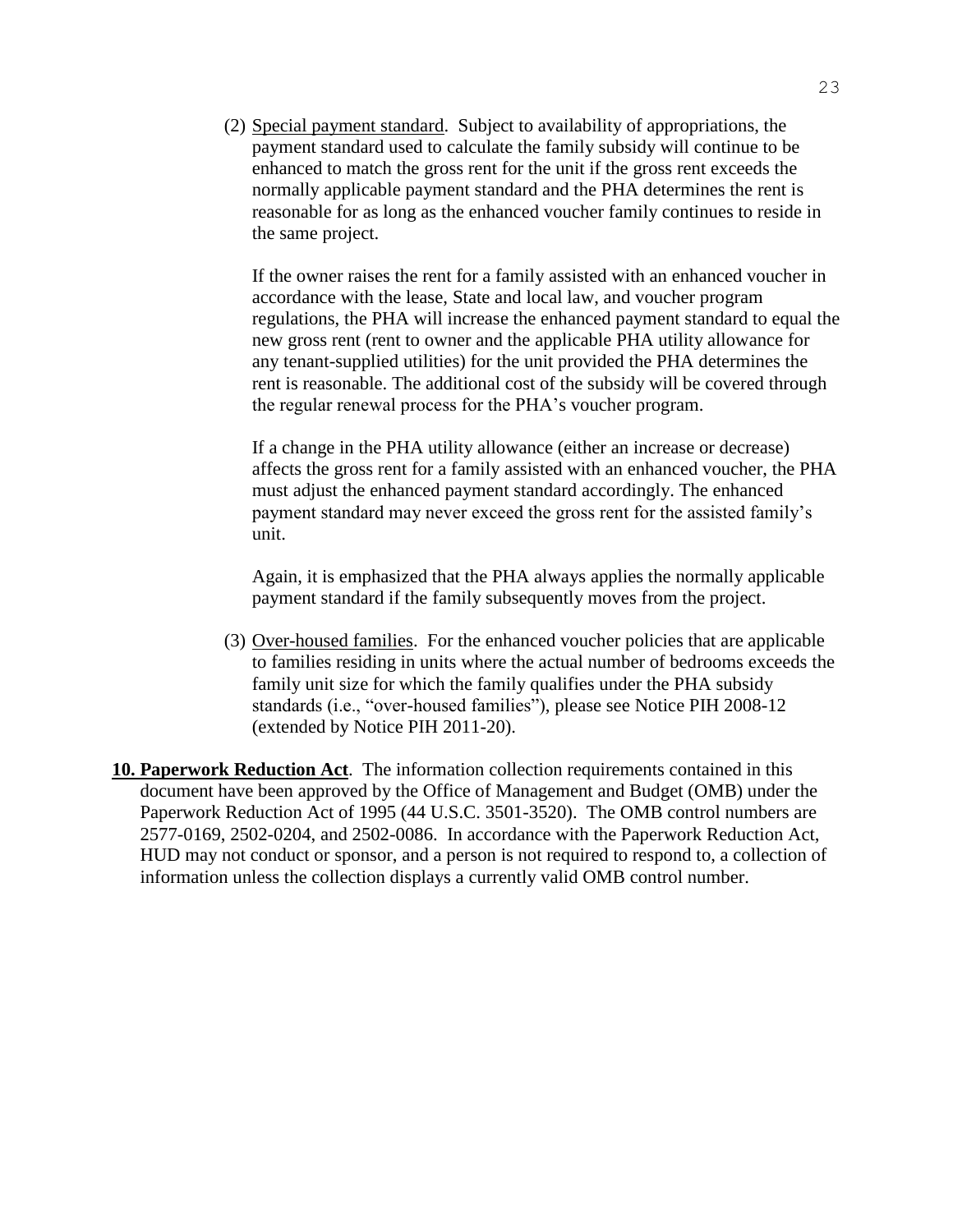**11. Further Information**. Any questions concerning this Notice should be directed to the Housing Voucher Management and Operations Division, Office of Public Housing and Voucher Programs, at (202) 708-0477 (this is not a toll-free number). Persons with hearing or speech impairments may access these numbers via TTY by calling the toll-free Federal Information Relay Service at (800) 877-8339

 $\sqrt{s}$ / $\sqrt{s}$ / $\sqrt{s}$ / $\sqrt{s}$ / $\sqrt{s}$ / $\sqrt{s}$ / $\sqrt{s}$ / $\sqrt{s}$ / $\sqrt{s}$ / $\sqrt{s}$ / $\sqrt{s}$ / $\sqrt{s}$ / $\sqrt{s}$ / $\sqrt{s}$ / $\sqrt{s}$ / $\sqrt{s}$ / $\sqrt{s}$ / $\sqrt{s}$ / $\sqrt{s}$ / $\sqrt{s}$ / $\sqrt{s}$ / $\sqrt{s}$ / $\sqrt{s}$ / $\sqrt{s}$ / $\sqrt{s}$ / $\sqrt{s}$ / $\sqrt{s}$ / $\sqrt{s}$ / $\sqrt{s}$ / $\sqrt{s}$ / $\sqrt{s}$ / $\sqrt{s$ 

Sandra B. Henriquez Carol J. Galante

Assistant Secretary for<br>
Public and Indian Housing<br>
Acting Assistant Secretary for<br>
Housing – Federal Housing  $H \text{ousing}$  – Federal Housing Commissioner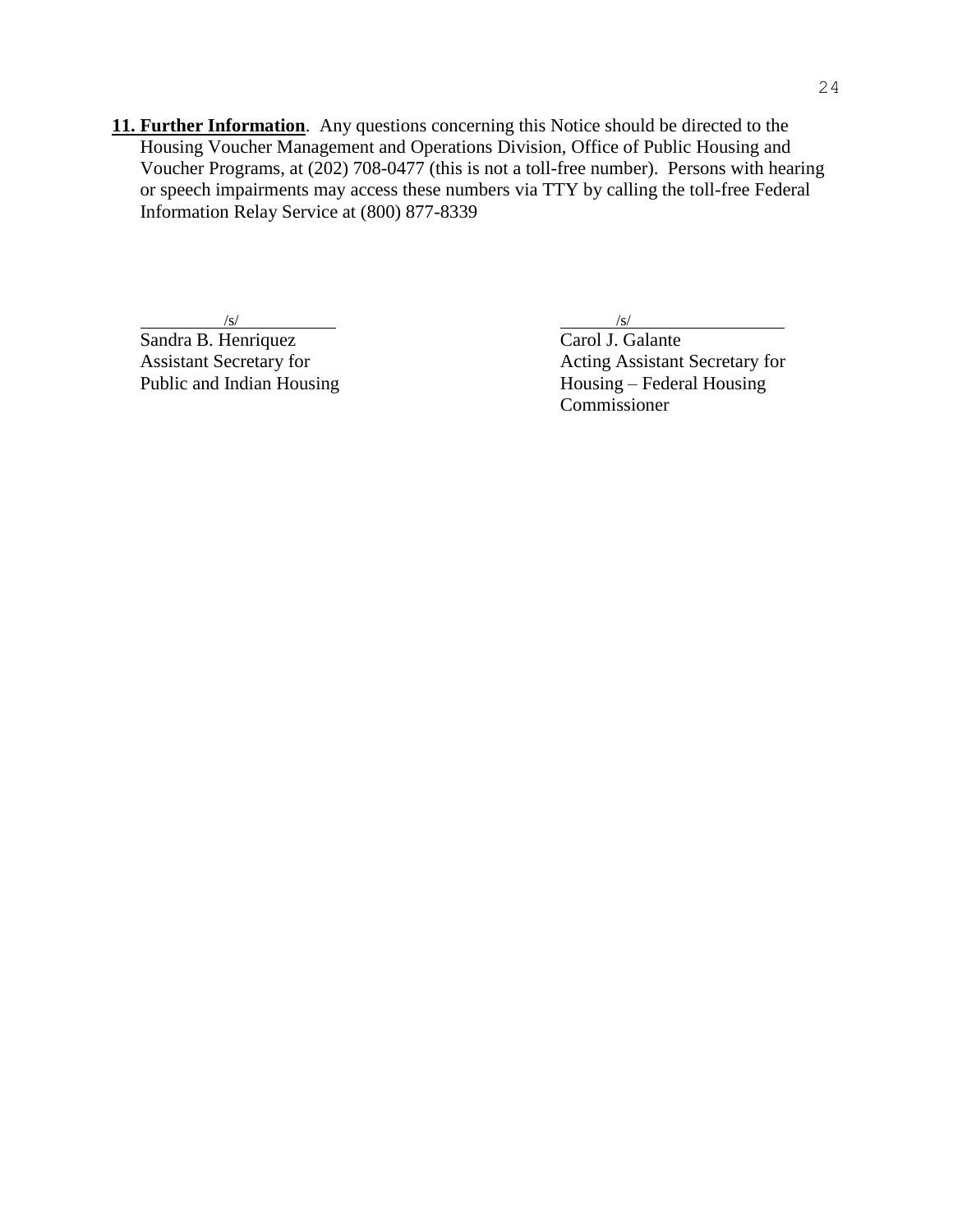# **Attachment A Low Vacancy Areas:**

|                               | Low Vacancy Areas:                                                               | <b>Vacancy Rate for</b><br><b>Units Affordable</b><br>to 80% of AMI |                       |
|-------------------------------|----------------------------------------------------------------------------------|---------------------------------------------------------------------|-----------------------|
| County<br><b>FIPS</b><br>Code | <b>County Name</b>                                                               | 2009<br>ACS <sub>5</sub><br>Year<br>Average                         | 2000<br><b>Census</b> |
| 01007                         | Bibb County; Birmingham-Hoover, AL Metro Area; Alabama                           | 0.6%                                                                | 6.2%                  |
| 01063                         | Greene County; Tuscaloosa, AL Metro Area; Alabama                                | 0.4%                                                                | 3.4%                  |
| 01065                         | Hale County; Tuscaloosa, AL Metro Area; Alabama                                  | 0.9%                                                                | 2.6%                  |
| 01085                         | Lowndes County; Montgomery, AL Metro Area; Alabama                               | 3.9%                                                                | 6.6%                  |
| 01091                         | Marengo County, Alabama                                                          | 3.3%                                                                | 7.1%                  |
| 01107                         | Pickens County, Alabama                                                          | 5.7%                                                                | 5.9%                  |
| 01131                         | Wilcox County, Alabama                                                           | 3.6%                                                                | 5.4%                  |
| 02020                         | Anchorage Municipality; Anchorage, AK Metro Area; Alaska                         | 4.8%                                                                | 5.4%                  |
| 02050                         | Bethel Census Area, Alaska                                                       | 2.6%                                                                | 6.8%                  |
| 02110                         | Juneau City and Borough; Juneau, AK Micro Area; Alaska                           | 1.8%                                                                | 6.2%                  |
| 02188                         | Northwest Arctic Borough, Alaska                                                 | 2.6%                                                                | 4.9%                  |
| 02195                         | Petersburg Census Area, Alaska                                                   | 6.8%                                                                | N/A                   |
| 02220                         | Sitka City and Borough, Alaska                                                   | 1.3%                                                                | 5.1%                  |
| 02270                         | Wade Hampton Census Area, Alaska                                                 | 1.0%                                                                | 5.0%                  |
| 04005                         | Coconino County; Flagstaff, AZ Metro Area; Arizona                               | 6.8%                                                                | 7.2%                  |
| 05041                         | Desha County, Arkansas                                                           | 6.2%                                                                | 7.1%                  |
| 05057                         | Hempstead County; Hope, AR Micro Area; Arkansas                                  | 3.2%                                                                | 5.4%                  |
| 05079                         | Lincoln County; Pine Bluff, AR Metro Area; Arkansas                              | 6.8%                                                                | 7.1%                  |
| 05085                         | Lonoke County; Little Rock-North Little Rock-Conway, AR Metro<br>Area; Arkansas  | 3.0%                                                                | 6.2%                  |
| 05099                         | Nevada County; Hope, AR Micro Area; Arkansas                                     | 2.4%                                                                | 4.7%                  |
| 06001                         | Alameda County; San Francisco-Oakland-Fremont, CA Metro<br>Area; California      | 6.7%                                                                | 2.5%                  |
| 06007                         | Butte County; Chico, CA Metro Area; California                                   | 4.7%                                                                | 5.9%                  |
| 06009                         | Calaveras County, California                                                     | 6.2%                                                                | 5.8%                  |
| 06011                         | Colusa County, California                                                        | 2.8%                                                                | 2.9%                  |
| 06013                         | Contra Costa County; San Francisco-Oakland-Fremont, CA Metro<br>Area; California | 7.6%                                                                | 3.0%                  |
| 06019                         | Fresno County; Fresno, CA Metro Area; California                                 | 4.9%                                                                | 6.9%                  |
| 06023                         | Humboldt County; Eureka-Arcata-Fortuna, CA Micro Area;<br>California             | 6.3%                                                                | 5.8%                  |
| 06025                         | Imperial County; El Centro, CA Metro Area; California                            | 5.6%                                                                | 5.5%                  |
| 06027                         | Inyo County; Bishop, CA Micro Area; California                                   | 3.4%                                                                | 7.2%                  |
| 06031                         | Kings County; Hanford-Corcoran, CA Metro Area; California                        | 3.7%                                                                | 6.7%                  |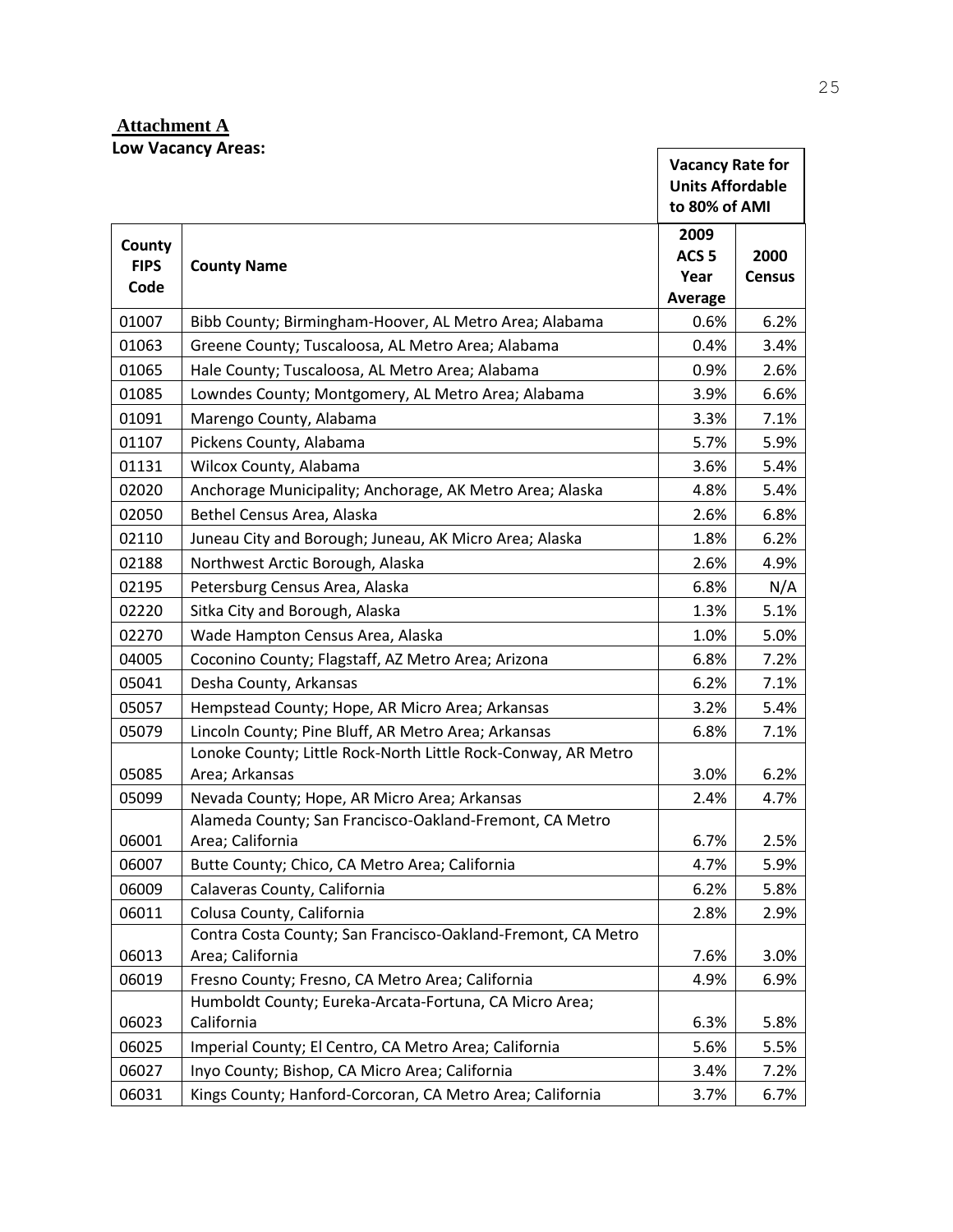| County      |                                                                                                                          | 2009             |               |
|-------------|--------------------------------------------------------------------------------------------------------------------------|------------------|---------------|
| <b>FIPS</b> | <b>County Name</b>                                                                                                       | ACS <sub>5</sub> | 2000          |
| Code        |                                                                                                                          | Year             | <b>Census</b> |
|             |                                                                                                                          | <b>Average</b>   |               |
|             | Los Angeles County; Los Angeles-Long Beach-Santa Ana, CA                                                                 |                  |               |
| 06037       | Metro Area; California                                                                                                   | 2.4%             | 4.2%          |
| 06039       | Madera County; Madera-Chowchilla, CA Metro Area; California                                                              | 3.8%             | 6.2%          |
|             | Marin County; San Francisco-Oakland-Fremont, CA Metro Area;                                                              |                  |               |
| 06041       | California                                                                                                               | 2.6%             | 1.8%          |
| 06045       | Mendocino County; Ukiah, CA Micro Area; California                                                                       | 5.0%             | 3.5%          |
| 06047       | Merced County; Merced, CA Metro Area; California                                                                         | 6.3%             | 4.7%          |
| 06053       | Monterey County; Salinas, CA Metro Area; California                                                                      | 5.7%             | 2.4%          |
| 06055       | Napa County; Napa, CA Metro Area; California                                                                             | 5.1%             | 2.0%          |
| 06057       | Nevada County; Truckee-Grass Valley, CA Micro Area; California                                                           | 6.7%             | 3.2%          |
|             | Orange County; Los Angeles-Long Beach-Santa Ana, CA Metro                                                                |                  |               |
| 06059       | Area; California                                                                                                         | 2.7%             | 2.7%          |
|             | Placer County; Sacramento--Arden-Arcade--Roseville, CA Metro                                                             |                  |               |
| 06061       | Area; California                                                                                                         | 7.5%             | 4.3%          |
|             | Sacramento County; Sacramento--Arden-Arcade--Roseville, CA                                                               |                  |               |
| 06067       | Metro Area; California                                                                                                   | 7.6%             | 5.2%          |
|             | San Benito County; San Jose-Sunnyvale-Santa Clara, CA Metro                                                              |                  |               |
| 06069       | Area; California                                                                                                         | 3.4%             | 2.6%          |
|             | San Diego County; San Diego-Carlsbad-San Marcos, CA Metro                                                                |                  |               |
| 06073       | Area; California                                                                                                         | 4.7%             | 3.0%          |
| 06075       | San Francisco County; San Francisco-Oakland-Fremont, CA Metro<br>Area; California                                        | 4.2%             | 2.3%          |
|             |                                                                                                                          |                  |               |
| 06077       | San Joaquin County; Stockton, CA Metro Area; California<br>San Luis Obispo County; San Luis Obispo-Paso Robles, CA Metro | 6.3%             | 4.5%          |
| 06079       | Area; California                                                                                                         | 3.4%             | 3.0%          |
|             | San Mateo County; San Francisco-Oakland-Fremont, CA Metro                                                                |                  |               |
| 06081       | Area; California                                                                                                         | 4.0%             | 1.6%          |
|             | Santa Barbara County; Santa Barbara-Santa Maria-Goleta, CA                                                               |                  |               |
| 06083       | Metro Area; California                                                                                                   | 3.7%             | 2.8%          |
|             | Santa Clara County; San Jose-Sunnyvale-Santa Clara, CA Metro                                                             |                  |               |
| 06085       | Area; California                                                                                                         | 3.3%             | 1.6%          |
|             | Santa Cruz County; Santa Cruz-Watsonville, CA Metro Area;                                                                |                  |               |
| 06087       | California                                                                                                               | 3.4%             | 2.1%          |
| 06089       | Shasta County; Redding, CA Metro Area; California                                                                        | 6.5%             | 7.0%          |
| 06091       | Sierra County, California                                                                                                | 1.4%             | 6.9%          |
| 06095       | Solano County; Vallejo-Fairfield, CA Metro Area; California                                                              | 7.1%             | 4.0%          |
| 06097       | Sonoma County; Santa Rosa-Petaluma, CA Metro Area; California                                                            | 5.3%             | 1.8%          |
| 06099       | Stanislaus County; Modesto, CA Metro Area; California                                                                    | 6.6%             | 4.1%          |
| 06101       | Sutter County; Yuba City, CA Metro Area; California                                                                      | 7.1%             | 5.5%          |
| 06107       | Tulare County; Visalia-Porterville, CA Metro Area; California                                                            | 3.3%             | 6.6%          |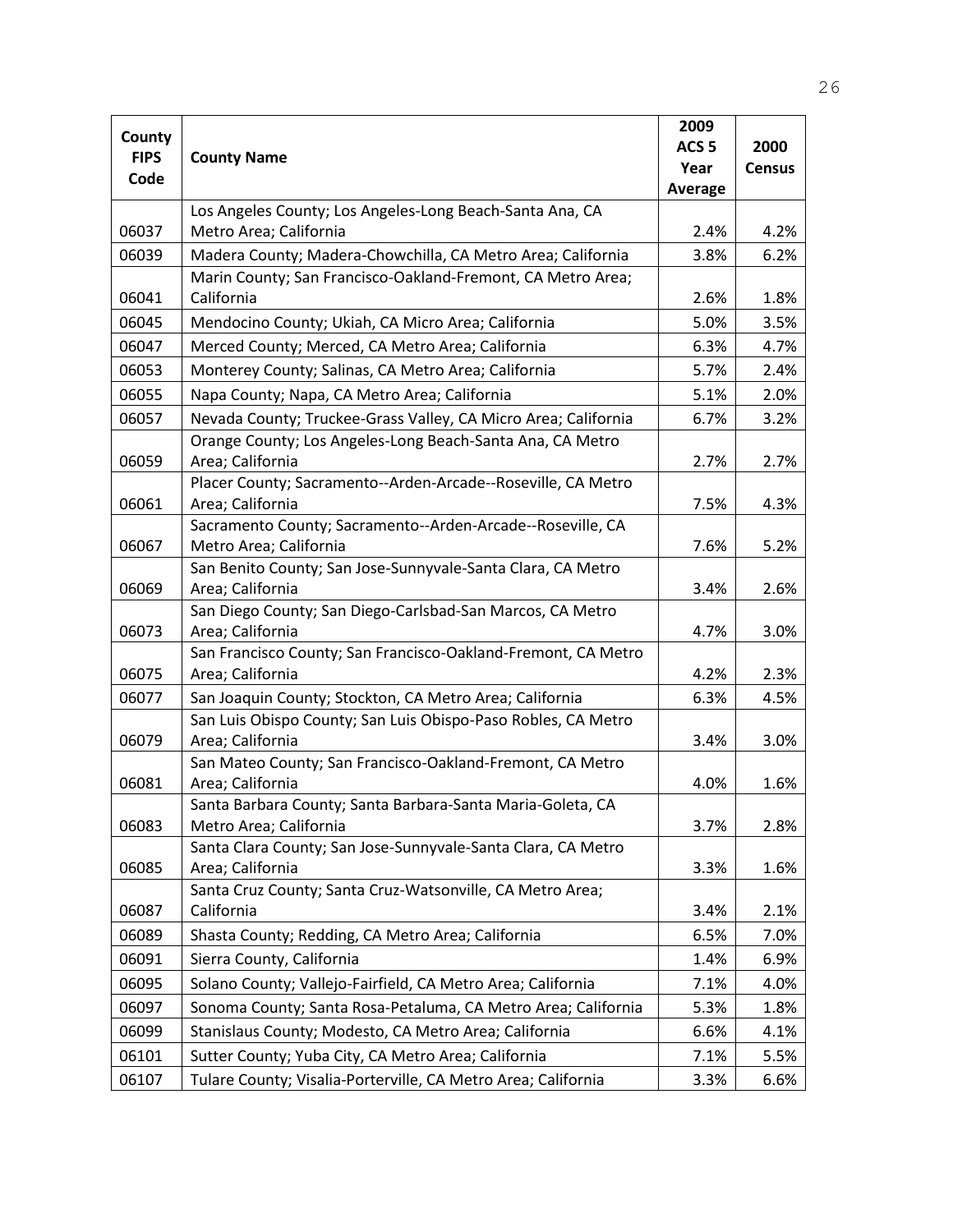|             |                                                                                | 2009             |               |
|-------------|--------------------------------------------------------------------------------|------------------|---------------|
| County      |                                                                                | ACS <sub>5</sub> | 2000          |
| <b>FIPS</b> | <b>County Name</b>                                                             | Year             | <b>Census</b> |
| Code        |                                                                                | Average          |               |
|             | Tuolumne County; Phoenix Lake-Cedar Ridge, CA Micro Area;                      |                  |               |
| 06109       | California                                                                     | 5.5%             | 6.9%          |
|             | Ventura County; Oxnard-Thousand Oaks-Ventura, CA Metro Area;                   |                  |               |
| 06111       | California                                                                     | 3.2%             | 2.8%          |
| 06113       | Yolo County; Sacramento--Arden-Arcade--Roseville, CA Metro<br>Area; California | 3.9%             | 3.1%          |
|             | Arapahoe County; Denver-Aurora-Broomfield, CO Metro Area;                      |                  |               |
| 08005       | Colorado                                                                       | 8.5%             | 4.3%          |
| 08013       | Boulder County; Boulder, CO Metro Area; Colorado                               | 4.8%             | 3.6%          |
|             | Broomfield County; Denver-Aurora-Broomfield, CO Metro Area;                    |                  |               |
| 08014       | Colorado                                                                       | 6.5%             | N/A           |
| 08021       | Conejos County, Colorado                                                       | 7.5%             | 5.7%          |
| 08045       | Garfield County, Colorado                                                      | 2.6%             | 3.7%          |
|             | Jefferson County; Denver-Aurora-Broomfield, CO Metro Area;                     |                  |               |
| 08059       | Colorado                                                                       | 5.6%             | 4.0%          |
| 08069       | Larimer County; Fort Collins-Loveland, CO Metro Area; Colorado                 | 5.3%             | 4.3%          |
| 08071       | Las Animas County, Colorado                                                    | 8.3%             | 5.7%          |
| 08077       | Mesa County; Grand Junction, CO Metro Area; Colorado                           | 2.7%             | 6.1%          |
| 08079       | Mineral County, Colorado                                                       | N/A              | 6.2%          |
| 08087       | Morgan County; Fort Morgan, CO Micro Area; Colorado                            | 8.4%             | 6.0%          |
| 08097       | Pitkin County, Colorado                                                        | 4.7%             | 6.2%          |
|             | Fairfield County; Bridgeport-Stamford-Norwalk, CT Metro Area;                  |                  |               |
| 09001       | Connecticut                                                                    | 7.5%             | 4.4%          |
|             | Hartford County; Hartford-West Hartford-East Hartford, CT Metro                |                  |               |
| 09003       | Area; Connecticut                                                              | 7.5%             | 6.6%          |
| 09005       | Litchfield County; Torrington, CT Micro Area; Connecticut                      | 7.5%             | 4.6%          |
|             | Middlesex County; Hartford-West Hartford-East Hartford, CT                     |                  |               |
| 09007       | Metro Area; Connecticut                                                        | 5.9%             | 5.0%          |
|             | New Haven County; New Haven-Milford, CT Metro Area;                            |                  |               |
| 09009       | Connecticut                                                                    | 7.3%             | 6.7%          |
| 09011       | New London County; Norwich-New London, CT Metro Area;<br>Connecticut           | 5.6%             | 6.7%          |
|             | Tolland County; Hartford-West Hartford-East Hartford, CT Metro                 |                  |               |
| 09013       | Area; Connecticut                                                              | 6.2%             | 3.9%          |
| 09015       | Windham County; Willimantic, CT Micro Area; Connecticut                        | 4.3%             | 5.2%          |
|             | District of Columbia; Washington-Arlington-Alexandria, DC-VA-                  |                  |               |
| 11001       | MD-WV Metro Area ; District of Columbia                                        | 5.8%             | 6.6%          |
| 12003       | Baker County; Jacksonville, FL Metro Area; Florida                             | 1.5%             | 7.1%          |
|             | Miami-Dade County; Miami-Fort Lauderdale-Pompano Beach, FL                     |                  |               |
| 12086       | Metro Area; Florida                                                            | 7.8%             | 7.1%          |
| 13007       | Baker County; Albany, GA Metro Area; Georgia                                   | 7.2%             | 1.1%          |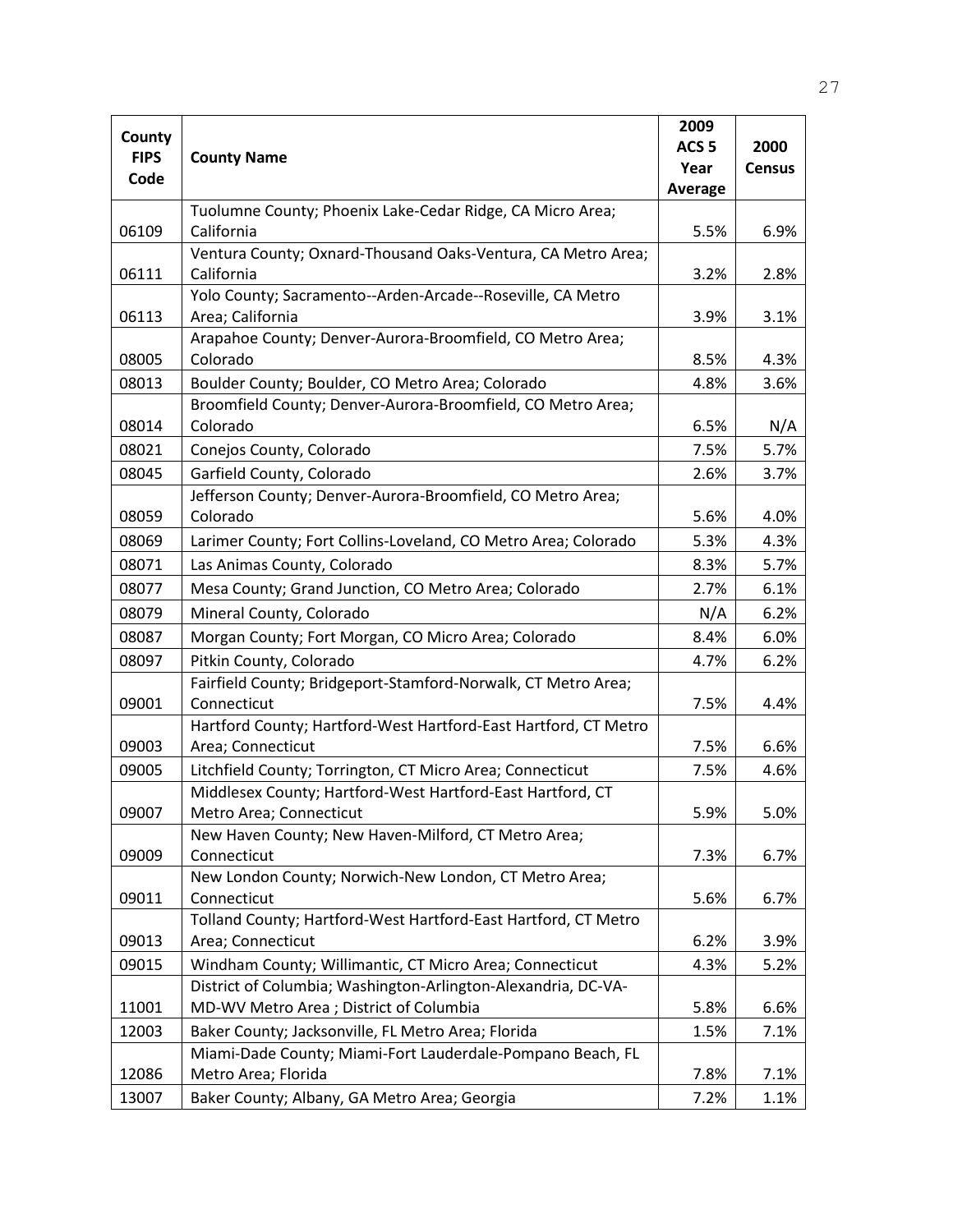|                       |                                                                | 2009             |               |
|-----------------------|----------------------------------------------------------------|------------------|---------------|
| County<br><b>FIPS</b> | <b>County Name</b>                                             | ACS <sub>5</sub> | 2000          |
| Code                  |                                                                | Year             | <b>Census</b> |
|                       |                                                                | <b>Average</b>   |               |
|                       | Barrow County; Atlanta-Sandy Springs-Marietta, GA Metro Area;  |                  |               |
| 13013                 | Georgia                                                        | 8.6%             | 5.6%          |
|                       | Butts County; Atlanta-Sandy Springs-Marietta, GA Metro Area;   |                  |               |
| 13035                 | Georgia                                                        | 4.0%             | 5.9%          |
| 13043                 | Candler County, Georgia                                        | 2.6%             | 6.2%          |
| 13079                 | Crawford County; Macon, GA Metro Area; Georgia                 | 7.0%             | 6.6%          |
| 13083                 | Dade County; Chattanooga, TN-GA Metro Area ; Georgia           | 8.6%             | 6.4%          |
|                       | Dawson County; Atlanta-Sandy Springs-Marietta, GA Metro Area;  |                  |               |
| 13085                 | Georgia                                                        | 3.5%             | 3.6%          |
| 13105                 | Elbert County, Georgia                                         | 7.5%             | 7.1%          |
|                       | Forsyth County; Atlanta-Sandy Springs-Marietta, GA Metro Area; |                  |               |
| 13117                 | Georgia                                                        | 6.5%             | 4.5%          |
| 13129                 | Gordon County; Calhoun, GA Micro Area; Georgia                 | 8.4%             | 6.4%          |
| 13133                 | Greene County, Georgia                                         | 7.3%             | 3.4%          |
| 13139                 | Hall County; Gainesville, GA Metro Area; Georgia               | 7.3%             | 5.9%          |
|                       | Jasper County; Atlanta-Sandy Springs-Marietta, GA Metro Area;  |                  |               |
| 13159                 | Georgia                                                        | 3.7%             | 3.2%          |
|                       | Lamar County; Atlanta-Sandy Springs-Marietta, GA Metro Area;   |                  |               |
| 13171                 | Georgia                                                        | 4.6%             | 6.9%          |
| 13181                 | Lincoln County, Georgia                                        | 2.2%             | 4.7%          |
| 13197                 | Marion County; Columbus, GA-AL Metro Area ; Georgia            | 8.3%             | 3.7%          |
|                       | Meriwether County; Atlanta-Sandy Springs-Marietta, GA Metro    |                  |               |
| 13199                 | Area; Georgia                                                  | 4.9%             | 6.2%          |
| 13205                 | Mitchell County, Georgia                                       | 2.2%             | 3.4%          |
| 13211                 | Morgan County, Georgia                                         | 3.1%             | 3.8%          |
|                       | Newton County; Atlanta-Sandy Springs-Marietta, GA Metro Area;  |                  |               |
| 13217                 | Georgia                                                        | 7.7%             | 6.6%          |
|                       | Pike County; Atlanta-Sandy Springs-Marietta, GA Metro Area;    |                  |               |
| 13231                 | Georgia                                                        | 8.1%             | 4.2%          |
| 13237                 | Putnam County, Georgia                                         | 1.0%             | 4.3%          |
| 13249                 | Schley County; Americus, GA Micro Area; Georgia                | 3.2%             | 6.4%          |
| 13293                 | Upson County; Thomaston, GA Micro Area; Georgia                | 2.7%             | 7.0%          |
|                       | Walton County; Atlanta-Sandy Springs-Marietta, GA Metro Area;  |                  |               |
| 13297                 | Georgia                                                        | 4.0%             | 5.5%          |
| 13301                 | Warren County, Georgia                                         | 1.2%             | 4.7%          |
| 13307                 | Webster County, Georgia                                        | N/A              | N/A           |
| 15005                 | Kalawao County, Hawaii                                         | N/A              | N/A           |
| 16001                 | Ada County; Boise City-Nampa, ID Metro Area; Idaho             | 6.6%             | 5.6%          |
| 16017                 | Bonner County, Idaho                                           | 5.0%             | 7.0%          |
| 16027                 | Canyon County; Boise City-Nampa, ID Metro Area; Idaho          | 7.8%             | 7.1%          |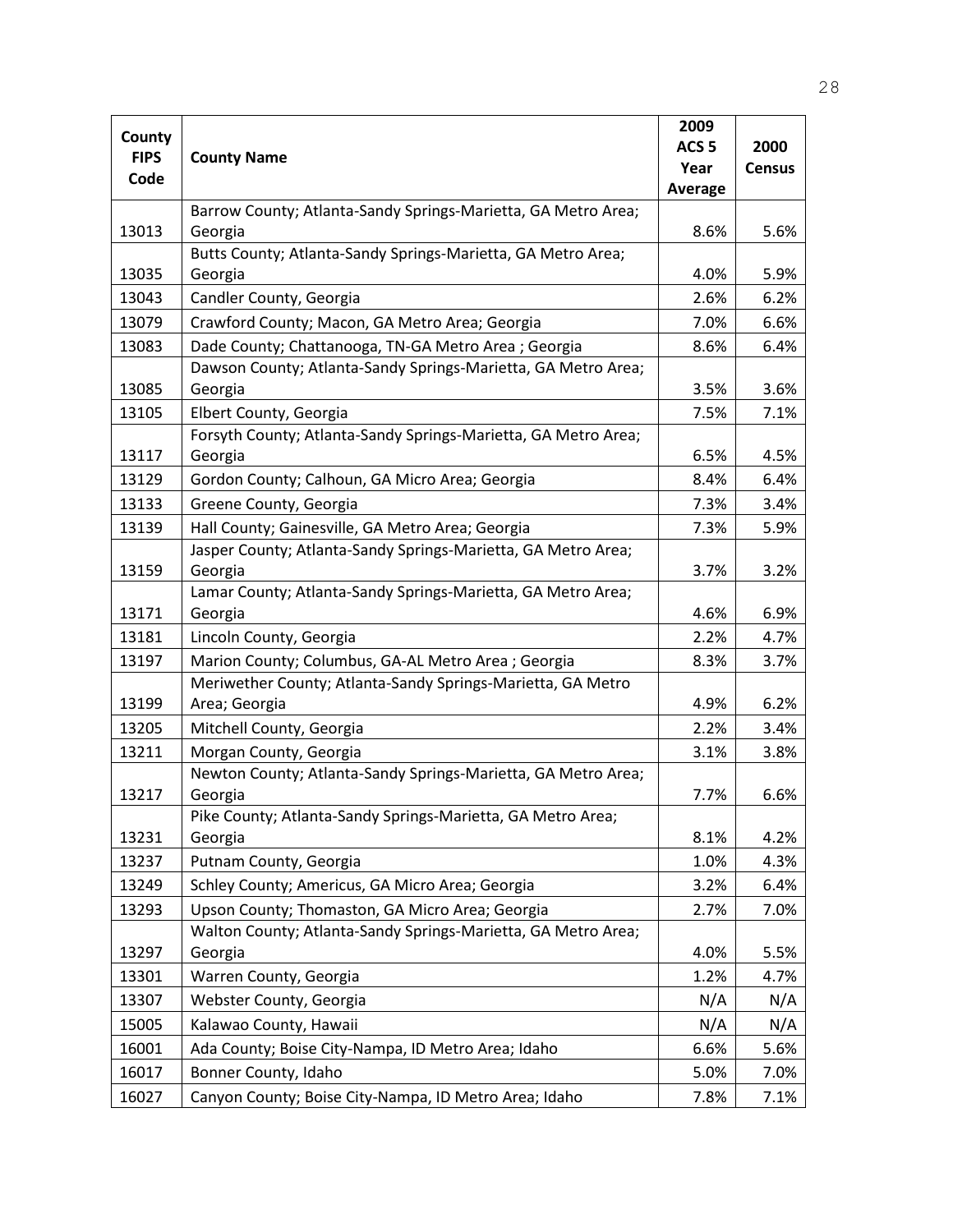|                       |                                                                            | 2009             |               |
|-----------------------|----------------------------------------------------------------------------|------------------|---------------|
| County<br><b>FIPS</b> |                                                                            | ACS <sub>5</sub> | 2000          |
| Code                  | <b>County Name</b>                                                         | Year             | <b>Census</b> |
|                       |                                                                            | Average          |               |
| 16041                 | Franklin County; Logan, UT-ID Metro Area ; Idaho                           | 1.1%             | 3.0%          |
| 16045                 | Gem County; Boise City-Nampa, ID Metro Area; Idaho                         | N/A              | 6.1%          |
| 16047                 | Gooding County, Idaho                                                      | 4.7%             | 4.0%          |
| 16053                 | Jerome County; Twin Falls, ID Micro Area; Idaho                            | 4.1%             | 6.9%          |
| 16057                 | Latah County; Moscow, ID Micro Area; Idaho                                 | 5.8%             | 5.3%          |
| 16065                 | Madison County; Rexburg, ID Micro Area; Idaho                              | 3.0%             | 6.3%          |
| 16069                 | Nez Perce County; Lewiston, ID-WA Metro Area ; Idaho                       | 3.3%             | 4.3%          |
| 16071                 | Oneida County, Idaho                                                       | 5.3%             | 6.3%          |
| 16077                 | Power County; Pocatello, ID Metro Area; Idaho                              | 3.8%             | 4.9%          |
| 16087                 | Washington County, Idaho                                                   | 3.8%             | 6.4%          |
| 17007                 | Boone County; Rockford, IL Metro Area; Illinois                            | 6.8%             | 6.5%          |
| 17009                 | <b>Brown County, Illinois</b>                                              | 2.4%             | 6.4%          |
| 17013                 | Calhoun County; St. Louis, MO-IL Metro Area ; Illinois                     | 4.1%             | 7.1%          |
| 17019                 | Champaign County; Champaign-Urbana, IL Metro Area; Illinois                | 8.5%             | 7.1%          |
| 17027                 | Clinton County; St. Louis, MO-IL Metro Area ; Illinois                     | 3.5%             | 4.4%          |
|                       | Cook County; Chicago-Naperville-Joliet, IL-IN-WI Metro Area;               |                  |               |
| 17031                 | Illinois                                                                   | 8.0%             | 6.1%          |
|                       | DeKalb County; Chicago-Naperville-Joliet, IL-IN-WI Metro Area;             |                  |               |
| 17037                 | Illinois                                                                   | 4.5%             | 3.8%          |
| 17043                 | DuPage County; Chicago-Naperville-Joliet, IL-IN-WI Metro Area;<br>Illinois | 8.3%             | 5.2%          |
| 17053                 | Ford County; Champaign-Urbana, IL Metro Area; Illinois                     | 2.5%             | 5.0%          |
| 17055                 | Franklin County, Illinois                                                  | 6.8%             | 6.7%          |
| 17057                 | Fulton County; Canton, IL Micro Area; Illinois                             | 5.2%             | 4.4%          |
| 17061                 | Greene County, Illinois                                                    | 5.0%             | 5.6%          |
| 17071                 | Henderson County; Burlington, IA-IL Micro Area ; Illinois                  | 1.0%             | 7.0%          |
|                       | Henry County; Davenport-Moline-Rock Island, IA-IL Metro Area;              |                  |               |
| 17073                 | Illinois                                                                   | 8.0%             | 5.5%          |
| 17075                 | Iroquois County, Illinois                                                  | 6.7%             | 6.6%          |
| 17083                 | Jersey County; St. Louis, MO-IL Metro Area ; Illinois                      | 4.8%             | 5.2%          |
| 17087                 | Johnson County, Illinois                                                   | 1.3%             | 3.4%          |
|                       | Kane County; Chicago-Naperville-Joliet, IL-IN-WI Metro Area;               |                  |               |
| 17089                 | Illinois                                                                   | 7.2%             | 5.1%          |
| 17091                 | Kankakee County; Kankakee-Bradley, IL Metro Area; Illinois                 | 7.2%             | 6.4%          |
|                       | Lake County; Chicago-Naperville-Joliet, IL-IN-WI Metro Area;               |                  |               |
| 17097                 | Illinois                                                                   | 8.2%             | 5.5%          |
| 17109                 | McDonough County; Macomb, IL Micro Area; Illinois                          | 3.4%             | 6.9%          |
|                       | McHenry County; Chicago-Naperville-Joliet, IL-IN-WI Metro Area ;           |                  |               |
| 17111                 | Illinois                                                                   | 7.1%             | 4.0%          |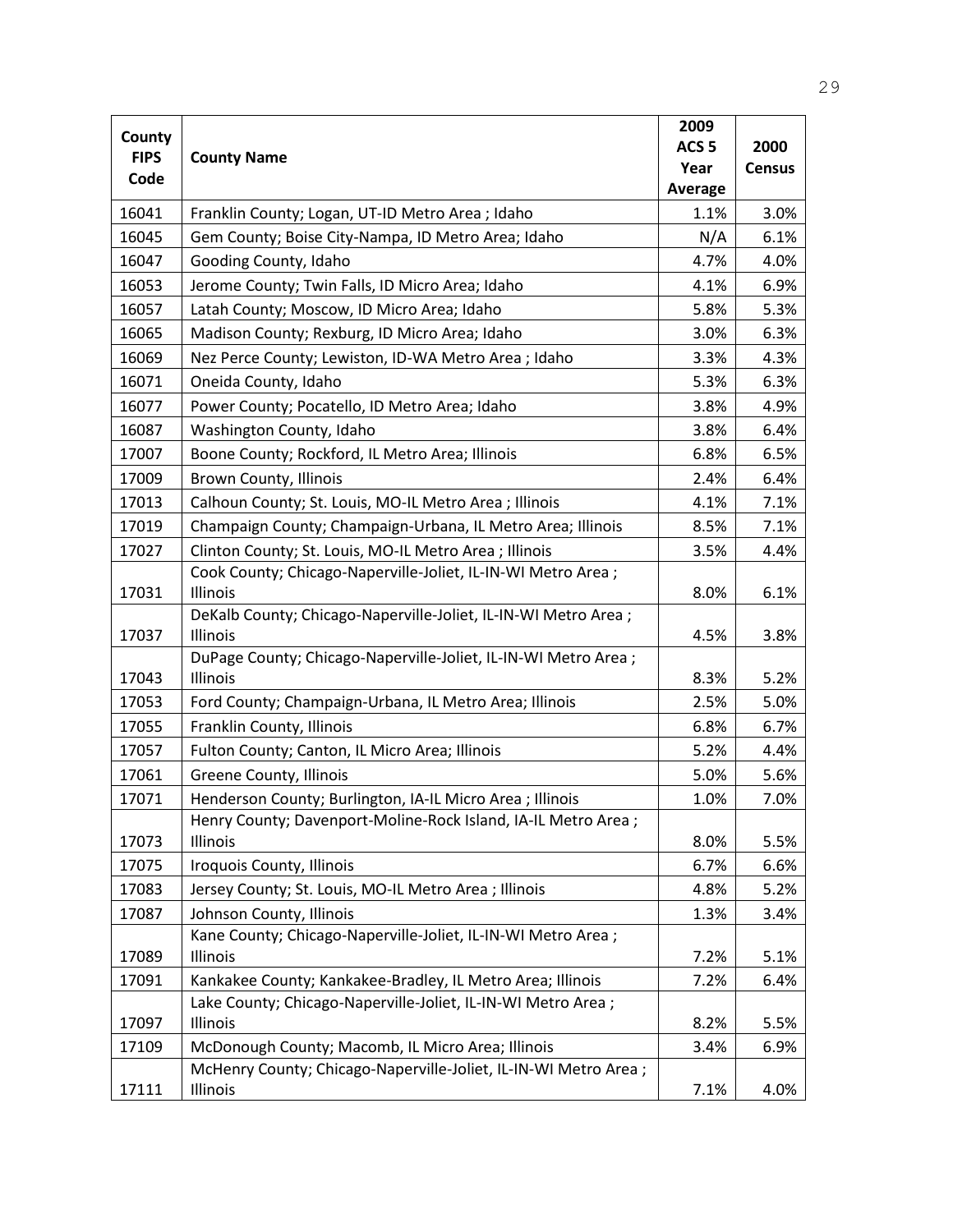|                       |                                                                | 2009             |               |
|-----------------------|----------------------------------------------------------------|------------------|---------------|
| County<br><b>FIPS</b> |                                                                | ACS <sub>5</sub> | 2000          |
| Code                  | <b>County Name</b>                                             | Year             | <b>Census</b> |
|                       |                                                                | <b>Average</b>   |               |
| 17125                 | Mason County, Illinois                                         | 3.6%             | 5.8%          |
|                       | Mercer County; Davenport-Moline-Rock Island, IA-IL Metro Area; |                  |               |
| 17131                 | Illinois                                                       | 4.9%             | 5.2%          |
| 17139                 | Moultrie County, Illinois                                      | 8.0%             | 5.2%          |
| 17141                 | Ogle County; Rochelle, IL Micro Area; Illinois                 | 5.8%             | 6.0%          |
| 17147                 | Piatt County; Champaign-Urbana, IL Metro Area; Illinois        | 5.7%             | 4.8%          |
| 17149                 | Pike County, Illinois                                          | 4.6%             | 6.6%          |
| 17153                 | Pulaski County, Illinois                                       | 5.2%             | 6.6%          |
|                       | Rock Island County; Davenport-Moline-Rock Island, IA-IL Metro  |                  |               |
| 17161                 | Area; Illinois                                                 | 7.0%             | 7.1%          |
| 17169                 | Schuyler County, Illinois                                      | N/A              | 6.3%          |
| 17171                 | Scott County; Jacksonville, IL Micro Area; Illinois            | 4.1%             | 6.8%          |
| 17173                 | Shelby County, Illinois                                        | 3.9%             | 6.7%          |
| 17181                 | <b>Union County, Illinois</b>                                  | 1.8%             | 4.4%          |
| 17195                 | Whiteside County; Sterling, IL Micro Area; Illinois            | 3.6%             | 7.0%          |
|                       | Will County; Chicago-Naperville-Joliet, IL-IN-WI Metro Area;   |                  |               |
| 17197                 | Illinois                                                       | 8.0%             | 6.5%          |
| 17203                 | Woodford County; Peoria, IL Metro Area; Illinois               | 4.4%             | 6.7%          |
| 18001                 | Adams County; Decatur, IN Micro Area; Indiana                  | 8.0%             | 6.2%          |
| 18007                 | Benton County; Lafayette, IN Metro Area; Indiana               | 4.3%             | 6.8%          |
| 18015                 | Carroll County; Lafayette, IN Metro Area; Indiana              | 4.2%             | 4.5%          |
|                       | Dearborn County; Cincinnati-Middletown, OH-KY-IN Metro Area;   |                  |               |
| 18029                 | Indiana                                                        | 8.6%             | 7.0%          |
| 18031                 | Decatur County; Greensburg, IN Micro Area; Indiana             | 1.7%             | 6.4%          |
| 18037                 | Dubois County; Jasper, IN Micro Area; Indiana                  | 6.1%             | 3.8%          |
|                       | Jasper County; Chicago-Naperville-Joliet, IL-IN-WI Metro Area; |                  |               |
| 18073                 | Indiana                                                        | 5.1%             | 5.2%          |
| 18085                 | Kosciusko County; Warsaw, IN Micro Area; Indiana               | 3.0%             | 6.4%          |
| 18087                 | LaGrange County, Indiana                                       | 5.7%             | 6.4%          |
|                       | Lake County; Chicago-Naperville-Joliet, IL-IN-WI Metro Area;   |                  |               |
| 18089                 | Indiana                                                        | 7.8%             | 7.0%          |
| 18105                 | Monroe County; Bloomington, IN Metro Area; Indiana             | 8.5%             | 6.4%          |
|                       | Newton County; Chicago-Naperville-Joliet, IL-IN-WI Metro Area; |                  |               |
| 18111                 | Indiana                                                        | 5.9%             | 6.7%          |
| 18119                 | Owen County; Bloomington, IN Metro Area; Indiana               | 4.6%             | 5.5%          |
| 18121                 | Parke County, Indiana                                          | 7.5%             | 5.5%          |
|                       | Porter County; Chicago-Naperville-Joliet, IL-IN-WI Metro Area; |                  |               |
| 18127                 | Indiana                                                        | 7.1%             | 7.1%          |
| 18137                 | Ripley County, Indiana                                         | 6.0%             | 4.7%          |
| 18149                 | Starke County, Indiana                                         | 3.9%             | 4.5%          |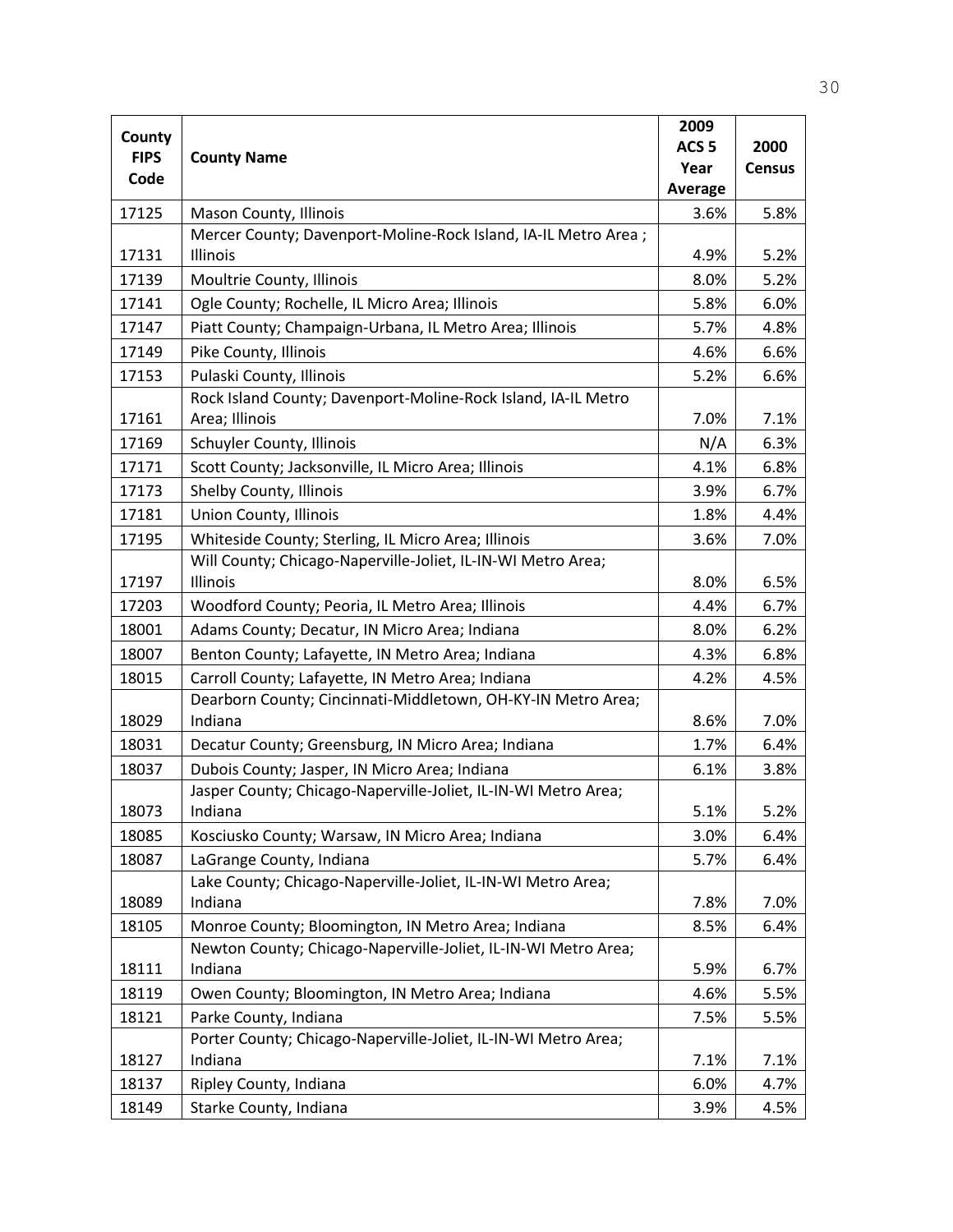|                       |                                                               | 2009             |               |
|-----------------------|---------------------------------------------------------------|------------------|---------------|
| County<br><b>FIPS</b> |                                                               | ACS <sub>5</sub> | 2000          |
| Code                  | <b>County Name</b>                                            | Year             | <b>Census</b> |
|                       |                                                               | Average          |               |
| 18157                 | Tippecanoe County; Lafayette, IN Metro Area; Indiana          | 6.6%             | 5.2%          |
| 18159                 | Tipton County; Kokomo, IN Metro Area; Indiana                 | 1.8%             | 6.3%          |
| 18161                 | Union County, Indiana                                         | 5.7%             | 6.2%          |
| 18165                 | Vermillion County; Terre Haute, IN Metro Area; Indiana        | 7.5%             | 5.4%          |
| 18171                 | Warren County, Indiana                                        | 6.4%             | 5.8%          |
|                       | Washington County; Louisville-Jefferson County, KY-IN Metro   |                  |               |
| 18175                 | Area; Indiana                                                 | 6.3%             | 6.5%          |
| 18181                 | White County, Indiana                                         | 8.5%             | 6.6%          |
| 18183                 | Whitley County; Fort Wayne, IN Metro Area; Indiana            | 6.7%             | 7.3%          |
| 19003                 | Adams County, Iowa                                            | 4.5%             | 6.9%          |
| 19005                 | Allamakee County, Iowa                                        | 7.4%             | 6.2%          |
| 19009                 | Audubon County, Iowa                                          | 4.3%             | 6.3%          |
| 19011                 | Benton County; Cedar Rapids, IA Metro Area; Iowa              | 3.8%             | 6.7%          |
| 19013                 | Black Hawk County; Waterloo-Cedar Falls, IA Metro Area; Iowa  | 4.8%             | 4.9%          |
| 19015                 | Boone County; Boone, IA Micro Area; Iowa                      | 2.9%             | 7.2%          |
| 19017                 | Bremer County; Waterloo-Cedar Falls, IA Metro Area; Iowa      | 3.0%             | 5.4%          |
| 19021                 | Buena Vista County; Storm Lake, IA Micro Area; Iowa           | 1.8%             | 5.7%          |
| 19023                 | Butler County, Iowa                                           | 2.5%             | 4.7%          |
| 19031                 | Cedar County, Iowa                                            | 0.9%             | 5.3%          |
| 19033                 | Cerro Gordo County; Mason City, IA Micro Area; Iowa           | 8.0%             | 5.4%          |
| 19037                 | Chickasaw County, Iowa                                        | 3.4%             | 6.8%          |
| 19041                 | Clay County; Spencer, IA Micro Area; Iowa                     | 7.3%             | 4.2%          |
|                       | Dallas County; Des Moines-West Des Moines, IA Metro Area;     |                  |               |
| 19049                 | lowa                                                          | 4.5%             | 6.3%          |
| 19073                 | Greene County, Iowa                                           | 4.7%             | 6.3%          |
| 19075                 | Grundy County; Waterloo-Cedar Falls, IA Metro Area; Iowa      | 5.0%             | 4.7%          |
| 19079                 | Hamilton County, Iowa                                         | 6.4%             | 5.0%          |
| 19081                 | Hancock County, Iowa                                          | 5.3%             | 5.6%          |
| 19085                 | Harrison County; Omaha-Council Bluffs, NE-IA Metro Area; Iowa | 5.5%             | 7.0%          |
| 19091                 | Humboldt County, Iowa                                         | 5.3%             | 5.7%          |
| 19097                 | Jackson County, Iowa                                          | 6.0%             | 5.2%          |
| 19103                 | Johnson County; Iowa City, IA Metro Area; Iowa                | 5.3%             | 3.4%          |
| 19105                 | Jones County; Cedar Rapids, IA Metro Area; Iowa               | 6.5%             | 5.1%          |
| 19113                 | Linn County; Cedar Rapids, IA Metro Area; Iowa                | 6.9%             | 5.9%          |
|                       | Madison County; Des Moines-West Des Moines, IA Metro Area;    |                  |               |
| 19121                 | lowa                                                          | 4.4%             | 7.2%          |
| 19131                 | Mitchell County, Iowa                                         | N/A              | 6.9%          |
| 19135                 | Monroe County, Iowa                                           | N/A              | 6.8%          |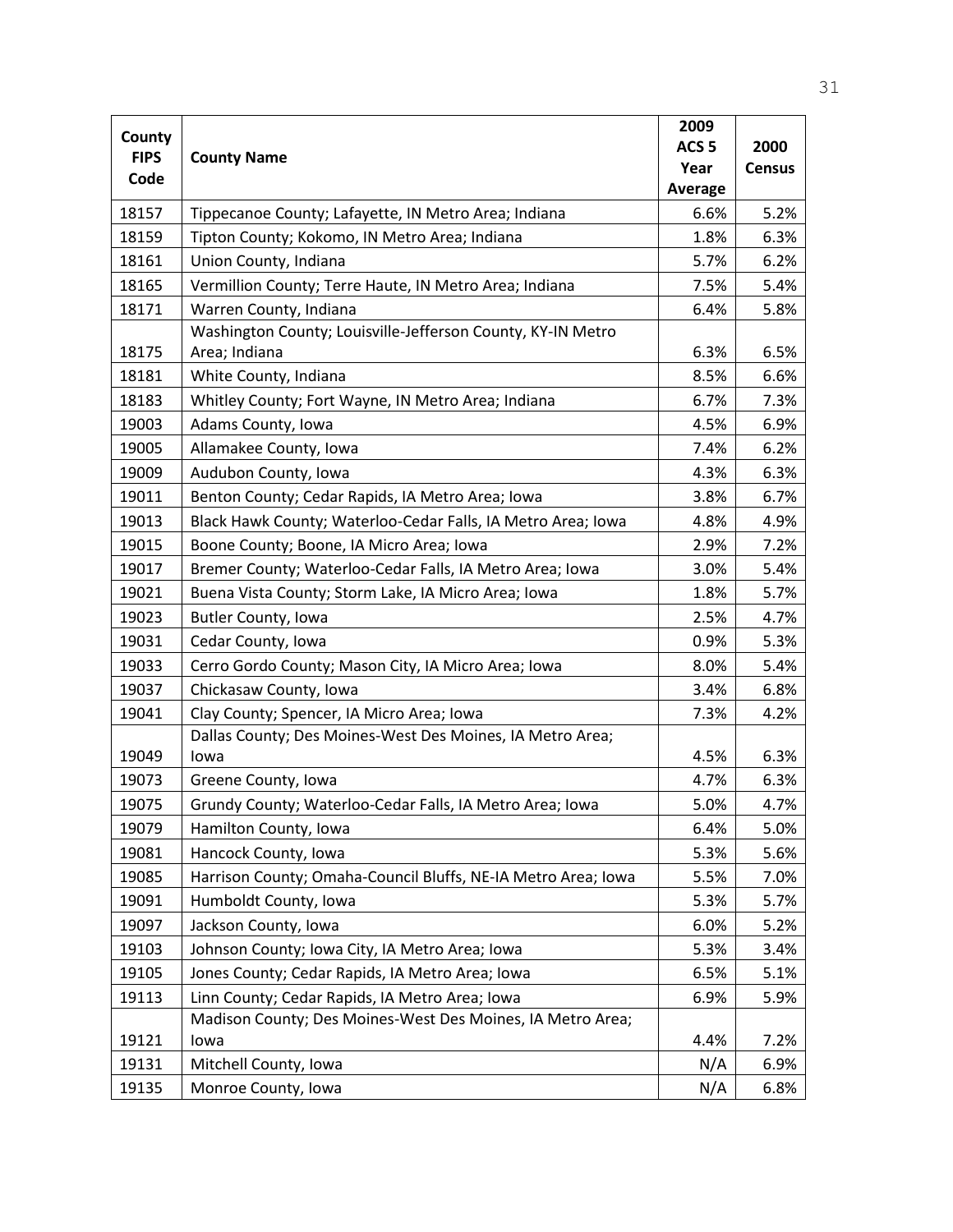|                       |                                                                | 2009             |               |
|-----------------------|----------------------------------------------------------------|------------------|---------------|
| County<br><b>FIPS</b> | <b>County Name</b>                                             | ACS <sub>5</sub> | 2000          |
| Code                  |                                                                | Year             | <b>Census</b> |
|                       |                                                                | <b>Average</b>   |               |
| 19139                 | Muscatine County; Muscatine, IA Micro Area; Iowa               | 5.1%             | 6.3%          |
| 19153                 | Polk County; Des Moines-West Des Moines, IA Metro Area; Iowa   | 5.7%             | 6.5%          |
| 19159                 | Ringgold County, Iowa                                          | 1.0%             | 5.3%          |
|                       | Scott County; Davenport-Moline-Rock Island, IA-IL Metro Area;  |                  |               |
| 19163                 | lowa                                                           | 8.0%             | 7.2%          |
| 19169                 | Story County; Ames, IA Metro Area; Iowa                        | 4.2%             | 4.8%          |
| 19177                 | Van Buren County, Iowa                                         | 7.0%             | 5.9%          |
| 19179                 | Wapello County; Ottumwa, IA Micro Area; Iowa                   | 7.4%             | 7.0%          |
|                       | Warren County; Des Moines-West Des Moines, IA Metro Area;      |                  |               |
| 19181                 | lowa                                                           | 2.8%             | 7.2%          |
| 19185                 | Wayne County, Iowa                                             | 2.2%             | 6.9%          |
| 19187                 | Webster County; Fort Dodge, IA Micro Area; Iowa                | 4.6%             | 7.3%          |
| 19191                 | Winneshiek County, Iowa                                        | 7.0%             | 5.9%          |
| 19197                 | Wright County, Iowa                                            | 6.7%             | 7.1%          |
| 20017                 | Chase County; Emporia, KS Micro Area; Kansas                   | N/A              | 4.8%          |
| 20023                 | Cheyenne County, Kansas                                        | 5.8%             | 7.1%          |
| 20045                 | Douglas County; Lawrence, KS Metro Area; Kansas                | 6.3%             | 3.7%          |
| 20049                 | Elk County, Kansas                                             | N/A              | 7.3%          |
| 20059                 | Franklin County; Kansas City, MO-KS Metro Area; Kansas         | 6.5%             | 5.4%          |
| 20073                 | Greenwood County, Kansas                                       | 3.7%             | 6.2%          |
| 20079                 | Harvey County; Wichita, KS Metro Area; Kansas                  | 8.7%             | 7.0%          |
| 20087                 | Jefferson County; Topeka, KS Metro Area; Kansas                | 4.9%             | 4.8%          |
| 20091                 | Johnson County; Kansas City, MO-KS Metro Area; Kansas          | 7.6%             | 7.2%          |
| 20107                 | Linn County; Kansas City, MO-KS Metro Area; Kansas             | 4.7%             | 6.2%          |
| 20121                 | Miami County; Kansas City, MO-KS Metro Area; Kansas            | 2.9%             | 5.9%          |
| 20131                 | Nemaha County, Kansas                                          | 4.7%             | 6.3%          |
| 20133                 | Neosho County, Kansas                                          | 3.3%             | 7.3%          |
| 20161                 | Riley County; Manhattan, KS Metro Area; Kansas                 | 4.3%             | 3.7%          |
| 20183                 | Smith County, Kansas                                           | 6.3%             | 4.4%          |
| 20199                 | <b>Wallace County, Kansas</b>                                  | 4.8%             | 7.1%          |
| 21017                 | Bourbon County; Lexington-Fayette, KY Metro Area; Kentucky     | 4.7%             | 7.0%          |
|                       | Bracken County; Cincinnati-Middletown, OH-KY-IN Metro Area;    |                  |               |
| 21023                 | Kentucky                                                       | 6.1%             | 3.5%          |
| 21025                 | Breathitt County, Kentucky                                     | 2.4%             | 7.0%          |
|                       | Bullitt County; Louisville-Jefferson County, KY-IN Metro Area; |                  |               |
| 21029                 | Kentucky                                                       | 6.1%             | 7.0%          |
| 21031                 | <b>Butler County, Kentucky</b>                                 | 7.3%             | 7.0%          |
| 21045                 | Casey County, Kentucky                                         | 2.1%             | 6.3%          |
| 21051                 | Clay County, Kentucky                                          | 4.0%             | 5.2%          |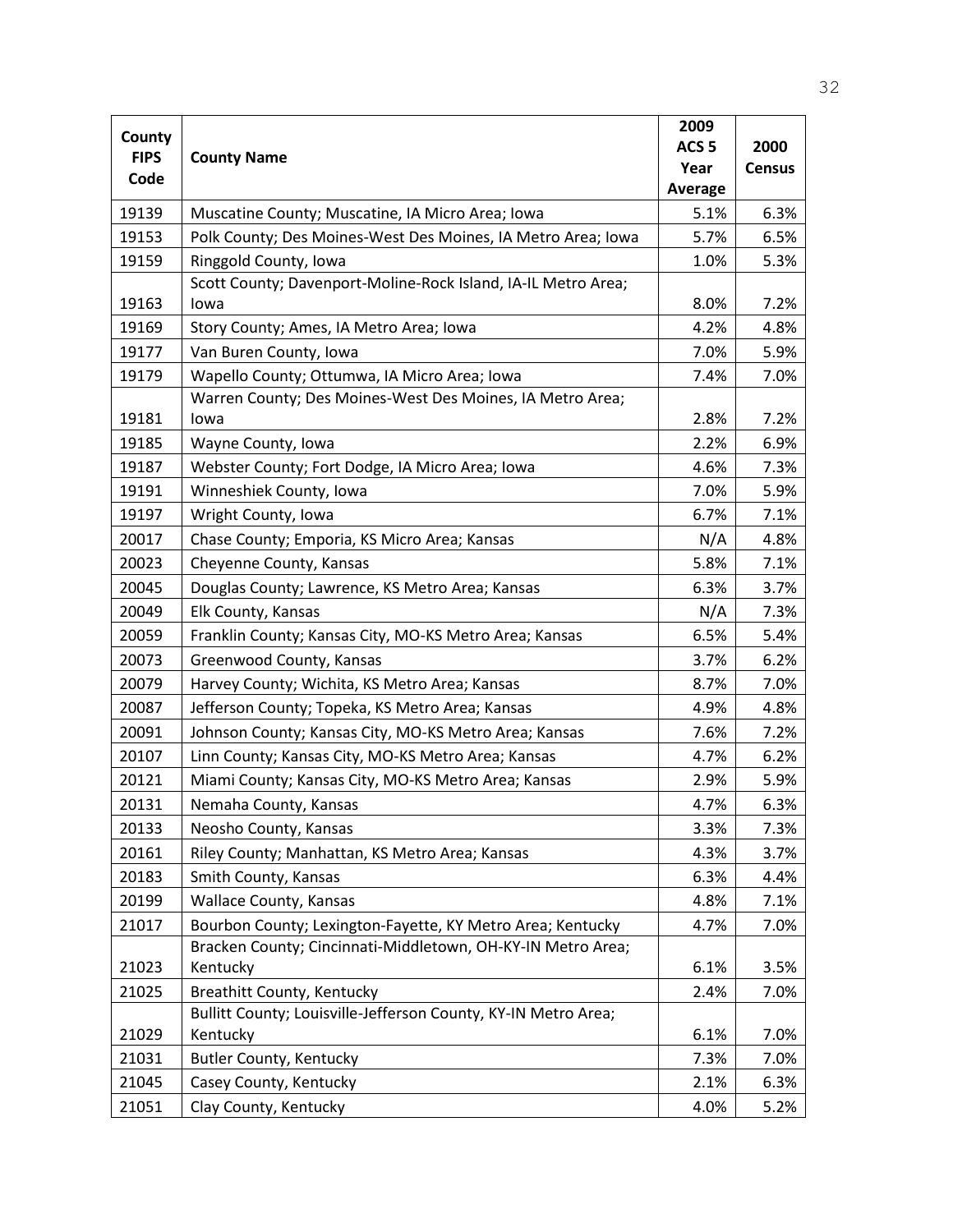|                       |                                                                              | 2009             |               |
|-----------------------|------------------------------------------------------------------------------|------------------|---------------|
| County<br><b>FIPS</b> | <b>County Name</b>                                                           | ACS <sub>5</sub> | 2000          |
| Code                  |                                                                              | Year             | <b>Census</b> |
|                       |                                                                              | Average          |               |
| 21069                 | Fleming County, Kentucky                                                     | 4.5%             | 6.9%          |
| 21097                 | Harrison County, Kentucky                                                    | 7.3%             | 6.2%          |
| 21101                 | Henderson County; Evansville, IN-KY Metro Area; Kentucky                     | 6.7%             | 6.4%          |
| 21103                 | Henry County; Louisville-Jefferson County, KY-IN Metro Area;<br>Kentucky     | 1.8%             | 6.3%          |
| 21105                 | Hickman County, Kentucky                                                     | N/A              | 4.5%          |
| 21109                 | Jackson County, Kentucky                                                     | 4.7%             | 4.9%          |
| 21113                 | Jessamine County; Lexington-Fayette, KY Metro Area; Kentucky                 | 5.6%             | 5.4%          |
| 21129                 | Lee County, Kentucky                                                         | 5.9%             | 6.9%          |
| 21153                 | Magoffin County, Kentucky                                                    | 8.3%             | 6.6%          |
|                       | Oldham County; Louisville-Jefferson County, KY-IN Metro Area;                |                  |               |
| 21185                 | Kentucky                                                                     | 5.7%             | 4.8%          |
| 21189                 | Owsley County, Kentucky                                                      | 1.1%             | 6.4%          |
| 21197                 | Powell County, Kentucky                                                      | 3.1%             | 7.2%          |
|                       | Shelby County; Louisville-Jefferson County, KY-IN Metro Area;                |                  |               |
| 21211                 | Kentucky                                                                     | 7.1%             | 5.0%          |
| 21221                 | Trigg County; Clarksville, TN-KY Metro Area; Kentucky                        | 7.6%             | 4.6%          |
| 21229                 | Washington County, Kentucky                                                  | 6.3%             | 1.9%          |
| 21239                 | Woodford County; Lexington-Fayette, KY Metro Area; Kentucky                  | 3.2%             | 6.0%          |
| 22007                 | Assumption Parish; Pierre Part, LA Micro Area; Louisiana                     | 6.0%             | 4.5%          |
| 22009                 | Avoyelles Parish, Louisiana                                                  | 6.1%             | 4.9%          |
| 22025                 | Catahoula Parish, Louisiana                                                  | 2.9%             | 6.2%          |
| 22029                 | Concordia Parish; Natchez, MS-LA Micro Area; Louisiana                       | 5.6%             | 5.8%          |
| 22037                 | East Feliciana Parish; Baton Rouge, LA Metro Area; Louisiana                 | 1.2%             | 6.9%          |
| 22039                 | Evangeline Parish, Louisiana                                                 | 8.5%             | 6.4%          |
| 22041                 | Franklin Parish, Louisiana                                                   | 1.8%             | 5.4%          |
| 22045                 | Iberia Parish; New Iberia, LA Micro Area; Louisiana                          | 4.0%             | 5.9%          |
| 22065                 | Madison Parish; Tallulah, LA Micro Area; Louisiana                           | 3.7%             | 5.7%          |
|                       | Plaquemines Parish; New Orleans-Metairie-Kenner, LA Metro                    |                  |               |
| 22075                 | Area; Louisiana                                                              | 2.6%             | 5.0%          |
| 22081                 | Red River Parish, Louisiana                                                  | 2.9%             | 7.1%          |
| 22083                 | Richland Parish, Louisiana                                                   | 5.4%             | 6.6%          |
| 22087                 | St. Bernard Parish; New Orleans-Metairie-Kenner, LA Metro Area;<br>Louisiana | 4.4%             | 6.0%          |
| 22091                 | St. Helena Parish; Baton Rouge, LA Metro Area; Louisiana                     | N/A              | 4.6%          |
| 22125                 | West Feliciana Parish; Baton Rouge, LA Metro Area; Louisiana                 | 2.5%             | 7.1%          |
|                       | Cumberland County; Portland-South Portland-Biddeford, ME                     |                  |               |
| 23005                 | Metro Area; Maine                                                            | 5.7%             | 3.7%          |
| 23009                 | Hancock County, Maine                                                        | 8.1%             | 4.9%          |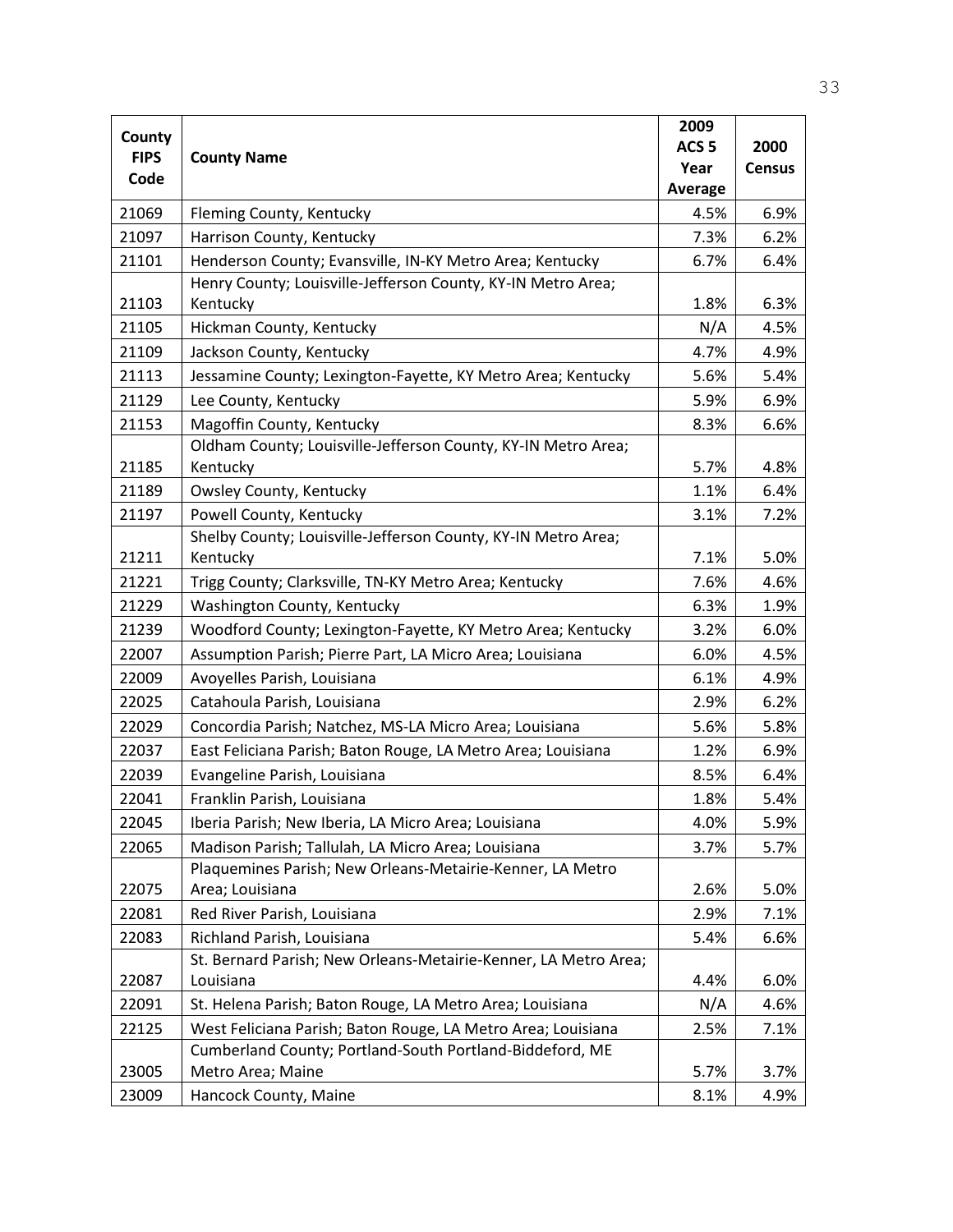|                       |                                                                                                                         | 2009             |               |
|-----------------------|-------------------------------------------------------------------------------------------------------------------------|------------------|---------------|
| County<br><b>FIPS</b> | <b>County Name</b>                                                                                                      | ACS <sub>5</sub> | 2000          |
| Code                  |                                                                                                                         | Year             | <b>Census</b> |
|                       |                                                                                                                         | Average          |               |
| 23013                 | Knox County; Rockland, ME Micro Area; Maine                                                                             | 7.3%             | 5.1%          |
| 23019                 | Penobscot County; Bangor, ME Metro Area; Maine                                                                          | 5.9%             | 6.2%          |
|                       | Sagadahoc County; Portland-South Portland-Biddeford, ME Metro                                                           |                  |               |
| 23023                 | Area; Maine                                                                                                             | 7.5%             | 6.2%          |
|                       | Anne Arundel County; Baltimore-Towson, MD Metro Area;                                                                   |                  |               |
| 24003                 | Maryland                                                                                                                | 6.3%             | 4.7%          |
| 24005                 | Baltimore County; Baltimore-Towson, MD Metro Area; Maryland                                                             | 6.2%             | 6.0%          |
|                       | Calvert County; Washington-Arlington-Alexandria, DC-VA-MD-WV                                                            |                  |               |
| 24009                 | Metro Area; Maryland                                                                                                    | 3.9%             | 7.2%          |
| 24011                 | Caroline County, Maryland                                                                                               | 4.5%             | 7.1%          |
| 24013                 | Carroll County; Baltimore-Towson, MD Metro Area; Maryland                                                               | 6.0%             | 4.9%          |
|                       | Charles County; Washington-Arlington-Alexandria, DC-VA-MD-                                                              |                  |               |
| 24017                 | WV Metro Area; Maryland                                                                                                 | 5.4%             | 4.4%          |
| 24019                 | Dorchester County; Cambridge, MD Micro Area; Maryland                                                                   | 4.7%             | 7.1%          |
| 24021                 | Frederick County; Washington-Arlington-Alexandria, DC-VA-MD-<br>WV Metro Area; Maryland                                 | 5.5%             | 4.8%          |
|                       |                                                                                                                         |                  |               |
| 24025                 | Harford County; Baltimore-Towson, MD Metro Area; Maryland<br>Montgomery County; Washington-Arlington-Alexandria, DC-VA- | 6.0%             | 5.9%          |
| 24031                 | MD-WV Metro Area; Maryland                                                                                              | 5.3%             | 3.1%          |
|                       | Prince George's County; Washington-Arlington-Alexandria, DC-                                                            |                  |               |
| 24033                 | VA-MD-WV Metro Area; Maryland                                                                                           | 8.1%             | 5.4%          |
|                       | Queen Anne's County; Baltimore-Towson, MD Metro Area;                                                                   |                  |               |
| 24035                 | Maryland                                                                                                                | 4.9%             | 5.2%          |
| 24041                 | Talbot County; Easton, MD Micro Area; Maryland                                                                          | 3.1%             | 5.9%          |
|                       | Washington County; Hagerstown-Martinsburg, MD-WV Metro                                                                  |                  |               |
| 24043                 | Area; Maryland                                                                                                          | 7.4%             | 5.7%          |
| 24045                 | Wicomico County; Salisbury, MD Metro Area; Maryland                                                                     | 5.6%             | 5.2%          |
|                       | Barnstable County; Barnstable Town, MA Metro Area;                                                                      |                  |               |
| 25001                 | Massachusetts                                                                                                           | 6.5%             | 5.8%          |
|                       | Bristol County; Providence-New Bedford-Fall River, RI-MA Metro                                                          |                  |               |
| 25005                 | Area; Massachusetts                                                                                                     | 5.1%             | 5.6%          |
| 25007                 | Dukes County, Massachusetts                                                                                             | 6.6%             | 4.3%          |
| 25009                 | Essex County; Boston-Cambridge-Quincy, MA-NH Metro Area;<br>Massachusetts                                               | 6.3%             | 3.4%          |
|                       |                                                                                                                         |                  |               |
| 25011                 | Franklin County; Springfield, MA Metro Area; Massachusetts                                                              | 2.3%             | 2.9%          |
| 25013                 | Hampden County; Springfield, MA Metro Area; Massachusetts                                                               | 5.0%             | 5.5%          |
| 25015                 | Hampshire County; Springfield, MA Metro Area; Massachusetts                                                             | 4.8%             | 2.4%          |
| 25017                 | Middlesex County; Boston-Cambridge-Quincy, MA-NH Metro<br>Area; Massachusetts                                           | 5.8%             | 2.4%          |
|                       | Norfolk County; Boston-Cambridge-Quincy, MA-NH Metro Area;                                                              |                  |               |
| 25021                 | Massachusetts                                                                                                           | 3.8%             | 2.8%          |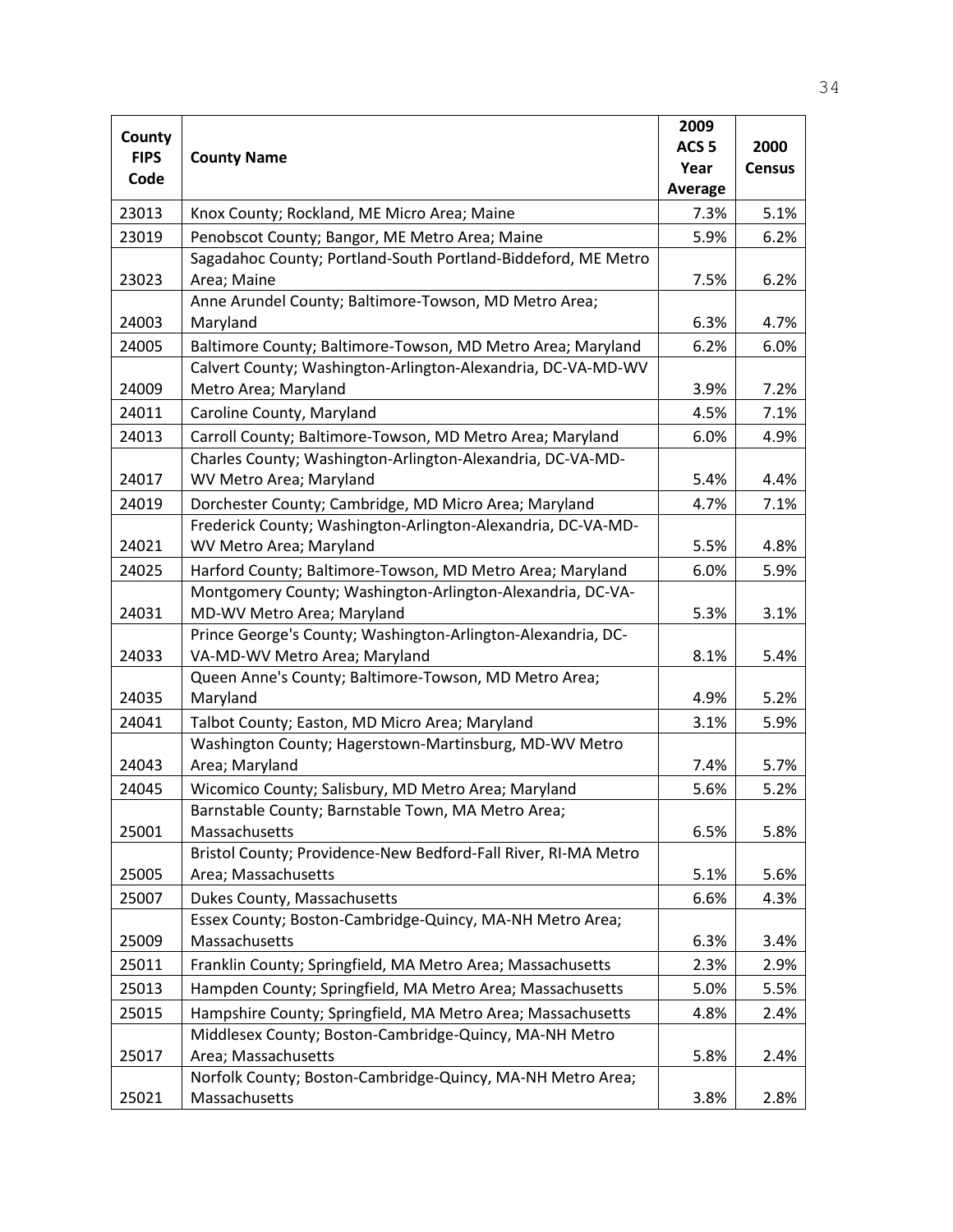|                     |                                                                | 2009             |               |
|---------------------|----------------------------------------------------------------|------------------|---------------|
| County              |                                                                | ACS <sub>5</sub> | 2000          |
| <b>FIPS</b><br>Code | <b>County Name</b>                                             | Year             | <b>Census</b> |
|                     |                                                                | <b>Average</b>   |               |
|                     | Plymouth County; Boston-Cambridge-Quincy, MA-NH Metro          |                  |               |
| 25023               | Area; Massachusetts                                            | 4.4%             | 3.4%          |
|                     | Suffolk County; Boston-Cambridge-Quincy, MA-NH Metro Area;     |                  |               |
| 25025               | Massachusetts                                                  | 5.5%             | 3.4%          |
| 25027               | Worcester County; Worcester, MA Metro Area; Massachusetts      | 7.8%             | 4.5%          |
| 26005               | Allegan County; Allegan, MI Micro Area; Michigan               | 6.5%             | 7.1%          |
| 26007               | Alpena County; Alpena, MI Micro Area; Michigan                 | 6.8%             | 5.5%          |
| 26015               | Barry County; Grand Rapids-Wyoming, MI Metro Area; Michigan    | 7.6%             | 6.6%          |
|                     | Cass County; South Bend-Mishawaka, IN-MI Metro Area;           |                  |               |
| 26027               | Michigan                                                       | 8.5%             | 6.3%          |
| 26029               | Charlevoix County, Michigan                                    | 5.9%             | 5.4%          |
| 26031               | Cheboygan County, Michigan                                     | 8.0%             | 6.3%          |
| 26045               | Eaton County; Lansing-East Lansing, MI Metro Area; Michigan    | 8.0%             | 5.2%          |
| 26051               | Gladwin County, Michigan                                       | 6.8%             | 5.9%          |
| 26055               | Grand Traverse County; Traverse City, MI Micro Area; Michigan  | 8.3%             | 5.0%          |
| 26061               | Houghton County; Houghton, MI Micro Area; Michigan             | 4.4%             | 6.7%          |
| 26063               | Huron County, Michigan                                         | 8.2%             | 6.7%          |
| 26067               | Ionia County; Grand Rapids-Wyoming, MI Metro Area; Michigan    | 6.3%             | 6.5%          |
| 26077               | Kalamazoo County; Kalamazoo-Portage, MI Metro Area; Michigan   | 8.6%             | 6.8%          |
| 26081               | Kent County; Grand Rapids-Wyoming, MI Metro Area; Michigan     | 7.8%             | 6.2%          |
| 26087               | Lapeer County; Detroit-Warren-Livonia, MI Metro Area; Michigan | 7.2%             | 7.2%          |
| 26091               | Lenawee County; Adrian, MI Micro Area; Michigan                | 6.8%             | 7.0%          |
|                     | Macomb County; Detroit-Warren-Livonia, MI Metro Area;          |                  |               |
| 26099               | Michigan                                                       | 7.2%             | 5.1%          |
| 26111               | Midland County; Midland, MI Micro Area; Michigan               | 6.0%             | 6.7%          |
| 26115               | Monroe County; Monroe, MI Metro Area; Michigan                 | 8.0%             | 6.6%          |
| 26119               | Montmorency County, Michigan                                   | 4.2%             | 5.0%          |
|                     | Newaygo County; Grand Rapids-Wyoming, MI Metro Area;           |                  |               |
| 26123               | Michigan                                                       | 6.2%             | 6.4%          |
| 26129               | Ogemaw County, Michigan                                        | 4.8%             | 4.5%          |
|                     | Saginaw County; Saginaw-Saginaw Township North, MI Metro       |                  |               |
| 26145               | Area; Michigan                                                 | 8.7%             | 7.0%          |
| 26165               | Wexford County; Cadillac, MI Micro Area; Michigan              | 5.4%             | 6.5%          |
|                     | Anoka County; Minneapolis-St. Paul-Bloomington, MN-WI Metro    |                  |               |
| 27003               | Area; Minnesota                                                | 7.6%             | 2.1%          |
| 27005               | Becker County, Minnesota                                       | 1.7%             | 5.7%          |
| 27007               | Beltrami County; Bemidji, MN Micro Area; Minnesota             | 6.2%             | 4.0%          |
|                     | Blue Earth County; Mankato-North Mankato, MN Metro Area;       |                  |               |
| 27013               | Minnesota                                                      | 5.6%             | 3.4%          |
| 27017               | Carlton County; Duluth, MN-WI Metro Area; Minnesota            | 2.5%             | 4.3%          |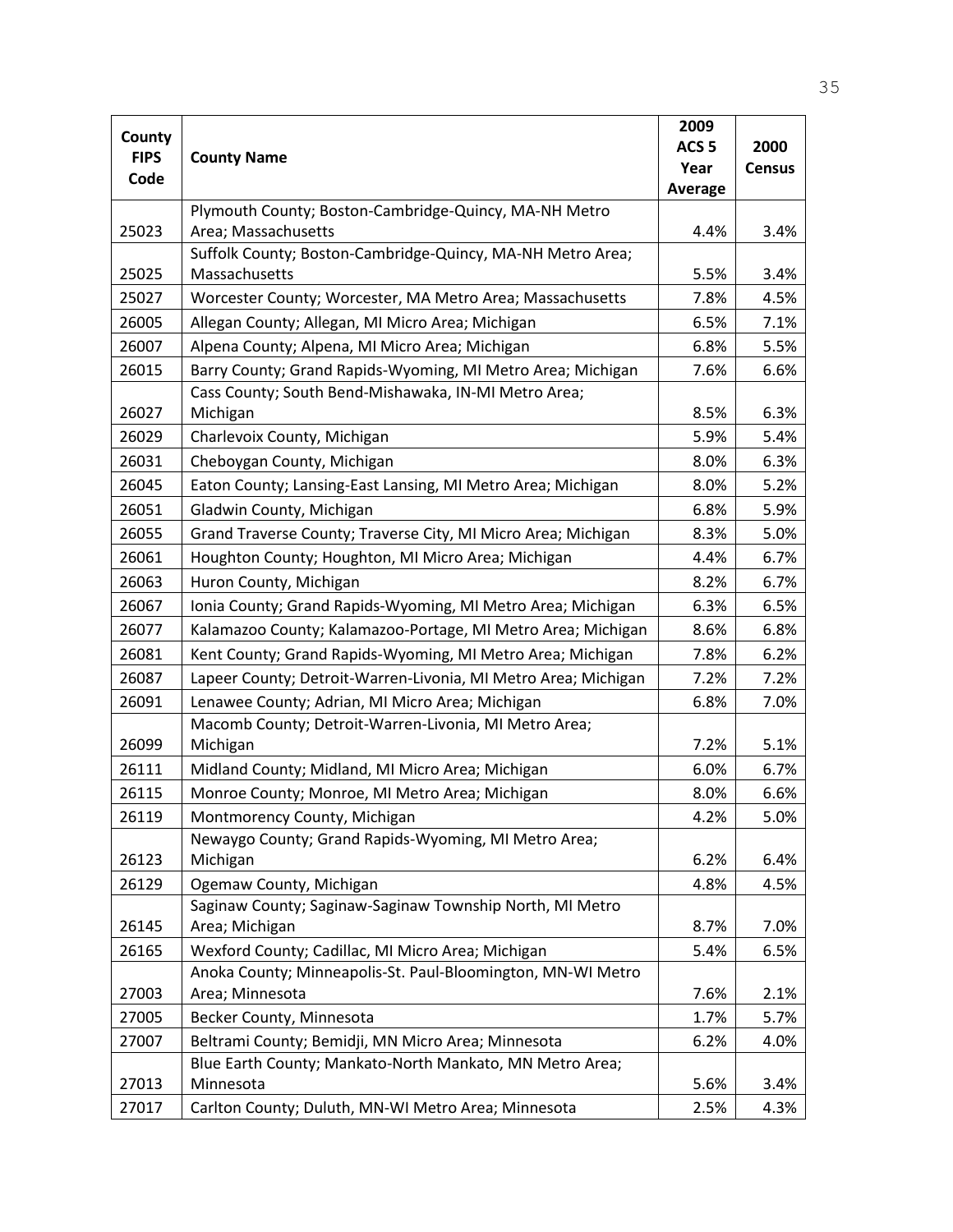|                       |                                                              | 2009             |               |
|-----------------------|--------------------------------------------------------------|------------------|---------------|
| County<br><b>FIPS</b> | <b>County Name</b>                                           | ACS <sub>5</sub> | 2000          |
| Code                  |                                                              | Year             | <b>Census</b> |
|                       |                                                              | <b>Average</b>   |               |
|                       | Carver County; Minneapolis-St. Paul-Bloomington, MN-WI Metro |                  |               |
| 27019                 | Area; Minnesota                                              | 4.3%             | 2.8%          |
| 27021                 | Cass County; Brainerd, MN Micro Area; Minnesota              | 4.6%             | 4.1%          |
|                       | Chisago County; Minneapolis-St. Paul-Bloomington, MN-WI      |                  |               |
| 27025                 | Metro Area; Minnesota                                        | 5.3%             | 2.2%          |
| 27029                 | Clearwater County, Minnesota                                 | 5.5%             | 5.3%          |
| 27031                 | Cook County, Minnesota                                       | 4.9%             | 6.3%          |
| 27035                 | Crow Wing County; Brainerd, MN Micro Area; Minnesota         | 4.6%             | 2.6%          |
|                       | Dakota County; Minneapolis-St. Paul-Bloomington, MN-WI Metro |                  |               |
| 27037                 | Area; Minnesota                                              | 8.2%             | 2.5%          |
| 27041                 | Douglas County; Alexandria, MN Micro Area; Minnesota         | 2.3%             | 6.5%          |
| 27049                 | Goodhue County; Red Wing, MN Micro Area; Minnesota           | 6.0%             | 4.7%          |
|                       | Hennepin County; Minneapolis-St. Paul-Bloomington, MN-WI     |                  |               |
| 27053                 | Metro Area; Minnesota                                        | 6.5%             | 2.7%          |
|                       | Isanti County; Minneapolis-St. Paul-Bloomington, MN-WI Metro |                  |               |
| 27059                 | Area; Minnesota                                              | 8.7%             | 6.0%          |
| 27061                 | Itasca County, Minnesota                                     | 4.5%             | 4.2%          |
| 27065                 | Kanabec County, Minnesota                                    | 3.1%             | 5.0%          |
| 27087                 | Mahnomen County, Minnesota                                   | 5.9%             | 6.8%          |
| 27093                 | Meeker County, Minnesota                                     | 7.4%             | 4.3%          |
| 27095                 | Mille Lacs County, Minnesota                                 | 3.4%             | 3.3%          |
| 27097                 | Morrison County, Minnesota                                   | 3.0%             | 4.0%          |
| 27099                 | Mower County; Austin, MN Micro Area; Minnesota               | 5.1%             | 6.2%          |
|                       | Nicollet County; Mankato-North Mankato, MN Metro Area;       |                  |               |
| 27103                 | Minnesota                                                    | 2.3%             | 6.4%          |
| 27105                 | Nobles County; Worthington, MN Micro Area; Minnesota         | 2.4%             | 7.1%          |
| 27111                 | Otter Tail County; Fergus Falls, MN Micro Area; Minnesota    | 6.1%             | 6.0%          |
| 27115                 | Pine County, Minnesota                                       | 3.9%             | 4.2%          |
| 27121                 | Pope County, Minnesota                                       | 4.2%             | 4.0%          |
|                       | Ramsey County; Minneapolis-St. Paul-Bloomington, MN-WI       |                  |               |
| 27123                 | Metro Area; Minnesota                                        | 6.6%             | 2.6%          |
| 27137                 | St. Louis County; Duluth, MN-WI Metro Area; Minnesota        | 5.2%             | 6.1%          |
|                       | Scott County; Minneapolis-St. Paul-Bloomington, MN-WI Metro  |                  |               |
| 27139                 | Area; Minnesota                                              | 6.7%             | 4.7%          |
| 27143                 | Sibley County, Minnesota                                     | 7.9%             | 5.7%          |
| 27145                 | Stearns County; St. Cloud, MN Metro Area; Minnesota          | 6.8%             | 3.4%          |
| 27149                 | Stevens County, Minnesota                                    | 7.2%             | 6.8%          |
| 27157                 | Wabasha County; Rochester, MN Metro Area; Minnesota          | 7.4%             | 5.2%          |
| 27159                 | Wadena County, Minnesota                                     | 7.0%             | 6.4%          |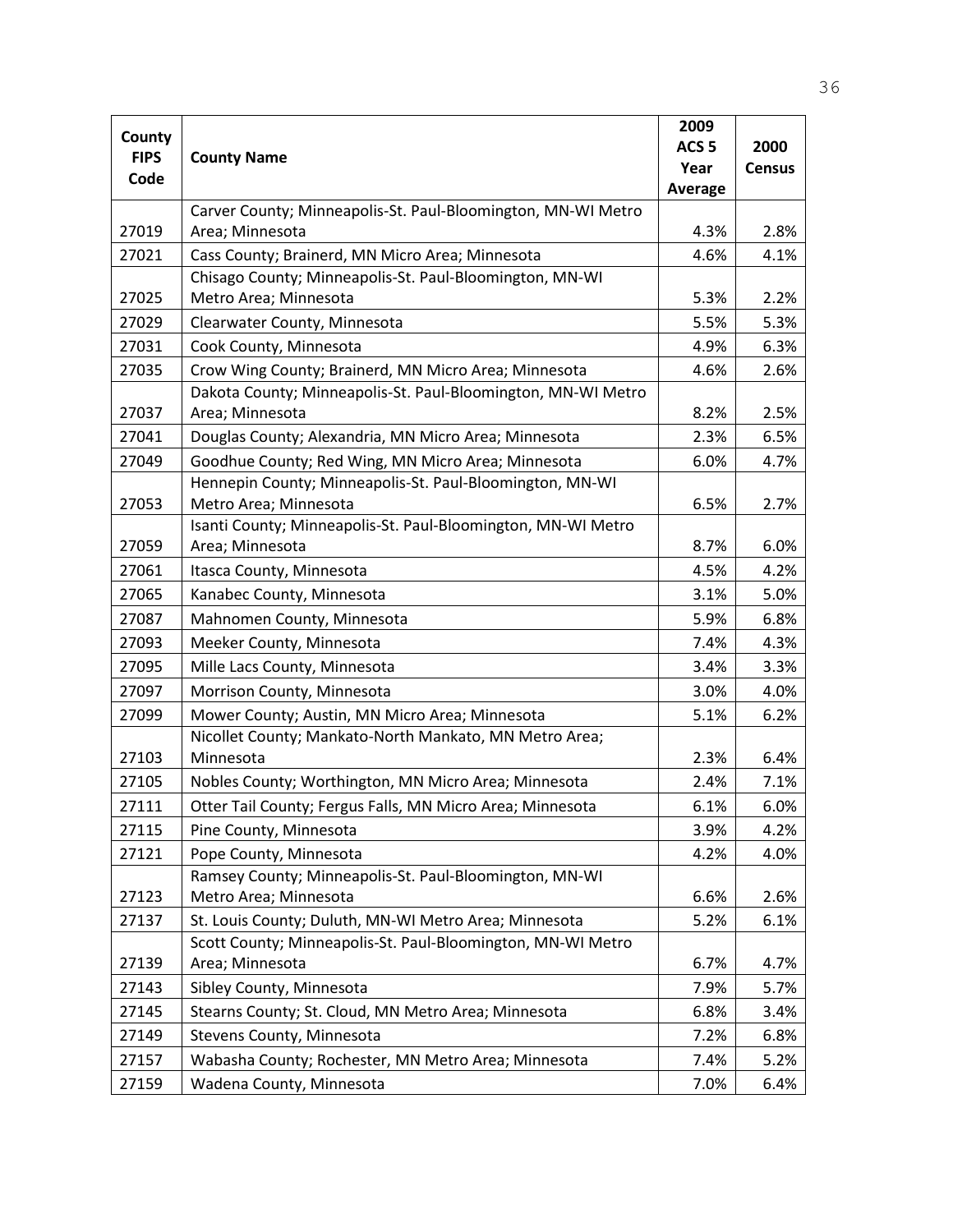|                     |                                                               | 2009             |               |
|---------------------|---------------------------------------------------------------|------------------|---------------|
| County              |                                                               | ACS <sub>5</sub> | 2000          |
| <b>FIPS</b><br>Code | <b>County Name</b>                                            | Year             | <b>Census</b> |
|                     |                                                               | <b>Average</b>   |               |
|                     | Washington County; Minneapolis-St. Paul-Bloomington, MN-WI    |                  |               |
| 27163               | Metro Area; Minnesota                                         | 6.7%             | 5.0%          |
| 27169               | Winona County; Winona, MN Micro Area; Minnesota               | 4.8%             | 5.1%          |
|                     | Wright County; Minneapolis-St. Paul-Bloomington, MN-WI Metro  |                  |               |
| 27171               | Area; Minnesota                                               | 3.9%             | 2.5%          |
| 28005               | Amite County; McComb, MS Micro Area; Mississippi              | 4.7%             | 4.0%          |
| 28011               | Bolivar County; Cleveland, MS Micro Area; Mississippi         | 6.2%             | 6.5%          |
| 28013               | Calhoun County, Mississippi                                   | 2.7%             | 6.5%          |
| 28021               | Claiborne County, Mississippi                                 | 8.7%             | 7.1%          |
| 28027               | Coahoma County; Clarksdale, MS Micro Area; Mississippi        | 5.9%             | 5.1%          |
| 28051               | Holmes County, Mississippi                                    | 2.6%             | 4.7%          |
| 28053               | Humphreys County, Mississippi                                 | N/A              | 3.5%          |
| 28061               | Jasper County; Laurel, MS Micro Area; Mississippi             | 3.2%             | 4.5%          |
| 28069               | Kemper County; Meridian, MS Micro Area; Mississippi           | 1.2%             | 2.4%          |
| 28089               | Madison County; Jackson, MS Metro Area; Mississippi           | 6.8%             | 5.3%          |
| 28093               | Marshall County; Memphis, TN-MS-AR Metro Area; Mississippi    | 5.6%             | 7.0%          |
| 28103               | Noxubee County, Mississippi                                   | 2.3%             | 7.2%          |
| 28119               | Quitman County, Mississippi                                   | 8.2%             | 3.7%          |
| 28123               | Scott County, Mississippi                                     | 6.8%             | 7.0%          |
| 28125               | Sharkey County, Mississippi                                   | 6.5%             | 6.7%          |
| 28133               | Sunflower County; Indianola, MS Micro Area; Mississippi       | 3.4%             | 6.3%          |
| 28135               | Tallahatchie County, Mississippi                              | 7.8%             | 4.0%          |
| 28137               | Tate County; Memphis, TN-MS-AR Metro Area; Mississippi        | 7.1%             | 4.6%          |
| 28145               | Union County, Mississippi                                     | 7.6%             | 5.8%          |
| 28147               | Walthall County, Mississippi                                  | 3.5%             | 4.9%          |
| 28155               | Webster County, Mississippi                                   | 2.3%             | 4.4%          |
| 28157               | Wilkinson County, Mississippi                                 | 2.2%             | 1.3%          |
| 29003               | Andrew County; St. Joseph, MO-KS Metro Area; Missouri         | N/A              | 6.3%          |
| 29013               | Bates County; Kansas City, MO-KS Metro Area; Missouri         | 4.9%             | 6.3%          |
|                     | Bollinger County; Cape Girardeau-Jackson, MO-IL Metro Area;   |                  |               |
| 29017               | Missouri                                                      | 5.9%             | 6.4%          |
| 29019               | Boone County; Columbia, MO Metro Area; Missouri               | 6.6%             | 7.3%          |
| 29037               | Cass County; Kansas City, MO-KS Metro Area; Missouri          | 6.5%             | 7.1%          |
| 29045               | Clark County; Fort Madison-Keokuk, IA-MO Micro Area; Missouri | 6.3%             | 7.2%          |
| 29049               | Clinton County; Kansas City, MO-KS Metro Area; Missouri       | 6.2%             | 7.2%          |
| 29051               | Cole County; Jefferson City, MO Metro Area; Missouri          | 6.0%             | 7.0%          |
| 29093               | Iron County, Missouri                                         | 3.9%             | 7.1%          |
| 29183               | St. Charles County; St. Louis, MO-IL Metro Area; Missouri     | 6.8%             | 5.8%          |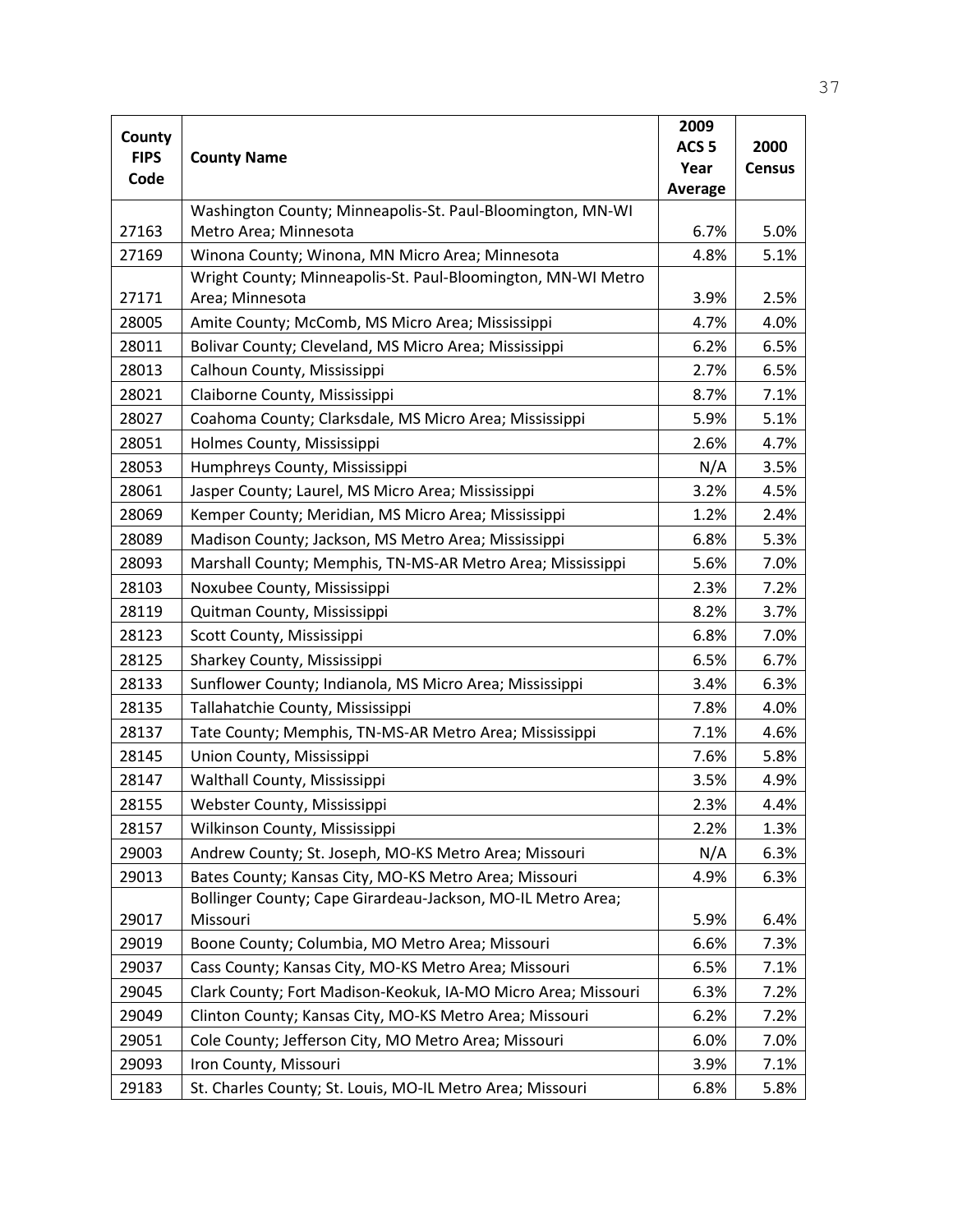| County      |                                                                | 2009             |               |
|-------------|----------------------------------------------------------------|------------------|---------------|
| <b>FIPS</b> | <b>County Name</b>                                             | ACS <sub>5</sub> | 2000          |
| Code        |                                                                | Year             | <b>Census</b> |
|             |                                                                | Average          |               |
| 29186       | Ste. Genevieve County, Missouri                                | 6.6%             | 5.8%          |
| 29189       | St. Louis County; St. Louis, MO-IL Metro Area; Missouri        | 6.7%             | 7.0%          |
| 29219       | Warren County; St. Louis, MO-IL Metro Area; Missouri           | 1.9%             | 6.7%          |
| 29227       | Worth County, Missouri                                         | 8.6%             | 6.1%          |
| 30005       | Blaine County, Montana                                         | 5.5%             | 7.0%          |
| 30013       | Cascade County; Great Falls, MT Metro Area; Montana            | 5.3%             | 6.5%          |
| 30029       | Flathead County; Kalispell, MT Micro Area; Montana             | 7.0%             | 6.3%          |
| 30031       | Gallatin County; Bozeman, MT Micro Area; Montana               | 4.5%             | 6.0%          |
| 30049       | Lewis and Clark County; Helena, MT Micro Area; Montana         | 5.3%             | 5.6%          |
| 30063       | Missoula County; Missoula, MT Metro Area; Montana              | 6.0%             | 4.6%          |
| 30081       | Ravalli County, Montana                                        | 8.1%             | 6.2%          |
| 30095       | Stillwater County, Montana                                     | 3.4%             | 5.6%          |
| 30099       | Teton County, Montana                                          | 1.5%             | 6.1%          |
| 30103       | Treasure County, Montana                                       | 3.8%             | 6.9%          |
| 30105       | Valley County, Montana                                         | 7.8%             | 7.3%          |
| 30111       | Yellowstone County; Billings, MT Metro Area; Montana           | 4.0%             | 5.4%          |
| 31005       | Arthur County, Nebraska                                        | N/A              | 5.3%          |
| 31007       | Banner County; Scottsbluff, NE Micro Area; Nebraska            | 2.7%             | N/A           |
| 31019       | Buffalo County; Kearney, NE Micro Area; Nebraska               | 7.2%             | 5.9%          |
| 31021       | Burt County, Nebraska                                          | 5.0%             | 6.3%          |
| 31039       | Cuming County, Nebraska                                        | 0.8%             | 5.3%          |
| 31051       | Dixon County; Sioux City, IA-NE-SD Metro Area; Nebraska        | 5.6%             | 6.4%          |
| 31059       | Fillmore County, Nebraska                                      | 1.4%             | 7.2%          |
| 31061       | Franklin County, Nebraska                                      | 8.2%             | 5.6%          |
| 31109       | Lancaster County; Lincoln, NE Metro Area; Nebraska             | 7.5%             | 6.6%          |
| 31117       | McPherson County; North Platte, NE Micro Area; Nebraska        | 4.5%             | 6.2%          |
| 31121       | Merrick County; Grand Island, NE Micro Area; Nebraska          | 4.6%             | 6.1%          |
| 31149       | Rock County, Nebraska                                          | 6.7%             | 6.9%          |
| 31153       | Sarpy County; Omaha-Council Bluffs, NE-IA Metro Area; Nebraska | 6.9%             | 5.1%          |
| 31159       | Seward County; Lincoln, NE Metro Area; Nebraska                | 5.3%             | 6.9%          |
| 31165       | Sioux County, Nebraska                                         | 6.9%             | 5.7%          |
| 31167       | Stanton County; Norfolk, NE Micro Area; Nebraska               | N/A              | 6.1%          |
| 31173       | Thurston County, Nebraska                                      | 7.0%             | 4.1%          |
|             | Washington County; Omaha-Council Bluffs, NE-IA Metro Area;     |                  |               |
| 31177       | Nebraska                                                       | 5.8%             | 6.9%          |
| 31179       | Wayne County, Nebraska                                         | 7.1%             | 6.0%          |
| 33001       | Belknap County; Laconia, NH Micro Area; New Hampshire          | 4.7%             | 6.3%          |
| 33005       | Cheshire County; Keene, NH Micro Area; New Hampshire           | 4.9%             | 3.4%          |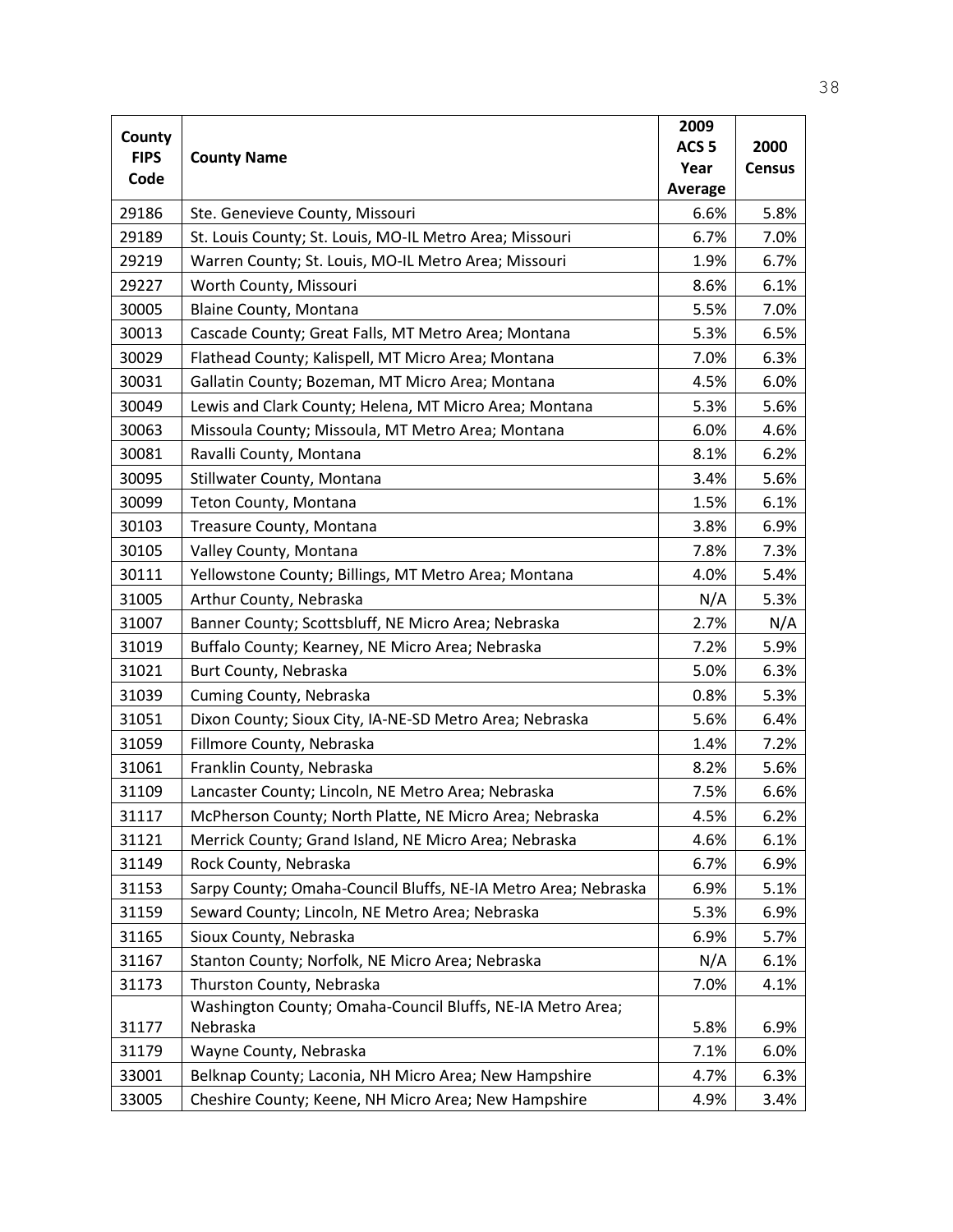|                       |                                                                                              | 2009             |               |
|-----------------------|----------------------------------------------------------------------------------------------|------------------|---------------|
| County<br><b>FIPS</b> | <b>County Name</b>                                                                           | ACS <sub>5</sub> | 2000          |
|                       |                                                                                              | Year             | <b>Census</b> |
| Code                  |                                                                                              | <b>Average</b>   |               |
| 33009                 | Grafton County; Lebanon, NH-VT Micro Area; New Hampshire                                     | 7.6%             | 3.8%          |
|                       | Hillsborough County; Manchester-Nashua, NH Metro Area; New                                   |                  |               |
| 33011                 | Hampshire                                                                                    | 6.9%             | 2.5%          |
| 33013                 | Merrimack County; Concord, NH Micro Area; New Hampshire                                      | 4.5%             | 3.1%          |
|                       | Rockingham County; Boston-Cambridge-Quincy, MA-NH Metro                                      |                  |               |
| 33015                 | Area; New Hampshire                                                                          | 7.4%             | 3.0%          |
|                       | Strafford County; Boston-Cambridge-Quincy, MA-NH Metro Area;                                 |                  |               |
| 33017                 | New Hampshire                                                                                | 4.7%             | 2.6%          |
| 33019                 | Sullivan County; Claremont, NH Micro Area; New Hampshire                                     | 3.9%             | 6.5%          |
|                       | Bergen County; New York-Northern New Jersey-Long Island, NY-                                 |                  |               |
| 34003                 | NJ-PA Metro Area; New Jersey                                                                 | 3.8%             | 2.8%          |
|                       | Burlington County; Philadelphia-Camden-Wilmington, PA-NJ-DE-                                 |                  |               |
| 34005                 | MD Metro Area; New Jersey                                                                    | 6.1%             | 5.9%          |
|                       | Camden County; Philadelphia-Camden-Wilmington, PA-NJ-DE-MD                                   |                  |               |
| 34007                 | Metro Area; New Jersey                                                                       | 5.5%             | 7.2%          |
|                       | Cumberland County; Vineland-Millville-Bridgeton, NJ Metro Area;                              |                  |               |
| 34011                 | New Jersey                                                                                   | 8.1%             | 6.1%          |
|                       | Essex County; New York-Northern New Jersey-Long Island, NY-NJ-                               |                  |               |
| 34013                 | PA Metro Area; New Jersey                                                                    | 7.1%             | 5.8%          |
|                       | Gloucester County; Philadelphia-Camden-Wilmington, PA-NJ-DE-                                 |                  |               |
| 34015                 | MD Metro Area; New Jersey                                                                    | 7.7%             | 6.7%          |
|                       | Hudson County; New York-Northern New Jersey-Long Island, NY-                                 |                  |               |
| 34017                 | NJ-PA Metro Area; New Jersey                                                                 | 6.2%             | 3.5%          |
|                       | Hunterdon County; New York-Northern New Jersey-Long Island,                                  |                  |               |
| 34019                 | NY-NJ-PA Metro Area; New Jersey                                                              | 2.2%             | 4.4%          |
| 34021                 | Mercer County; Trenton-Ewing, NJ Metro Area; New Jersey                                      | 7.7%             | 6.0%          |
|                       | Middlesex County; New York-Northern New Jersey-Long Island,                                  |                  |               |
| 34023                 | NY-NJ-PA Metro Area; New Jersey                                                              | 5.3%             | 3.0%          |
|                       | Monmouth County; New York-Northern New Jersey-Long Island,                                   |                  |               |
| 34025                 | NY-NJ-PA Metro Area; New Jersey                                                              | 5.6%             | 4.5%          |
|                       | Morris County; New York-Northern New Jersey-Long Island, NY-                                 |                  |               |
| 34027                 | NJ-PA Metro Area; New Jersey                                                                 | 6.0%             | 2.8%          |
|                       | Passaic County; New York-Northern New Jersey-Long Island, NY-                                |                  |               |
| 34031                 | NJ-PA Metro Area; New Jersey                                                                 | 6.5%             | 3.1%          |
| 34037                 | Sussex County; New York-Northern New Jersey-Long Island, NY-<br>NJ-PA Metro Area; New Jersey | 3.5%             | 4.8%          |
|                       | Union County; New York-Northern New Jersey-Long Island, NY-                                  |                  |               |
| 34039                 | NJ-PA Metro Area; New Jersey                                                                 | 6.5%             | 3.9%          |
|                       | Warren County; Allentown-Bethlehem-Easton, PA-NJ Metro Area;                                 |                  |               |
| 34041                 | New Jersey                                                                                   | 7.0%             | 6.5%          |
|                       |                                                                                              |                  |               |
| 35033                 | Mora County, New Mexico                                                                      | 7.1%             | 5.6%          |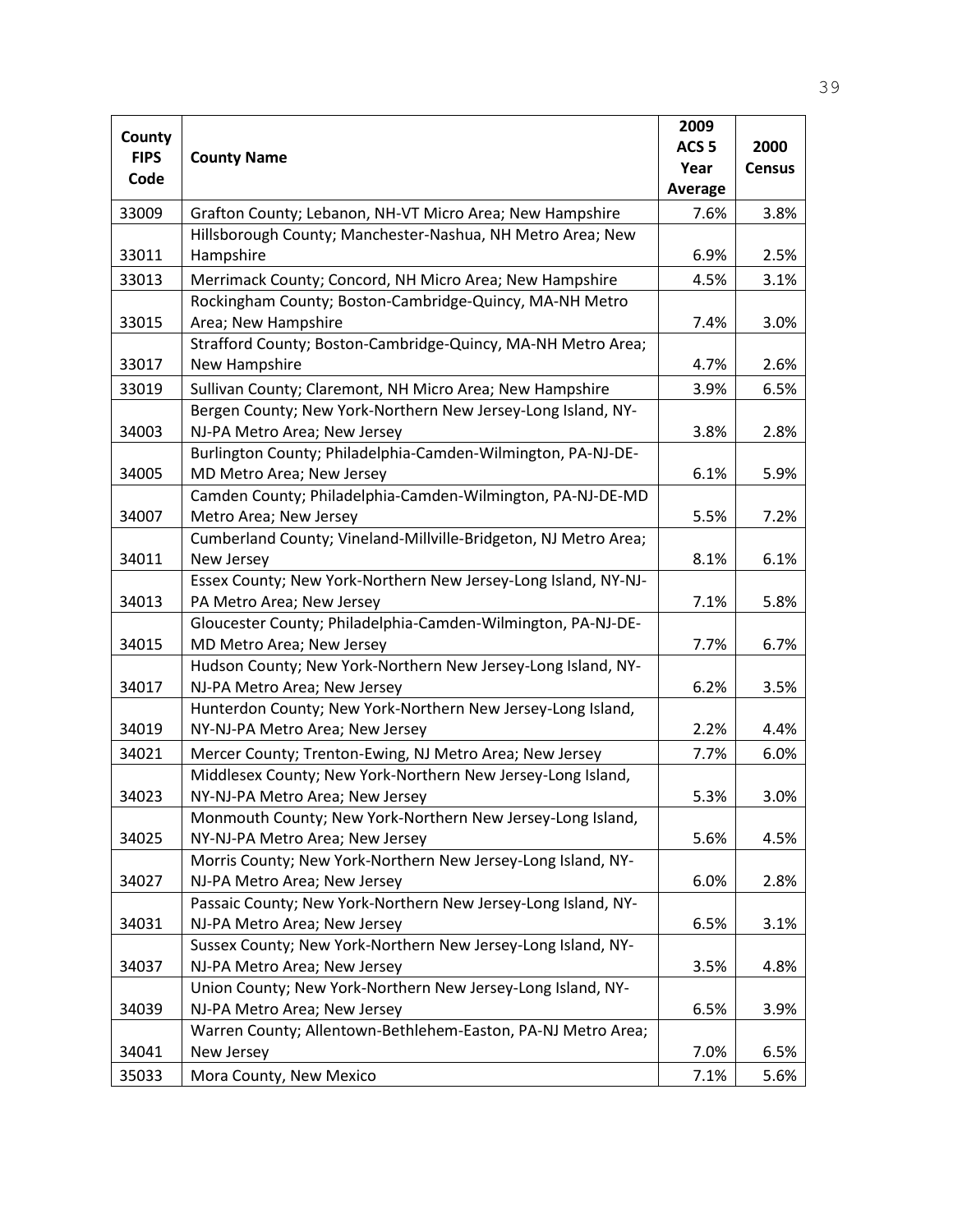|                       |                                                                                             | 2009             |               |
|-----------------------|---------------------------------------------------------------------------------------------|------------------|---------------|
| County<br><b>FIPS</b> |                                                                                             | ACS <sub>5</sub> | 2000          |
| Code                  | <b>County Name</b>                                                                          | Year             | <b>Census</b> |
|                       |                                                                                             | <b>Average</b>   |               |
|                       | Albany County; Albany-Schenectady-Troy, NY Metro Area; New                                  |                  |               |
| 36001                 | York                                                                                        | 4.8%             | 6.7%          |
|                       | Bronx County; New York-Northern New Jersey-Long Island, NY-                                 |                  |               |
| 36005                 | NJ-PA Metro Area; New York                                                                  | 3.7%             | 4.6%          |
| 36019                 | Clinton County; Plattsburgh, NY Micro Area; New York                                        | 5.3%             | 7.0%          |
| 36021                 | Columbia County; Hudson, NY Micro Area; New York                                            | 5.9%             | 5.6%          |
|                       | Dutchess County; Poughkeepsie-Newburgh-Middletown, NY                                       |                  |               |
| 36027                 | Metro Area; New York                                                                        | 6.0%             | 4.8%          |
|                       | Kings County; New York-Northern New Jersey-Long Island, NY-NJ-                              |                  |               |
| 36047                 | PA Metro Area; New York                                                                     | 3.7%             | 3.8%          |
|                       | Nassau County; New York-Northern New Jersey-Long Island, NY-                                |                  |               |
| 36059                 | NJ-PA Metro Area; New York                                                                  | 6.3%             | 2.2%          |
|                       | New York County; New York-Northern New Jersey-Long Island,                                  |                  |               |
| 36061                 | NY-NJ-PA Metro Area; New York                                                               | 2.5%             | 3.9%          |
|                       | Orange County; Poughkeepsie-Newburgh-Middletown, NY Metro                                   |                  |               |
| 36071                 | Area; New York                                                                              | 4.2%             | 4.7%          |
|                       | Putnam County; New York-Northern New Jersey-Long Island, NY-                                |                  |               |
| 36079                 | NJ-PA Metro Area; New York                                                                  | 5.0%             | 2.7%          |
|                       | Queens County; New York-Northern New Jersey-Long Island, NY-                                |                  |               |
| 36081                 | NJ-PA Metro Area; New York                                                                  | 3.3%             | 2.8%          |
| 36085                 | Richmond County; New York-Northern New Jersey-Long Island,<br>NY-NJ-PA Metro Area; New York | 8.2%             | 4.8%          |
|                       | Rockland County; New York-Northern New Jersey-Long Island,                                  |                  |               |
| 36087                 | NY-NJ-PA Metro Area; New York                                                               | 4.2%             | 3.1%          |
|                       | Saratoga County; Albany-Schenectady-Troy, NY Metro Area; New                                |                  |               |
| 36091                 | York                                                                                        | 6.0%             | 5.8%          |
|                       | Suffolk County; New York-Northern New Jersey-Long Island, NY-                               |                  |               |
| 36103                 | NJ-PA Metro Area; New York                                                                  | 6.5%             | 3.7%          |
| 36109                 | Tompkins County; Ithaca, NY Metro Area; New York                                            | 3.3%             | 4.1%          |
| 36111                 | Ulster County; Kingston, NY Metro Area; New York                                            | 4.2%             | 5.6%          |
|                       | Westchester County; New York-Northern New Jersey-Long Island,                               |                  |               |
| 36119                 | NY-NJ-PA Metro Area; New York                                                               | 5.2%             | 3.5%          |
| 36121                 | Wyoming County, New York                                                                    | 5.2%             | 7.0%          |
| 37005                 | Alleghany County, North Carolina                                                            | 2.1%             | 5.7%          |
|                       |                                                                                             |                  |               |
| 37015                 | Bertie County, North Carolina                                                               | 4.4%             | 6.9%          |
| 37023                 | Burke County; Hickory-Lenoir-Morganton, NC Metro Area; North<br>Carolina                    | 8.5%             | 7.1%          |
|                       |                                                                                             |                  |               |
| 37029                 | Camden County; Elizabeth City, NC Micro Area; North Carolina                                | N/A              | 3.0%          |
| 37041                 | Chowan County, North Carolina                                                               | 1.6%             | 6.8%          |
| 37043                 | Clay County, North Carolina                                                                 | 7.6%             | 5.1%          |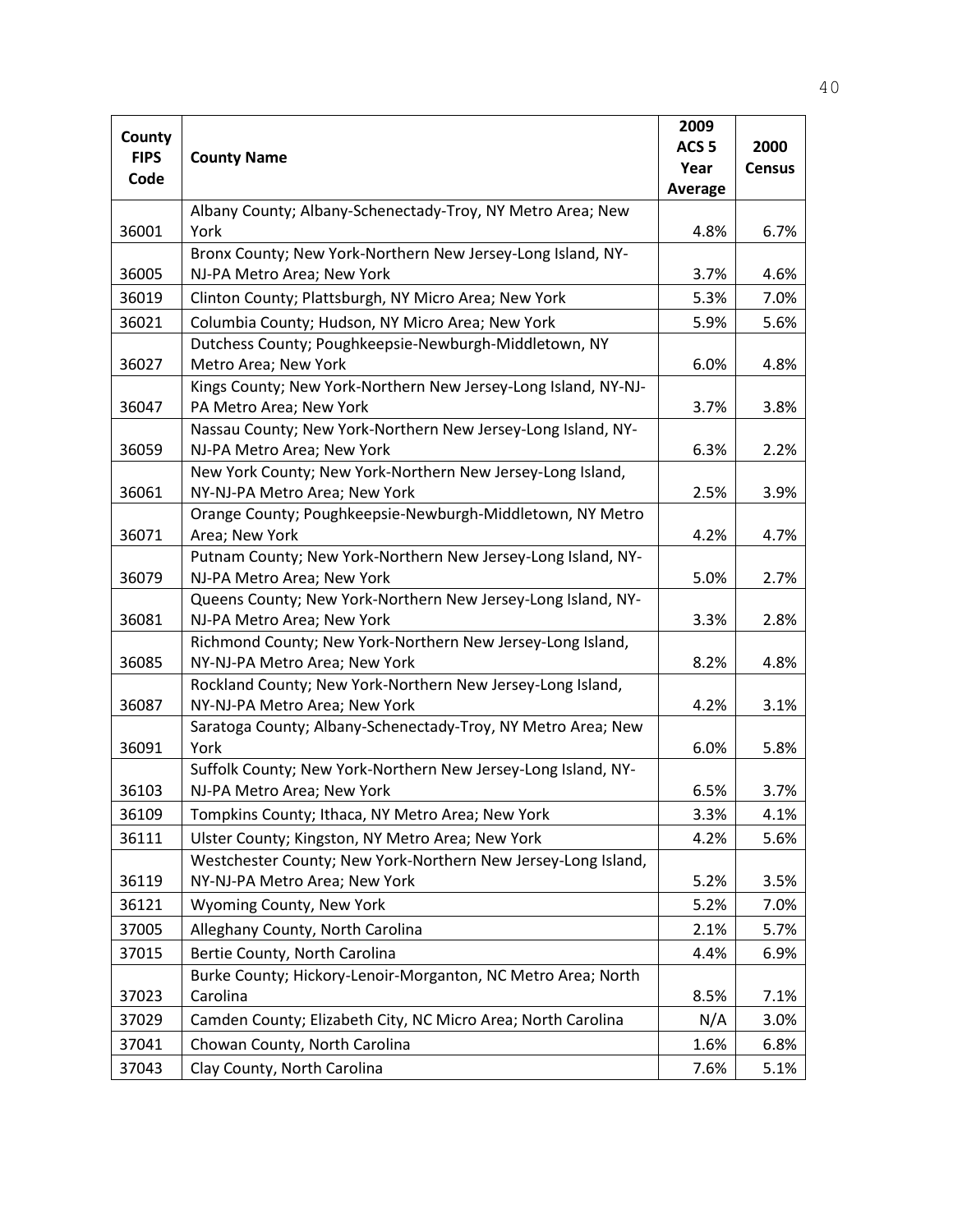|             |                                                                  | 2009             |               |
|-------------|------------------------------------------------------------------|------------------|---------------|
| County      |                                                                  | ACS <sub>5</sub> | 2000          |
| <b>FIPS</b> | <b>County Name</b>                                               | Year             | <b>Census</b> |
| Code        |                                                                  | <b>Average</b>   |               |
|             | Davidson County; Thomasville-Lexington, NC Micro Area; North     |                  |               |
| 37057       | Carolina                                                         | 6.1%             | 6.0%          |
| 37073       | Gates County, North Carolina                                     | 2.0%             | 3.7%          |
| 37077       | Granville County, North Carolina                                 | 3.6%             | 6.7%          |
| 37079       | Greene County; Greenville, NC Metro Area; North Carolina         | 4.5%             | 6.7%          |
| 37083       | Halifax County; Roanoke Rapids, NC Micro Area; North Carolina    | 6.0%             | 7.0%          |
| 37091       | Hertford County, North Carolina                                  | 7.2%             | 5.6%          |
| 37109       | Lincoln County; Lincolnton, NC Micro Area; North Carolina        | 4.5%             | 5.6%          |
| 37111       | McDowell County, North Carolina                                  | 7.5%             | 5.8%          |
| 37117       | Martin County, North Carolina                                    | 5.6%             | 5.7%          |
| 37121       | Mitchell County, North Carolina                                  | 1.2%             | 6.6%          |
| 37123       | Montgomery County, North Carolina                                | 5.9%             | 5.3%          |
|             | Northampton County; Roanoke Rapids, NC Micro Area; North         |                  |               |
| 37131       | Carolina                                                         | 1.7%             | 4.9%          |
| 37143       | Perquimans County; Elizabeth City, NC Micro Area; North Carolina | 2.6%             | 5.3%          |
|             | Person County; Durham-Chapel Hill, NC Metro Area; North          |                  |               |
| 37145       | Carolina                                                         | 5.5%             | 5.8%          |
| 37169       | Stokes County; Winston-Salem, NC Metro Area; North Carolina      | 7.0%             | 7.1%          |
| 37175       | Transylvania County; Brevard, NC Micro Area; North Carolina      | 4.6%             | 5.6%          |
| 37177       | Tyrrell County, North Carolina                                   | 3.7%             | 5.0%          |
|             | Union County; Charlotte-Gastonia-Concord, NC-SC Metro Area;      |                  |               |
| 37179       | North Carolina                                                   | 5.5%             | 3.6%          |
| 37181       | Vance County; Henderson, NC Micro Area; North Carolina           | 6.4%             | 5.7%          |
| 37187       | Washington County, North Carolina                                | 4.4%             | 6.1%          |
| 37189       | Watauga County; Boone, NC Micro Area; North Carolina             | 6.6%             | 7.0%          |
| 37195       | Wilson County; Wilson, NC Micro Area; North Carolina             | 6.5%             | 5.2%          |
| 38015       | Burleigh County; Bismarck, ND Metro Area; North Dakota           | 5.5%             | 5.3%          |
| 38017       | Cass County; Fargo, ND-MN Metro Area; North Dakota               | 4.5%             | 5.0%          |
|             | Grand Forks County; Grand Forks, ND-MN Metro Area; North         |                  |               |
| 38035       | Dakota                                                           | 6.9%             | 6.2%          |
| 38079       | Rolette County, North Dakota                                     | 7.8%             | 7.3%          |
| 38085       | Sioux County, North Dakota                                       | 3.5%             | 3.3%          |
| 38091       | Steele County, North Dakota                                      | 5.0%             | 5.2%          |
| 38101       | Ward County; Minot, ND Micro Area; North Dakota                  | 3.7%             | 5.3%          |
| 39001       | Adams County, Ohio                                               | 8.6%             | 7.0%          |
| 39005       | Ashland County; Ashland, OH Micro Area; Ohio                     | 5.1%             | 6.5%          |
|             | Brown County; Cincinnati-Middletown, OH-KY-IN Metro Area;        |                  |               |
| 39015       | Ohio                                                             | 6.3%             | 7.1%          |
| 39019       | Carroll County; Canton-Massillon, OH Metro Area; Ohio            | 2.9%             | 5.9%          |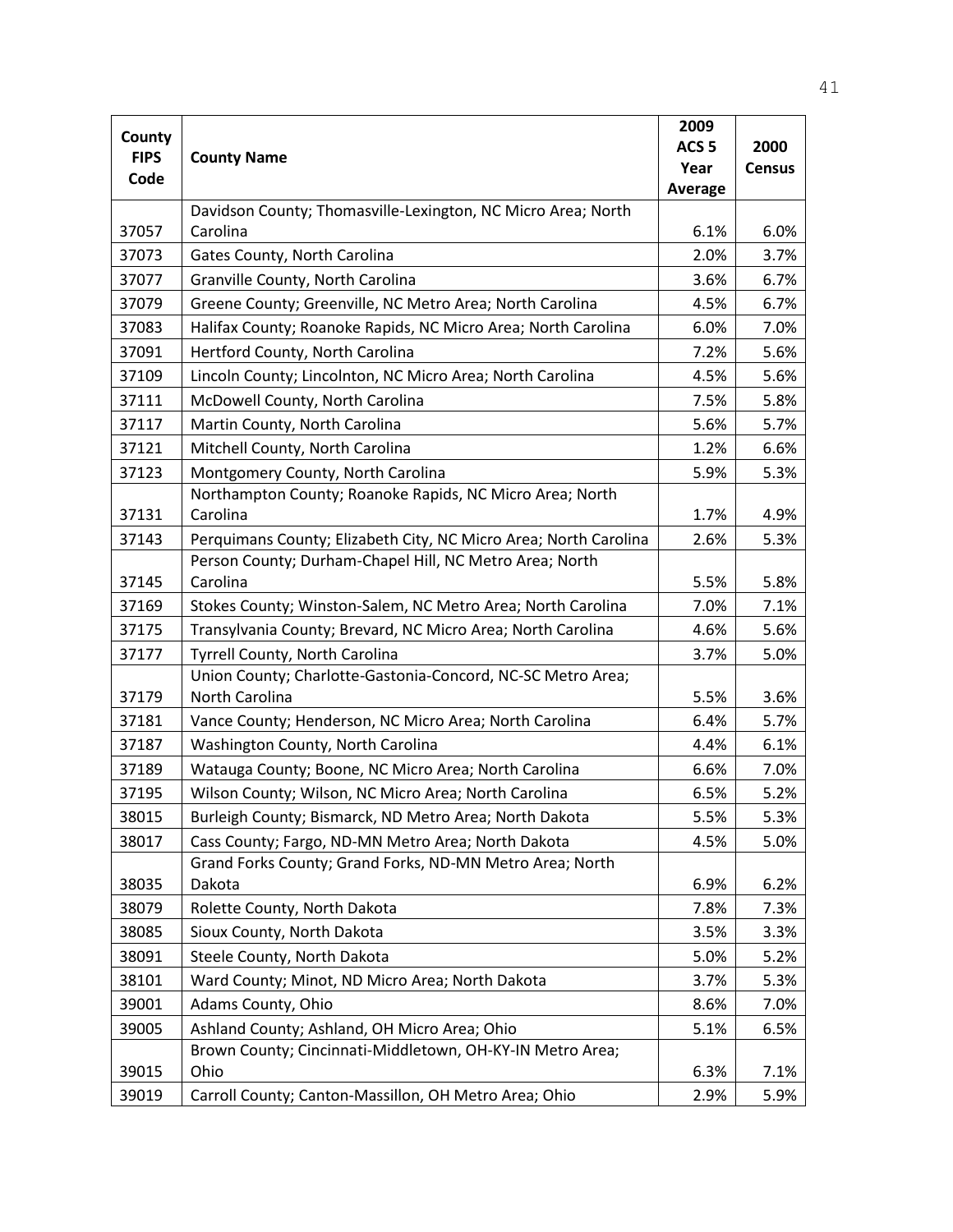|                     |                                                              | 2009             |               |
|---------------------|--------------------------------------------------------------|------------------|---------------|
| County              |                                                              | ACS <sub>5</sub> | 2000          |
| <b>FIPS</b><br>Code | <b>County Name</b>                                           | Year             | <b>Census</b> |
|                     |                                                              | Average          |               |
| 39029               | Columbiana County; East Liverpool-Salem, OH Micro Area; Ohio | 6.2%             | 6.1%          |
| 39037               | Darke County; Greenville, OH Micro Area; Ohio                | 3.9%             | 5.7%          |
| 39045               | Fairfield County; Columbus, OH Metro Area; Ohio              | 5.8%             | 6.3%          |
| 39055               | Geauga County; Cleveland-Elyria-Mentor, OH Metro Area; Ohio  | 7.3%             | 5.9%          |
| 39057               | Greene County; Dayton, OH Metro Area; Ohio                   | 6.1%             | 7.2%          |
| 39067               | Harrison County, Ohio                                        | 2.0%             | 7.2%          |
| 39069               | Henry County, Ohio                                           | 5.9%             | 6.6%          |
| 39071               | Highland County, Ohio                                        | 5.0%             | 7.1%          |
| 39073               | Hocking County, Ohio                                         | 6.1%             | 4.3%          |
| 39075               | Holmes County, Ohio                                          | 5.0%             | 5.7%          |
| 39077               | Huron County; Norwalk, OH Micro Area; Ohio                   | 7.9%             | 5.8%          |
| 39083               | Knox County; Mount Vernon, OH Micro Area; Ohio               | 5.5%             | 6.4%          |
| 39085               | Lake County; Cleveland-Elyria-Mentor, OH Metro Area; Ohio    | 7.4%             | 6.3%          |
| 39089               | Licking County; Columbus, OH Metro Area; Ohio                | 5.3%             | 6.5%          |
| 39091               | Logan County; Bellefontaine, OH Micro Area; Ohio             | 2.5%             | 7.3%          |
| 39097               | Madison County; Columbus, OH Metro Area; Ohio                | 4.3%             | 7.0%          |
| 39107               | Mercer County; Celina, OH Micro Area; Ohio                   | 5.4%             | 6.4%          |
| 39109               | Miami County; Dayton, OH Metro Area; Ohio                    | 8.1%             | 7.1%          |
| 39117               | Morrow County; Columbus, OH Metro Area; Ohio                 | 1.0%             | 4.6%          |
| 39121               | Noble County, Ohio                                           | 5.5%             | 3.9%          |
| 39125               | Paulding County, Ohio                                        | 8.6%             | 6.5%          |
| 39129               | Pickaway County; Columbus, OH Metro Area; Ohio               | 6.9%             | 5.9%          |
| 39135               | Preble County; Dayton, OH Metro Area; Ohio                   | 1.7%             | 6.0%          |
| 39137               | Putnam County, Ohio                                          | 8.1%             | 5.7%          |
| 39163               | Vinton County, Ohio                                          | 4.8%             | 3.7%          |
| 39169               | Wayne County; Wooster, OH Micro Area; Ohio                   | 6.3%             | 7.0%          |
| 39171               | Williams County, Ohio                                        | 6.5%             | 5.5%          |
| 39173               | Wood County; Toledo, OH Metro Area; Ohio                     | 7.5%             | 5.4%          |
| 41027               | Hood River County; Hood River, OR Micro Area; Oregon         | 7.4%             | 2.1%          |
| 41029               | Jackson County; Medford, OR Metro Area; Oregon               | 3.8%             | 5.7%          |
| 41033               | Josephine County; Grants Pass, OR Micro Area; Oregon         | 4.0%             | 6.7%          |
| 41039               | Lane County; Eugene-Springfield, OR Metro Area; Oregon       | 4.4%             | 6.4%          |
|                     | Multnomah County; Portland-Vancouver-Beaverton, OR-WA        |                  |               |
| 41051               | Metro Area; Oregon                                           | 5.1%             | 6.8%          |
| 41053               | Polk County; Salem, OR Metro Area; Oregon                    | 7.6%             | 7.1%          |
|                     | Washington County; Portland-Vancouver-Beaverton, OR-WA       |                  |               |
| 41067               | Metro Area; Oregon                                           | 5.7%             | 7.1%          |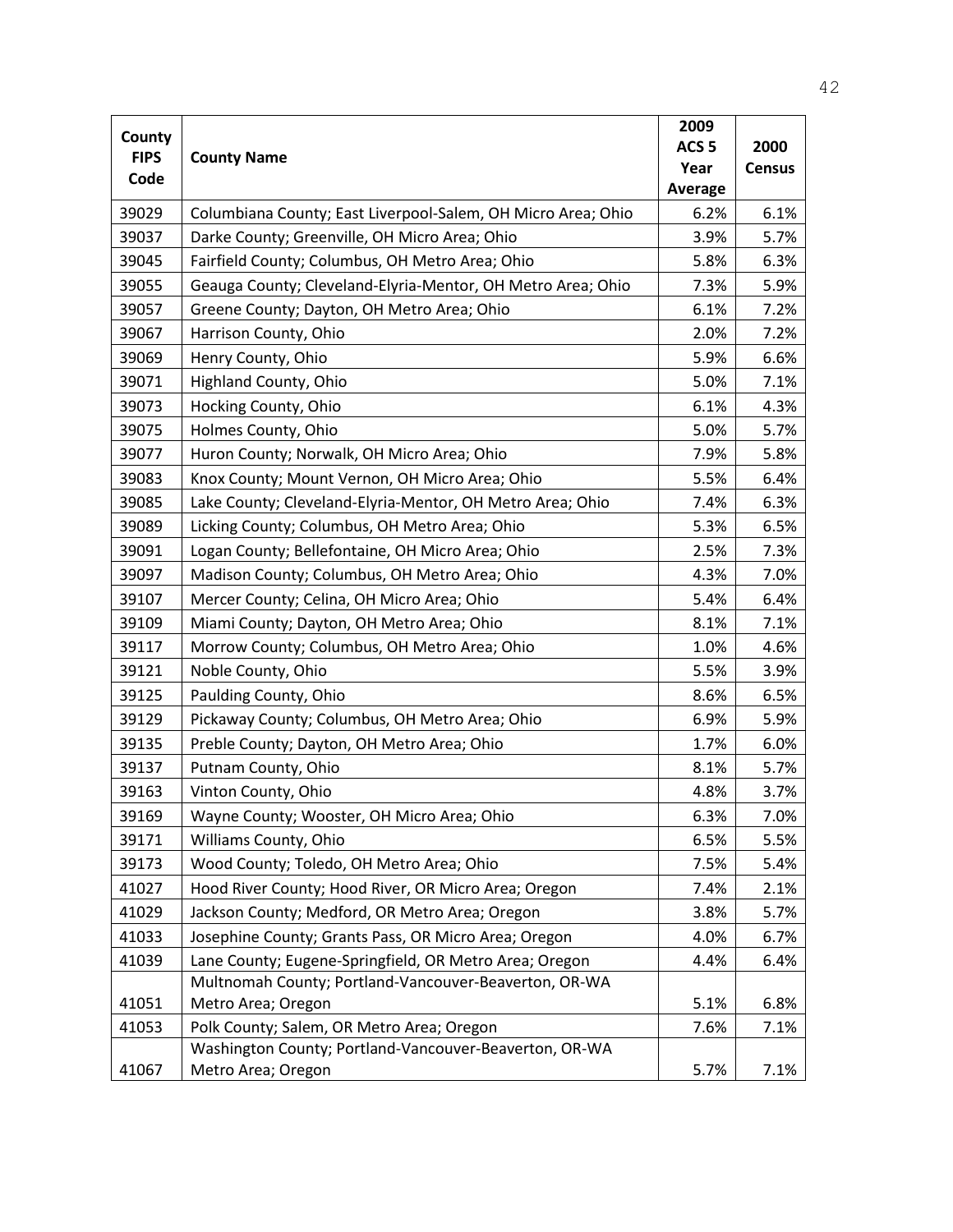|             |                                                                                                                           | 2009             |               |
|-------------|---------------------------------------------------------------------------------------------------------------------------|------------------|---------------|
| County      |                                                                                                                           | ACS <sub>5</sub> | 2000          |
| <b>FIPS</b> | <b>County Name</b>                                                                                                        | Year             | <b>Census</b> |
| Code        |                                                                                                                           | Average          |               |
|             | Yamhill County; Portland-Vancouver-Beaverton, OR-WA Metro                                                                 |                  |               |
| 41071       | Area; Oregon                                                                                                              | 5.0%             | 5.5%          |
| 42001       | Adams County; Gettysburg, PA Micro Area; Pennsylvania                                                                     | 1.7%             | 3.9%          |
| 42005       | Armstrong County; Pittsburgh, PA Metro Area; Pennsylvania                                                                 | 4.0%             | 6.5%          |
| 42009       | Bedford County, Pennsylvania                                                                                              | 3.8%             | 6.7%          |
| 42011       | Berks County; Reading, PA Metro Area; Pennsylvania                                                                        | 6.1%             | 6.7%          |
| 42013       | Blair County; Altoona, PA Metro Area; Pennsylvania                                                                        | 5.8%             | 7.2%          |
|             | Bucks County; Philadelphia-Camden-Wilmington, PA-NJ-DE-MD                                                                 |                  |               |
| 42017       | Metro Area; Pennsylvania                                                                                                  | 8.2%             | 4.4%          |
| 42019       | Butler County; Pittsburgh, PA Metro Area; Pennsylvania                                                                    | 5.6%             | 6.0%          |
| 42027       | Centre County; State College, PA Metro Area; Pennsylvania                                                                 | 2.4%             | 3.4%          |
|             | Chester County; Philadelphia-Camden-Wilmington, PA-NJ-DE-MD                                                               |                  |               |
| 42029       | Metro Area; Pennsylvania                                                                                                  | 5.4%             | 5.0%          |
| 42031       | Clarion County, Pennsylvania                                                                                              | 8.2%             | 6.6%          |
| 42033       | Clearfield County; DuBois, PA Micro Area; Pennsylvania                                                                    | 5.5%             | 6.0%          |
| 42035       | Clinton County; Lock Haven, PA Micro Area; Pennsylvania                                                                   | 2.4%             | 5.2%          |
|             | Columbia County; Bloomsburg-Berwick, PA Micro Area;                                                                       |                  |               |
| 42037       | Pennsylvania                                                                                                              | 5.5%             | 7.1%          |
|             | Cumberland County; Harrisburg-Carlisle, PA Metro Area;                                                                    |                  |               |
| 42041       | Pennsylvania                                                                                                              | 3.0%             | 6.7%          |
|             | Delaware County; Philadelphia-Camden-Wilmington, PA-NJ-DE-                                                                |                  |               |
| 42045       | MD Metro Area; Pennsylvania                                                                                               | 7.3%             | 6.3%          |
| 42053       | Forest County, Pennsylvania                                                                                               | 3.3%             | 7.0%          |
| 42055       | Franklin County; Chambersburg, PA Micro Area; Pennsylvania                                                                | 4.5%             | 7.1%          |
| 42057       | Fulton County, Pennsylvania                                                                                               | 2.0%             | 6.9%          |
| 42061       | Huntingdon County; Huntingdon, PA Micro Area; Pennsylvania                                                                | 8.1%             | 6.9%          |
| 42065       | Jefferson County, Pennsylvania                                                                                            | 4.2%             | 6.3%          |
| 42067       | Juniata County, Pennsylvania                                                                                              | 2.4%             | 5.4%          |
| 42071       | Lancaster County; Lancaster, PA Metro Area; Pennsylvania                                                                  | 4.2%             | 5.1%          |
| 42075       | Lebanon County; Lebanon, PA Metro Area; Pennsylvania                                                                      | 3.6%             | 6.9%          |
|             | Lehigh County; Allentown-Bethlehem-Easton, PA-NJ Metro Area;                                                              |                  |               |
| 42077       | Pennsylvania                                                                                                              | 4.9%             | 7.1%          |
|             | Mercer County; Youngstown-Warren-Boardman, OH-PA Metro                                                                    |                  | 6.8%          |
| 42085       | Area; Pennsylvania                                                                                                        | 7.9%             |               |
| 42089       | Monroe County; East Stroudsburg, PA Micro Area; Pennsylvania<br>Montgomery County; Philadelphia-Camden-Wilmington, PA-NJ- | 4.9%             | 5.8%          |
| 42091       | DE-MD Metro Area; Pennsylvania                                                                                            | 6.4%             | 5.9%          |
|             | Northampton County; Allentown-Bethlehem-Easton, PA-NJ Metro                                                               |                  |               |
| 42095       | Area; Pennsylvania                                                                                                        | 5.2%             | 6.2%          |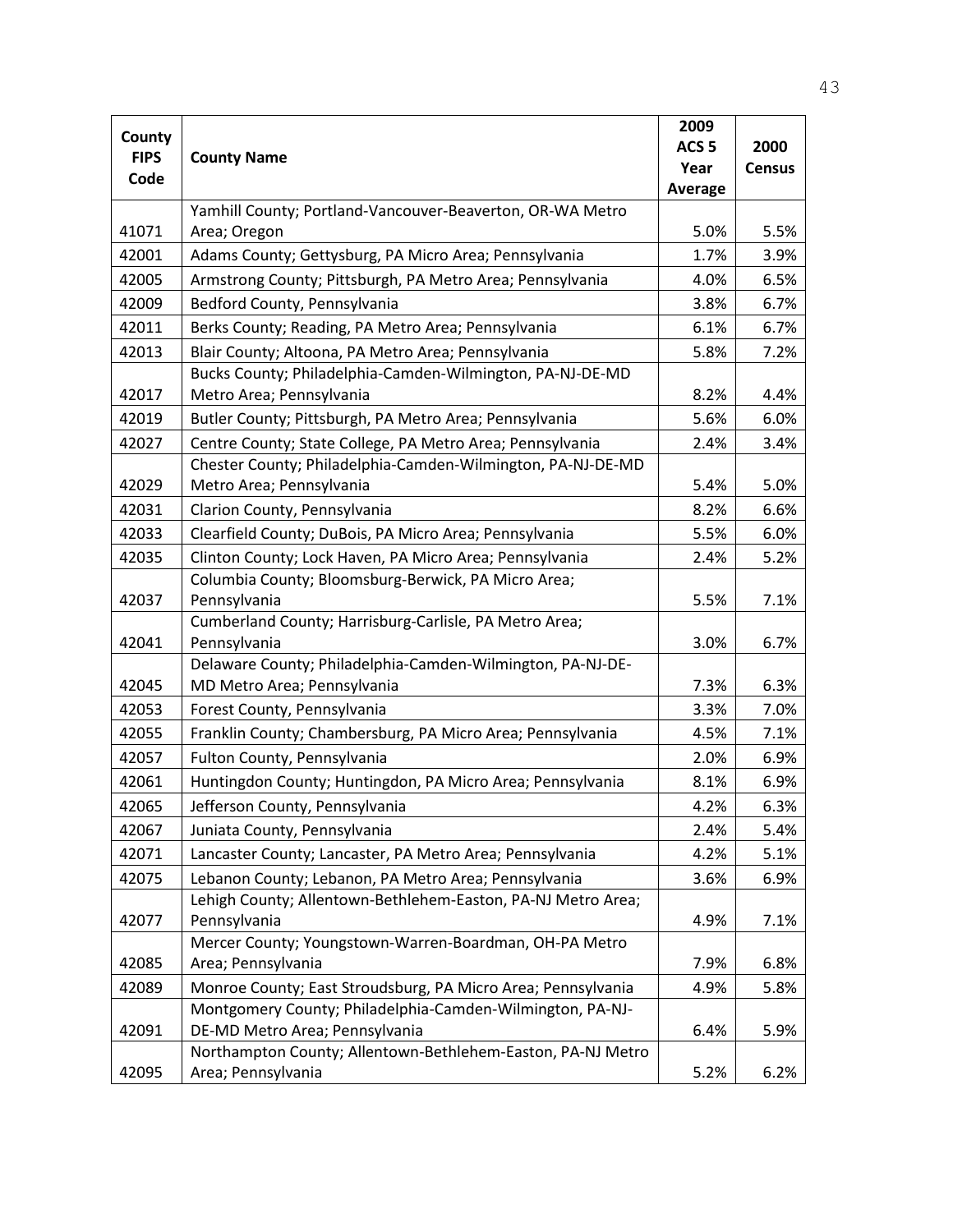|                       |                                                                                      | 2009             |               |
|-----------------------|--------------------------------------------------------------------------------------|------------------|---------------|
| County<br><b>FIPS</b> |                                                                                      | ACS <sub>5</sub> | 2000          |
| Code                  | <b>County Name</b>                                                                   | Year             | <b>Census</b> |
|                       |                                                                                      | <b>Average</b>   |               |
|                       | Pike County; New York-Northern New Jersey-Long Island, NY-NJ-                        |                  |               |
| 42103                 | PA Metro Area; Pennsylvania                                                          | 5.8%             | 5.0%          |
| 42105                 | Potter County, Pennsylvania                                                          | 5.7%             | 6.8%          |
| 42109                 | Snyder County; Selinsgrove, PA Micro Area; Pennsylvania                              | 2.0%             | 5.1%          |
| 42111                 | Somerset County; Somerset, PA Micro Area; Pennsylvania                               | 5.7%             | 7.1%          |
| 42115                 | Susquehanna County, Pennsylvania                                                     | 2.7%             | 7.0%          |
| 42117                 | Tioga County, Pennsylvania                                                           | 3.6%             | 6.2%          |
| 42119                 | Union County; Lewisburg, PA Micro Area; Pennsylvania                                 | 3.6%             | 6.4%          |
| 42121                 | Venango County; Oil City, PA Micro Area; Pennsylvania                                | 3.7%             | 6.4%          |
| 42127                 | Wayne County, Pennsylvania                                                           | 3.7%             | 7.1%          |
|                       | Wyoming County; Scranton--Wilkes-Barre, PA Metro Area;                               |                  |               |
| 42131                 | Pennsylvania                                                                         | 1.0%             | 5.2%          |
|                       | Bristol County; Providence-New Bedford-Fall River, RI-MA Metro                       |                  |               |
| 44001                 | Area; Rhode Island                                                                   | 2.8%             | 4.3%          |
|                       | Kent County; Providence-New Bedford-Fall River, RI-MA Metro                          |                  |               |
| 44003                 | Area; Rhode Island                                                                   | 5.1%             | 4.8%          |
| 44005                 | Newport County; Providence-New Bedford-Fall River, RI-MA<br>Metro Area; Rhode Island | 6.4%             | 5.5%          |
|                       | Providence County; Providence-New Bedford-Fall River, RI-MA                          |                  |               |
| 44007                 | Metro Area; Rhode Island                                                             | 7.7%             | 5.1%          |
| 45005                 | Allendale County, South Carolina                                                     | 7.4%             | 4.6%          |
| 45017                 | Calhoun County; Columbia, SC Metro Area; South Carolina                              | 1.8%             | 4.8%          |
| 45039                 | Fairfield County; Columbia, SC Metro Area; South Carolina                            | 7.5%             | 6.5%          |
| 45065                 | McCormick County, South Carolina                                                     | 6.5%             | 7.0%          |
| 45081                 | Saluda County; Columbia, SC Metro Area; South Carolina                               | 6.8%             | 5.5%          |
| 45089                 | Williamsburg County, South Carolina                                                  | 2.9%             | 6.6%          |
| 46011                 | Brookings County; Brookings, SD Micro Area; South Dakota                             | 4.8%             | 7.0%          |
| 46015                 | Brule County, South Dakota                                                           | 2.7%             | 6.7%          |
| 46017                 | Buffalo County, South Dakota                                                         | N/A              | 4.9%          |
| 46031                 | Corson County, South Dakota                                                          | 3.5%             | 4.1%          |
| 46033                 | Custer County, South Dakota                                                          | 8.2%             | 5.1%          |
| 46049                 | Faulk County, South Dakota                                                           | 4.1%             | 5.7%          |
| 46059                 | Hand County, South Dakota                                                            | 3.7%             | 5.1%          |
| 46067                 | Hutchinson County, South Dakota                                                      | 6.0%             | 5.9%          |
| 46079                 | Lake County, South Dakota                                                            | 5.8%             | 3.0%          |
| 46099                 | Minnehaha County; Sioux Falls, SD Metro Area; South Dakota                           | 7.7%             | 5.0%          |
| 46103                 | Pennington County; Rapid City, SD Metro Area; South Dakota                           | 6.7%             | 5.8%          |
| 46109                 | Roberts County, South Dakota                                                         | 5.2%             | 5.7%          |
|                       |                                                                                      |                  |               |
| 46111                 | Sanborn County, South Dakota                                                         | 3.2%             | 6.3%          |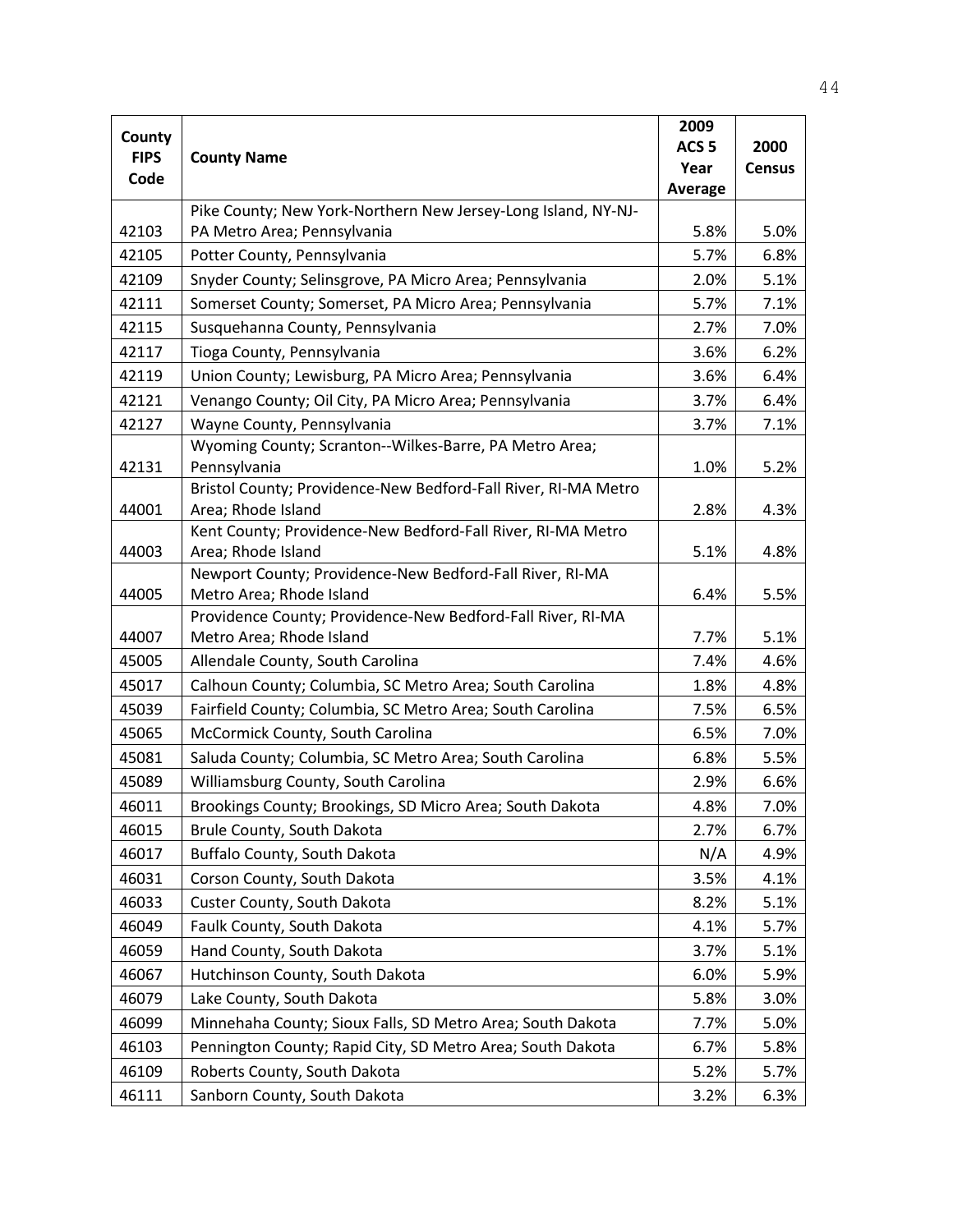|                       |                                                                 | 2009             |               |
|-----------------------|-----------------------------------------------------------------|------------------|---------------|
| County<br><b>FIPS</b> | <b>County Name</b>                                              | ACS <sub>5</sub> | 2000          |
| Code                  |                                                                 | Year             | <b>Census</b> |
|                       |                                                                 | Average          |               |
| 46113                 | Shannon County, South Dakota                                    | 1.1%             | 0.6%          |
| 46121                 | Todd County, South Dakota                                       | 8.1%             | 4.8%          |
| 47003                 | Bedford County; Shelbyville, TN Micro Area; Tennessee           | 4.7%             | 6.1%          |
|                       | Cheatham County; Nashville-Davidson--Murfreesboro--Franklin,    |                  |               |
| 47021                 | TN Metro Area; Tennessee                                        | 3.9%             | 6.6%          |
| 47047                 | Fayette County; Memphis, TN-MS-AR Metro Area; Tennessee         | 6.4%             | 6.7%          |
| 47127                 | Moore County; Tullahoma, TN Micro Area; Tennessee               | 4.4%             | 3.5%          |
|                       | Robertson County; Nashville-Davidson--Murfreesboro--Franklin,   |                  |               |
| 47147                 | TN Metro Area; Tennessee                                        | 7.4%             | 5.2%          |
| 47171                 | Unicoi County; Johnson City, TN Metro Area; Tennessee           | 8.1%             | 6.4%          |
| 47175                 | Van Buren County, Tennessee                                     | 5.9%             | 6.4%          |
| 48013                 | Atascosa County; San Antonio, TX Metro Area; Texas              | 5.7%             | 5.7%          |
|                       | Austin County; Houston-Sugar Land-Baytown, TX Metro Area;       |                  |               |
| 48015                 | <b>Texas</b>                                                    | 8.5%             | 3.6%          |
| 48033                 | Borden County, Texas                                            | N/A              | N/A           |
| 48035                 | <b>Bosque County, Texas</b>                                     | 7.0%             | 6.5%          |
| 48041                 | Brazos County; College Station-Bryan, TX Metro Area; Texas      | 7.7%             | 6.6%          |
| 48053                 | <b>Burnet County, Texas</b>                                     | 4.9%             | 6.9%          |
| 48055                 | Caldwell County; Austin-Round Rock, TX Metro Area; Texas        | 3.8%             | 4.6%          |
| 48095                 | Concho County, Texas                                            | 1.7%             | 5.6%          |
| 48097                 | Cooke County; Gainesville, TX Micro Area; Texas                 | 5.8%             | 6.0%          |
| 48119                 | Delta County; Dallas-Fort Worth-Arlington, TX Metro Area; Texas | 1.0%             | 6.1%          |
| 48123                 | DeWitt County, Texas                                            | 7.1%             | 7.1%          |
| 48137                 | <b>Edwards County, Texas</b>                                    | 2.7%             | 4.3%          |
| 48139                 | Ellis County; Dallas-Fort Worth-Arlington, TX Metro Area; Texas | 6.9%             | 6.8%          |
|                       | Fort Bend County; Houston-Sugar Land-Baytown, TX Metro Area;    |                  |               |
| 48157                 | Texas                                                           | 7.3%             | 6.4%          |
| 48171                 | Gillespie County; Fredericksburg, TX Micro Area; Texas          | 1.5%             | 3.6%          |
| 48173                 | Glasscock County, Texas                                         | N/A              | 7.0%          |
| 48205                 | Hartley County, Texas                                           | 1.1%             | 6.8%          |
| 48209                 | Hays County; Austin-Round Rock, TX Metro Area; Texas            | 6.1%             | 4.6%          |
| 48225                 | Houston County, Texas                                           | 7.3%             | 7.1%          |
| 48247                 | Jim Hogg County, Texas                                          | 5.9%             | 4.8%          |
|                       | Johnson County; Dallas-Fort Worth-Arlington, TX Metro Area;     |                  |               |
| 48251                 | Texas                                                           | 5.8%             | 6.8%          |
|                       | Kaufman County; Dallas-Fort Worth-Arlington, TX Metro Area;     |                  |               |
| 48257                 | Texas                                                           | 6.7%             | 7.2%          |
| 48261                 | Kenedy County; Kingsville, TX Micro Area; Texas                 | N/A              | N/A           |
| 48267                 | Kimble County, Texas                                            | 5.1%             | 5.9%          |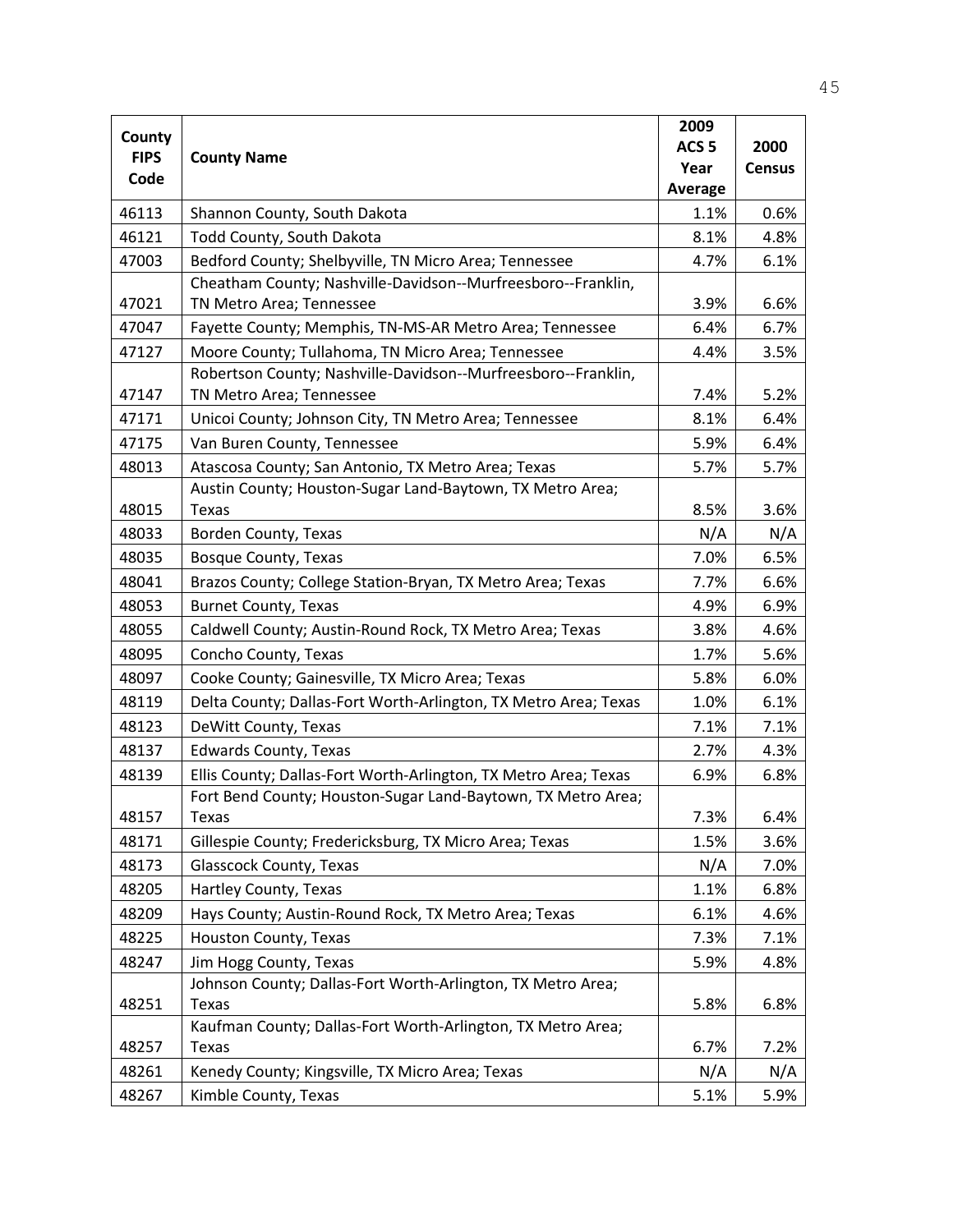| County<br>ACS <sub>5</sub><br>2000<br><b>FIPS</b><br><b>County Name</b><br>Year<br><b>Census</b><br>Code<br><b>Average</b><br>48269<br>King County, Texas<br>N/A<br>N/A<br>6.1%<br>48293<br>Limestone County, Texas<br>6.0%<br>Loving County, Texas<br>48301<br>N/A<br>N/A<br>48305<br>Lynn County, Texas<br>N/A<br>7.3%<br>McCulloch County, Texas<br>48307<br>0.5%<br>5.8%<br>Menard County, Texas<br>3.7%<br>6.5%<br>48327<br>Rockwall County; Dallas-Fort Worth-Arlington, TX Metro Area;<br>48397<br>3.0%<br>6.1%<br>Texas<br>6.5%<br>Sherman County, Texas<br>5.5%<br>48421<br>Somervell County; Granbury, TX Micro Area; Texas<br>N/A<br>6.6%<br>48425<br>Travis County; Austin-Round Rock, TX Metro Area; Texas<br>3.2%<br>48453<br>8.1%<br>Van Zandt County, Texas<br>5.6%<br>48467<br>4.2%<br>Washington County; Brenham, TX Micro Area; Texas<br>6.6%<br>48477<br>4.0%<br>Webb County; Laredo, TX Metro Area; Texas<br>6.6%<br>48479<br>6.4%<br>Williamson County; Austin-Round Rock, TX Metro Area; Texas<br>3.8%<br>48491<br>6.3%<br>48495<br>Winkler County, Texas<br>0.8%<br>5.2%<br>49005<br>Cache County; Logan, UT-ID Metro Area; Utah<br>4.8%<br>4.7%<br>49009<br>Daggett County, Utah<br>3.7%<br>3.3%<br>49011<br>Davis County; Ogden-Clearfield, UT Metro Area; Utah<br>6.2%<br>6.5%<br>Iron County; Cedar City, UT Micro Area; Utah<br>6.8%<br>7.0%<br>49021<br>2.3%<br>49023<br>Juab County; Provo-Orem, UT Metro Area; Utah<br>3.4%<br>Millard County, Utah<br>49027<br>4.3%<br>6.9%<br>4.3%<br>49031<br>Piute County, Utah<br>N/A<br>Salt Lake County; Salt Lake City, UT Metro Area; Utah<br>5.9%<br>6.9%<br>49035<br>Uintah County; Vernal, UT Micro Area; Utah<br>5.3%<br>49047<br>6.7%<br>5.3%<br>3.4%<br>49049<br>Utah County; Provo-Orem, UT Metro Area; Utah<br>Addison County, Vermont<br>50001<br>8.1%<br>3.4%<br>50003<br>Bennington County; Bennington, VT Micro Area; Vermont<br>2.2%<br>4.8%<br>Caledonia County, Vermont<br>50005<br>6.9%<br>6.3% |                                                                | 2009 |  |
|------------------------------------------------------------------------------------------------------------------------------------------------------------------------------------------------------------------------------------------------------------------------------------------------------------------------------------------------------------------------------------------------------------------------------------------------------------------------------------------------------------------------------------------------------------------------------------------------------------------------------------------------------------------------------------------------------------------------------------------------------------------------------------------------------------------------------------------------------------------------------------------------------------------------------------------------------------------------------------------------------------------------------------------------------------------------------------------------------------------------------------------------------------------------------------------------------------------------------------------------------------------------------------------------------------------------------------------------------------------------------------------------------------------------------------------------------------------------------------------------------------------------------------------------------------------------------------------------------------------------------------------------------------------------------------------------------------------------------------------------------------------------------------------------------------------------------------------------------------------------------------------------------------------------------------------------------------------------------------------|----------------------------------------------------------------|------|--|
|                                                                                                                                                                                                                                                                                                                                                                                                                                                                                                                                                                                                                                                                                                                                                                                                                                                                                                                                                                                                                                                                                                                                                                                                                                                                                                                                                                                                                                                                                                                                                                                                                                                                                                                                                                                                                                                                                                                                                                                          |                                                                |      |  |
|                                                                                                                                                                                                                                                                                                                                                                                                                                                                                                                                                                                                                                                                                                                                                                                                                                                                                                                                                                                                                                                                                                                                                                                                                                                                                                                                                                                                                                                                                                                                                                                                                                                                                                                                                                                                                                                                                                                                                                                          |                                                                |      |  |
|                                                                                                                                                                                                                                                                                                                                                                                                                                                                                                                                                                                                                                                                                                                                                                                                                                                                                                                                                                                                                                                                                                                                                                                                                                                                                                                                                                                                                                                                                                                                                                                                                                                                                                                                                                                                                                                                                                                                                                                          |                                                                |      |  |
|                                                                                                                                                                                                                                                                                                                                                                                                                                                                                                                                                                                                                                                                                                                                                                                                                                                                                                                                                                                                                                                                                                                                                                                                                                                                                                                                                                                                                                                                                                                                                                                                                                                                                                                                                                                                                                                                                                                                                                                          |                                                                |      |  |
|                                                                                                                                                                                                                                                                                                                                                                                                                                                                                                                                                                                                                                                                                                                                                                                                                                                                                                                                                                                                                                                                                                                                                                                                                                                                                                                                                                                                                                                                                                                                                                                                                                                                                                                                                                                                                                                                                                                                                                                          |                                                                |      |  |
|                                                                                                                                                                                                                                                                                                                                                                                                                                                                                                                                                                                                                                                                                                                                                                                                                                                                                                                                                                                                                                                                                                                                                                                                                                                                                                                                                                                                                                                                                                                                                                                                                                                                                                                                                                                                                                                                                                                                                                                          |                                                                |      |  |
|                                                                                                                                                                                                                                                                                                                                                                                                                                                                                                                                                                                                                                                                                                                                                                                                                                                                                                                                                                                                                                                                                                                                                                                                                                                                                                                                                                                                                                                                                                                                                                                                                                                                                                                                                                                                                                                                                                                                                                                          |                                                                |      |  |
|                                                                                                                                                                                                                                                                                                                                                                                                                                                                                                                                                                                                                                                                                                                                                                                                                                                                                                                                                                                                                                                                                                                                                                                                                                                                                                                                                                                                                                                                                                                                                                                                                                                                                                                                                                                                                                                                                                                                                                                          |                                                                |      |  |
|                                                                                                                                                                                                                                                                                                                                                                                                                                                                                                                                                                                                                                                                                                                                                                                                                                                                                                                                                                                                                                                                                                                                                                                                                                                                                                                                                                                                                                                                                                                                                                                                                                                                                                                                                                                                                                                                                                                                                                                          |                                                                |      |  |
|                                                                                                                                                                                                                                                                                                                                                                                                                                                                                                                                                                                                                                                                                                                                                                                                                                                                                                                                                                                                                                                                                                                                                                                                                                                                                                                                                                                                                                                                                                                                                                                                                                                                                                                                                                                                                                                                                                                                                                                          |                                                                |      |  |
|                                                                                                                                                                                                                                                                                                                                                                                                                                                                                                                                                                                                                                                                                                                                                                                                                                                                                                                                                                                                                                                                                                                                                                                                                                                                                                                                                                                                                                                                                                                                                                                                                                                                                                                                                                                                                                                                                                                                                                                          |                                                                |      |  |
|                                                                                                                                                                                                                                                                                                                                                                                                                                                                                                                                                                                                                                                                                                                                                                                                                                                                                                                                                                                                                                                                                                                                                                                                                                                                                                                                                                                                                                                                                                                                                                                                                                                                                                                                                                                                                                                                                                                                                                                          |                                                                |      |  |
|                                                                                                                                                                                                                                                                                                                                                                                                                                                                                                                                                                                                                                                                                                                                                                                                                                                                                                                                                                                                                                                                                                                                                                                                                                                                                                                                                                                                                                                                                                                                                                                                                                                                                                                                                                                                                                                                                                                                                                                          |                                                                |      |  |
|                                                                                                                                                                                                                                                                                                                                                                                                                                                                                                                                                                                                                                                                                                                                                                                                                                                                                                                                                                                                                                                                                                                                                                                                                                                                                                                                                                                                                                                                                                                                                                                                                                                                                                                                                                                                                                                                                                                                                                                          |                                                                |      |  |
|                                                                                                                                                                                                                                                                                                                                                                                                                                                                                                                                                                                                                                                                                                                                                                                                                                                                                                                                                                                                                                                                                                                                                                                                                                                                                                                                                                                                                                                                                                                                                                                                                                                                                                                                                                                                                                                                                                                                                                                          |                                                                |      |  |
|                                                                                                                                                                                                                                                                                                                                                                                                                                                                                                                                                                                                                                                                                                                                                                                                                                                                                                                                                                                                                                                                                                                                                                                                                                                                                                                                                                                                                                                                                                                                                                                                                                                                                                                                                                                                                                                                                                                                                                                          |                                                                |      |  |
|                                                                                                                                                                                                                                                                                                                                                                                                                                                                                                                                                                                                                                                                                                                                                                                                                                                                                                                                                                                                                                                                                                                                                                                                                                                                                                                                                                                                                                                                                                                                                                                                                                                                                                                                                                                                                                                                                                                                                                                          |                                                                |      |  |
|                                                                                                                                                                                                                                                                                                                                                                                                                                                                                                                                                                                                                                                                                                                                                                                                                                                                                                                                                                                                                                                                                                                                                                                                                                                                                                                                                                                                                                                                                                                                                                                                                                                                                                                                                                                                                                                                                                                                                                                          |                                                                |      |  |
|                                                                                                                                                                                                                                                                                                                                                                                                                                                                                                                                                                                                                                                                                                                                                                                                                                                                                                                                                                                                                                                                                                                                                                                                                                                                                                                                                                                                                                                                                                                                                                                                                                                                                                                                                                                                                                                                                                                                                                                          |                                                                |      |  |
|                                                                                                                                                                                                                                                                                                                                                                                                                                                                                                                                                                                                                                                                                                                                                                                                                                                                                                                                                                                                                                                                                                                                                                                                                                                                                                                                                                                                                                                                                                                                                                                                                                                                                                                                                                                                                                                                                                                                                                                          |                                                                |      |  |
|                                                                                                                                                                                                                                                                                                                                                                                                                                                                                                                                                                                                                                                                                                                                                                                                                                                                                                                                                                                                                                                                                                                                                                                                                                                                                                                                                                                                                                                                                                                                                                                                                                                                                                                                                                                                                                                                                                                                                                                          |                                                                |      |  |
|                                                                                                                                                                                                                                                                                                                                                                                                                                                                                                                                                                                                                                                                                                                                                                                                                                                                                                                                                                                                                                                                                                                                                                                                                                                                                                                                                                                                                                                                                                                                                                                                                                                                                                                                                                                                                                                                                                                                                                                          |                                                                |      |  |
|                                                                                                                                                                                                                                                                                                                                                                                                                                                                                                                                                                                                                                                                                                                                                                                                                                                                                                                                                                                                                                                                                                                                                                                                                                                                                                                                                                                                                                                                                                                                                                                                                                                                                                                                                                                                                                                                                                                                                                                          |                                                                |      |  |
|                                                                                                                                                                                                                                                                                                                                                                                                                                                                                                                                                                                                                                                                                                                                                                                                                                                                                                                                                                                                                                                                                                                                                                                                                                                                                                                                                                                                                                                                                                                                                                                                                                                                                                                                                                                                                                                                                                                                                                                          |                                                                |      |  |
|                                                                                                                                                                                                                                                                                                                                                                                                                                                                                                                                                                                                                                                                                                                                                                                                                                                                                                                                                                                                                                                                                                                                                                                                                                                                                                                                                                                                                                                                                                                                                                                                                                                                                                                                                                                                                                                                                                                                                                                          |                                                                |      |  |
|                                                                                                                                                                                                                                                                                                                                                                                                                                                                                                                                                                                                                                                                                                                                                                                                                                                                                                                                                                                                                                                                                                                                                                                                                                                                                                                                                                                                                                                                                                                                                                                                                                                                                                                                                                                                                                                                                                                                                                                          |                                                                |      |  |
|                                                                                                                                                                                                                                                                                                                                                                                                                                                                                                                                                                                                                                                                                                                                                                                                                                                                                                                                                                                                                                                                                                                                                                                                                                                                                                                                                                                                                                                                                                                                                                                                                                                                                                                                                                                                                                                                                                                                                                                          |                                                                |      |  |
|                                                                                                                                                                                                                                                                                                                                                                                                                                                                                                                                                                                                                                                                                                                                                                                                                                                                                                                                                                                                                                                                                                                                                                                                                                                                                                                                                                                                                                                                                                                                                                                                                                                                                                                                                                                                                                                                                                                                                                                          |                                                                |      |  |
|                                                                                                                                                                                                                                                                                                                                                                                                                                                                                                                                                                                                                                                                                                                                                                                                                                                                                                                                                                                                                                                                                                                                                                                                                                                                                                                                                                                                                                                                                                                                                                                                                                                                                                                                                                                                                                                                                                                                                                                          |                                                                |      |  |
|                                                                                                                                                                                                                                                                                                                                                                                                                                                                                                                                                                                                                                                                                                                                                                                                                                                                                                                                                                                                                                                                                                                                                                                                                                                                                                                                                                                                                                                                                                                                                                                                                                                                                                                                                                                                                                                                                                                                                                                          |                                                                |      |  |
|                                                                                                                                                                                                                                                                                                                                                                                                                                                                                                                                                                                                                                                                                                                                                                                                                                                                                                                                                                                                                                                                                                                                                                                                                                                                                                                                                                                                                                                                                                                                                                                                                                                                                                                                                                                                                                                                                                                                                                                          |                                                                |      |  |
|                                                                                                                                                                                                                                                                                                                                                                                                                                                                                                                                                                                                                                                                                                                                                                                                                                                                                                                                                                                                                                                                                                                                                                                                                                                                                                                                                                                                                                                                                                                                                                                                                                                                                                                                                                                                                                                                                                                                                                                          |                                                                |      |  |
|                                                                                                                                                                                                                                                                                                                                                                                                                                                                                                                                                                                                                                                                                                                                                                                                                                                                                                                                                                                                                                                                                                                                                                                                                                                                                                                                                                                                                                                                                                                                                                                                                                                                                                                                                                                                                                                                                                                                                                                          | Chittenden County; Burlington-South Burlington, VT Metro Area; |      |  |
| 50007<br>Vermont<br>3.8%<br>1.8%                                                                                                                                                                                                                                                                                                                                                                                                                                                                                                                                                                                                                                                                                                                                                                                                                                                                                                                                                                                                                                                                                                                                                                                                                                                                                                                                                                                                                                                                                                                                                                                                                                                                                                                                                                                                                                                                                                                                                         |                                                                |      |  |
| Franklin County; Burlington-South Burlington, VT Metro Area;                                                                                                                                                                                                                                                                                                                                                                                                                                                                                                                                                                                                                                                                                                                                                                                                                                                                                                                                                                                                                                                                                                                                                                                                                                                                                                                                                                                                                                                                                                                                                                                                                                                                                                                                                                                                                                                                                                                             |                                                                |      |  |
| 50011<br>Vermont<br>5.4%<br>2.7%                                                                                                                                                                                                                                                                                                                                                                                                                                                                                                                                                                                                                                                                                                                                                                                                                                                                                                                                                                                                                                                                                                                                                                                                                                                                                                                                                                                                                                                                                                                                                                                                                                                                                                                                                                                                                                                                                                                                                         |                                                                |      |  |
| Grand Isle County; Burlington-South Burlington, VT Metro Area;<br>50013<br>Vermont<br>5.6%<br>4.6%                                                                                                                                                                                                                                                                                                                                                                                                                                                                                                                                                                                                                                                                                                                                                                                                                                                                                                                                                                                                                                                                                                                                                                                                                                                                                                                                                                                                                                                                                                                                                                                                                                                                                                                                                                                                                                                                                       |                                                                |      |  |
| 50015<br>Lamoille County, Vermont<br>4.5%<br>2.9%                                                                                                                                                                                                                                                                                                                                                                                                                                                                                                                                                                                                                                                                                                                                                                                                                                                                                                                                                                                                                                                                                                                                                                                                                                                                                                                                                                                                                                                                                                                                                                                                                                                                                                                                                                                                                                                                                                                                        |                                                                |      |  |
| 50021<br>Rutland County; Rutland, VT Micro Area; Vermont<br>7.2%<br>4.7%                                                                                                                                                                                                                                                                                                                                                                                                                                                                                                                                                                                                                                                                                                                                                                                                                                                                                                                                                                                                                                                                                                                                                                                                                                                                                                                                                                                                                                                                                                                                                                                                                                                                                                                                                                                                                                                                                                                 |                                                                |      |  |
| Washington County; Barre, VT Micro Area; Vermont<br>50023<br>6.1%<br>3.5%                                                                                                                                                                                                                                                                                                                                                                                                                                                                                                                                                                                                                                                                                                                                                                                                                                                                                                                                                                                                                                                                                                                                                                                                                                                                                                                                                                                                                                                                                                                                                                                                                                                                                                                                                                                                                                                                                                                |                                                                |      |  |
| 50025<br>Windham County, Vermont<br>8.2%<br>5.1%                                                                                                                                                                                                                                                                                                                                                                                                                                                                                                                                                                                                                                                                                                                                                                                                                                                                                                                                                                                                                                                                                                                                                                                                                                                                                                                                                                                                                                                                                                                                                                                                                                                                                                                                                                                                                                                                                                                                         |                                                                |      |  |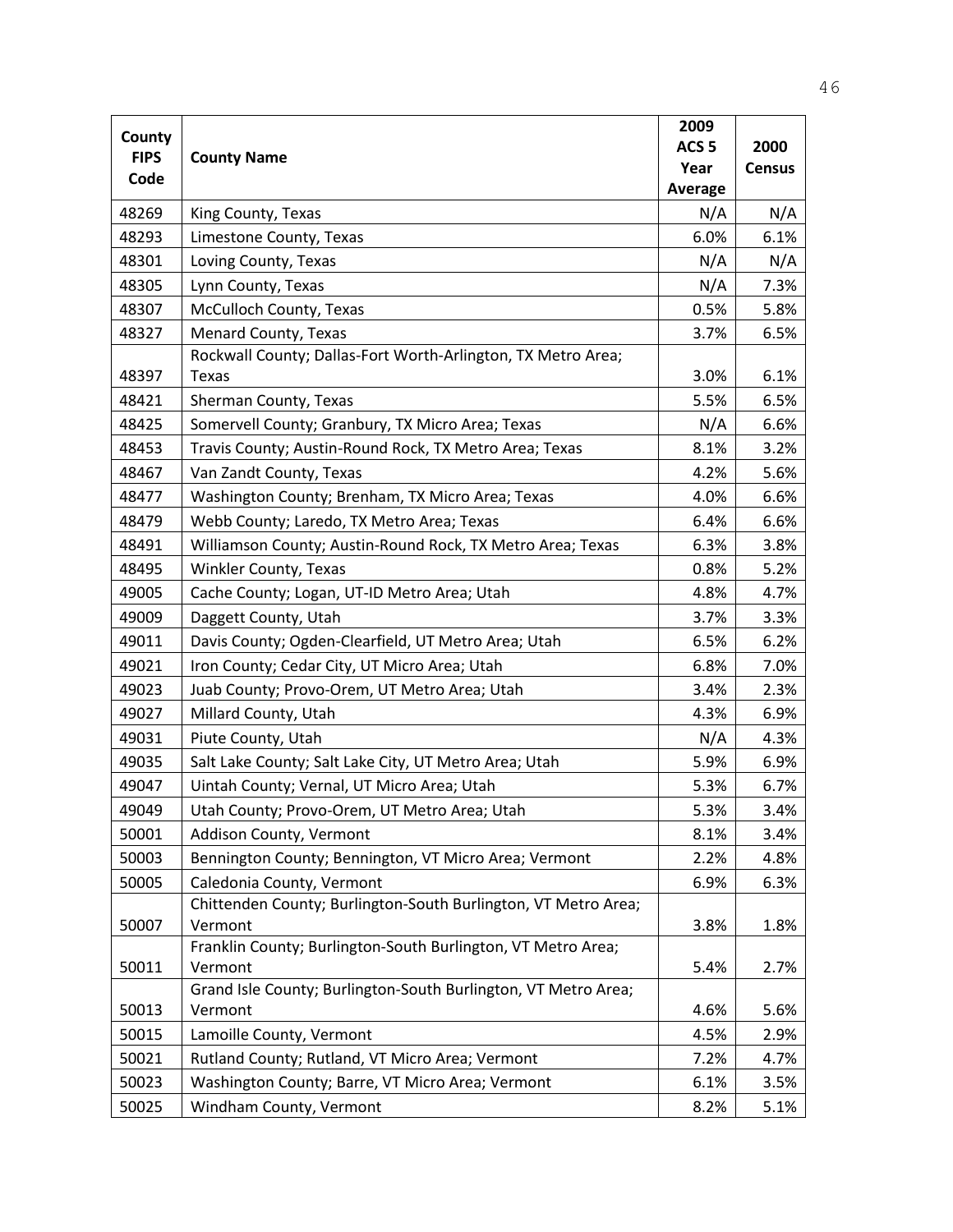| County      |                                                                | 2009             |               |
|-------------|----------------------------------------------------------------|------------------|---------------|
| <b>FIPS</b> | <b>County Name</b>                                             | ACS <sub>5</sub> | 2000          |
| Code        |                                                                | Year             | <b>Census</b> |
|             |                                                                | Average          |               |
| 50027       | Windsor County; Lebanon, NH-VT Micro Area; Vermont             | 6.7%             | 5.0%          |
| 51003       | Albemarle County; Charlottesville, VA Metro Area; Virginia     | 5.5%             | 3.9%          |
| 51005       | Alleghany County, Virginia                                     | 3.1%             | 5.3%          |
| 51007       | Amelia County; Richmond, VA Metro Area; Virginia               | N/A              | 4.9%          |
| 51009       | Amherst County; Lynchburg, VA Metro Area; Virginia             | 2.3%             | 5.0%          |
|             | Arlington County; Washington-Arlington-Alexandria, DC-VA-MD-   |                  |               |
| 51013       | WV Metro Area; Virginia                                        | 6.6%             | 2.3%          |
| 51015       | Augusta County; Staunton-Waynesboro, VA Micro Area; Virginia   | 6.0%             | 5.4%          |
| 51017       | Bath County, Virginia                                          | 5.6%             | 2.9%          |
| 51019       | Bedford County; Lynchburg, VA Metro Area; Virginia             | 6.9%             | 6.3%          |
| 51021       | <b>Bland County, Virginia</b>                                  | 3.8%             | 6.7%          |
| 51025       | Brunswick County, Virginia                                     | 1.7%             | 1.8%          |
| 51029       | Buckingham County, Virginia                                    | 3.5%             | 3.5%          |
| 51031       | Campbell County; Lynchburg, VA Metro Area; Virginia            | 4.6%             | 6.9%          |
| 51033       | Caroline County; Richmond, VA Metro Area; Virginia             | 8.1%             | 3.9%          |
|             | Clarke County; Washington-Arlington-Alexandria, DC-VA-MD-WV    |                  |               |
| 51043       | Metro Area; Virginia                                           | 7.1%             | 3.1%          |
| 51045       | Craig County; Roanoke, VA Metro Area; Virginia                 | 1.1%             | 3.9%          |
| 51047       | Culpeper County; Culpeper, VA Micro Area; Virginia             | 7.4%             | 2.5%          |
| 51049       | Cumberland County; Richmond, VA Metro Area; Virginia           | N/A              | 3.3%          |
| 51057       | Essex County, Virginia                                         | 2.7%             | 3.0%          |
|             | Fairfax County; Washington-Arlington-Alexandria, DC-VA-MD-WV   |                  |               |
| 51059       | Metro Area; Virginia                                           | 5.0%             | 2.3%          |
| 51063       | Floyd County, Virginia                                         | 7.8%             | 6.4%          |
| 51065       | Fluvanna County; Charlottesville, VA Metro Area; Virginia      | 3.8%             | 4.0%          |
| 51067       | Franklin County; Roanoke, VA Metro Area; Virginia              | 6.4%             | 5.8%          |
| 51069       | Frederick County; Winchester, VA-WV Metro Area; Virginia       | 6.6%             | 5.5%          |
|             | Gloucester County; Virginia Beach-Norfolk-Newport News, VA-NC  |                  |               |
| 51073       | Metro Area; Virginia                                           | 2.5%             | 4.9%          |
| 51075       | Goochland County; Richmond, VA Metro Area; Virginia            | 6.0%             | 6.9%          |
| 51079       | Greene County; Charlottesville, VA Metro Area; Virginia        | 1.4%             | 3.0%          |
| 51081       | Greensville County, Virginia                                   | 5.7%             | 3.1%          |
| 51083       | Halifax County, Virginia                                       | 8.4%             | 7.1%          |
| 51085       | Hanover County; Richmond, VA Metro Area; Virginia              | 5.2%             | 5.7%          |
| 51087       | Henrico County; Richmond, VA Metro Area; Virginia              | 6.8%             | 5.2%          |
|             | Isle of Wight County; Virginia Beach-Norfolk-Newport News, VA- |                  |               |
| 51093       | NC Metro Area; Virginia                                        | 3.0%             | 5.1%          |
| 51097       | King and Queen County; Richmond, VA Metro Area; Virginia       | 2.7%             | 2.6%          |
| 51101       | King William County; Richmond, VA Metro Area; Virginia         | 3.2%             | 5.0%          |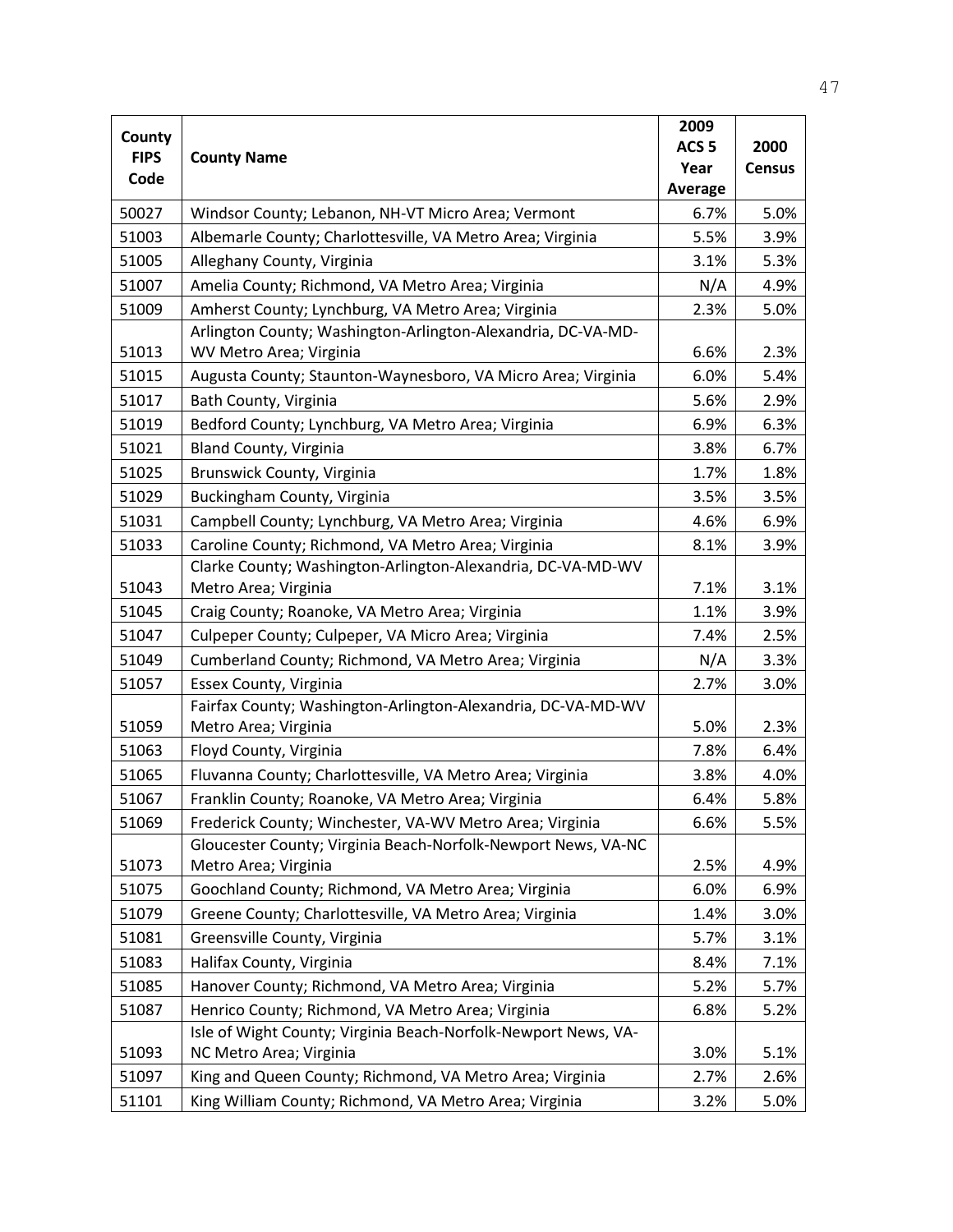| ACS <sub>5</sub><br>2000<br><b>FIPS</b><br><b>County Name</b><br>Year<br><b>Census</b><br>Code<br>Average<br>51103<br>1.8%<br>7.0%<br>Lancaster County, Virginia<br>Louisa County; Richmond, VA Metro Area; Virginia<br>51109<br>3.5%<br>3.9%<br>51111<br>Lunenburg County, Virginia<br>7.4%<br>4.6%<br>51113<br>Madison County, Virginia<br>4.7%<br>3.4%<br>Mathews County; Virginia Beach-Norfolk-Newport News, VA-NC<br>51115<br>Metro Area; Virginia<br>N/A<br>4.0%<br>Middlesex County, Virginia<br>51119<br>7.8%<br>4.9%<br>Montgomery County; Blacksburg-Christiansburg-Radford, VA<br>Metro Area; Virginia<br>3.5%<br>51121<br>4.9%<br>51125<br>Nelson County; Charlottesville, VA Metro Area; Virginia<br>7.6%<br>3.2%<br>New Kent County; Richmond, VA Metro Area; Virginia<br>51127<br>N/A<br>2.1%<br>51131<br>Northampton County, Virginia<br>3.8%<br>4.6%<br>51133<br>Northumberland County, Virginia<br>3.0%<br>N/A<br>Nottoway County, Virginia<br>4.8%<br>51135<br>3.0%<br>Page County, Virginia<br>3.6%<br>4.2%<br>51139<br>Prince George County; Richmond, VA Metro Area; Virginia<br>51149<br>4.8%<br>4.6%<br>Prince William County; Washington-Arlington-Alexandria, DC-VA-<br>MD-WV Metro Area; Virginia<br>51153<br>8.3%<br>3.6%<br>Pulaski County; Blacksburg-Christiansburg-Radford, VA Metro<br>51155<br>Area; Virginia<br>6.3%<br>6.6%<br>N/A<br>51157<br>Rappahannock County, Virginia<br>3.3%<br>Richmond County, Virginia<br>51159<br>2.1%<br>3.6%<br>Roanoke County; Roanoke, VA Metro Area; Virginia<br>51161<br>6.4%<br>5.6%<br>51165<br>Rockingham County; Harrisonburg, VA Metro Area; Virginia<br>2.3%<br>4.2%<br>51171<br>Shenandoah County, Virginia<br>6.3%<br>4.1%<br>Sussex County; Richmond, VA Metro Area; Virginia<br>51183<br>1.5%<br>4.4%<br>Warren County; Washington-Arlington-Alexandria, DC-VA-MD-<br>51187<br>WV Metro Area; Virginia<br>7.9%<br>3.7%<br>Washington County; Kingsport-Bristol-Bristol, TN-VA Metro Area;<br>51191<br>Virginia<br>6.1%<br>6.9%<br>51193<br>Westmoreland County, Virginia<br>1.2%<br>4.2%<br>York County; Virginia Beach-Norfolk-Newport News, VA-NC Metro<br>51199<br>Area; Virginia<br>4.8%<br>3.7%<br>Alexandria city; Washington-Arlington-Alexandria, DC-VA-MD-WV<br>51510<br>Metro Area; Virginia<br>5.6%<br>2.3%<br>Bedford city; Lynchburg, VA Metro Area; Virginia<br>51515<br>N/A<br>6.2%<br>51530<br>Buena Vista city, Virginia<br>2.1%<br>3.6%<br>51540<br>Charlottesville city; Charlottesville, VA Metro Area; Virginia<br>6.1%<br>2.9%<br>Chesapeake city; Virginia Beach-Norfolk-Newport News, VA-NC | County |                      | 2009 |      |
|------------------------------------------------------------------------------------------------------------------------------------------------------------------------------------------------------------------------------------------------------------------------------------------------------------------------------------------------------------------------------------------------------------------------------------------------------------------------------------------------------------------------------------------------------------------------------------------------------------------------------------------------------------------------------------------------------------------------------------------------------------------------------------------------------------------------------------------------------------------------------------------------------------------------------------------------------------------------------------------------------------------------------------------------------------------------------------------------------------------------------------------------------------------------------------------------------------------------------------------------------------------------------------------------------------------------------------------------------------------------------------------------------------------------------------------------------------------------------------------------------------------------------------------------------------------------------------------------------------------------------------------------------------------------------------------------------------------------------------------------------------------------------------------------------------------------------------------------------------------------------------------------------------------------------------------------------------------------------------------------------------------------------------------------------------------------------------------------------------------------------------------------------------------------------------------------------------------------------------------------------------------------------------------------------------------------------------------------------------------------------------------------------------------------------------------------------------------------------------------------------------------------------------------------------------------------------------------------------|--------|----------------------|------|------|
|                                                                                                                                                                                                                                                                                                                                                                                                                                                                                                                                                                                                                                                                                                                                                                                                                                                                                                                                                                                                                                                                                                                                                                                                                                                                                                                                                                                                                                                                                                                                                                                                                                                                                                                                                                                                                                                                                                                                                                                                                                                                                                                                                                                                                                                                                                                                                                                                                                                                                                                                                                                                      |        |                      |      |      |
|                                                                                                                                                                                                                                                                                                                                                                                                                                                                                                                                                                                                                                                                                                                                                                                                                                                                                                                                                                                                                                                                                                                                                                                                                                                                                                                                                                                                                                                                                                                                                                                                                                                                                                                                                                                                                                                                                                                                                                                                                                                                                                                                                                                                                                                                                                                                                                                                                                                                                                                                                                                                      |        |                      |      |      |
|                                                                                                                                                                                                                                                                                                                                                                                                                                                                                                                                                                                                                                                                                                                                                                                                                                                                                                                                                                                                                                                                                                                                                                                                                                                                                                                                                                                                                                                                                                                                                                                                                                                                                                                                                                                                                                                                                                                                                                                                                                                                                                                                                                                                                                                                                                                                                                                                                                                                                                                                                                                                      |        |                      |      |      |
|                                                                                                                                                                                                                                                                                                                                                                                                                                                                                                                                                                                                                                                                                                                                                                                                                                                                                                                                                                                                                                                                                                                                                                                                                                                                                                                                                                                                                                                                                                                                                                                                                                                                                                                                                                                                                                                                                                                                                                                                                                                                                                                                                                                                                                                                                                                                                                                                                                                                                                                                                                                                      |        |                      |      |      |
|                                                                                                                                                                                                                                                                                                                                                                                                                                                                                                                                                                                                                                                                                                                                                                                                                                                                                                                                                                                                                                                                                                                                                                                                                                                                                                                                                                                                                                                                                                                                                                                                                                                                                                                                                                                                                                                                                                                                                                                                                                                                                                                                                                                                                                                                                                                                                                                                                                                                                                                                                                                                      |        |                      |      |      |
|                                                                                                                                                                                                                                                                                                                                                                                                                                                                                                                                                                                                                                                                                                                                                                                                                                                                                                                                                                                                                                                                                                                                                                                                                                                                                                                                                                                                                                                                                                                                                                                                                                                                                                                                                                                                                                                                                                                                                                                                                                                                                                                                                                                                                                                                                                                                                                                                                                                                                                                                                                                                      |        |                      |      |      |
|                                                                                                                                                                                                                                                                                                                                                                                                                                                                                                                                                                                                                                                                                                                                                                                                                                                                                                                                                                                                                                                                                                                                                                                                                                                                                                                                                                                                                                                                                                                                                                                                                                                                                                                                                                                                                                                                                                                                                                                                                                                                                                                                                                                                                                                                                                                                                                                                                                                                                                                                                                                                      |        |                      |      |      |
|                                                                                                                                                                                                                                                                                                                                                                                                                                                                                                                                                                                                                                                                                                                                                                                                                                                                                                                                                                                                                                                                                                                                                                                                                                                                                                                                                                                                                                                                                                                                                                                                                                                                                                                                                                                                                                                                                                                                                                                                                                                                                                                                                                                                                                                                                                                                                                                                                                                                                                                                                                                                      |        |                      |      |      |
|                                                                                                                                                                                                                                                                                                                                                                                                                                                                                                                                                                                                                                                                                                                                                                                                                                                                                                                                                                                                                                                                                                                                                                                                                                                                                                                                                                                                                                                                                                                                                                                                                                                                                                                                                                                                                                                                                                                                                                                                                                                                                                                                                                                                                                                                                                                                                                                                                                                                                                                                                                                                      |        |                      |      |      |
|                                                                                                                                                                                                                                                                                                                                                                                                                                                                                                                                                                                                                                                                                                                                                                                                                                                                                                                                                                                                                                                                                                                                                                                                                                                                                                                                                                                                                                                                                                                                                                                                                                                                                                                                                                                                                                                                                                                                                                                                                                                                                                                                                                                                                                                                                                                                                                                                                                                                                                                                                                                                      |        |                      |      |      |
|                                                                                                                                                                                                                                                                                                                                                                                                                                                                                                                                                                                                                                                                                                                                                                                                                                                                                                                                                                                                                                                                                                                                                                                                                                                                                                                                                                                                                                                                                                                                                                                                                                                                                                                                                                                                                                                                                                                                                                                                                                                                                                                                                                                                                                                                                                                                                                                                                                                                                                                                                                                                      |        |                      |      |      |
|                                                                                                                                                                                                                                                                                                                                                                                                                                                                                                                                                                                                                                                                                                                                                                                                                                                                                                                                                                                                                                                                                                                                                                                                                                                                                                                                                                                                                                                                                                                                                                                                                                                                                                                                                                                                                                                                                                                                                                                                                                                                                                                                                                                                                                                                                                                                                                                                                                                                                                                                                                                                      |        |                      |      |      |
|                                                                                                                                                                                                                                                                                                                                                                                                                                                                                                                                                                                                                                                                                                                                                                                                                                                                                                                                                                                                                                                                                                                                                                                                                                                                                                                                                                                                                                                                                                                                                                                                                                                                                                                                                                                                                                                                                                                                                                                                                                                                                                                                                                                                                                                                                                                                                                                                                                                                                                                                                                                                      |        |                      |      |      |
|                                                                                                                                                                                                                                                                                                                                                                                                                                                                                                                                                                                                                                                                                                                                                                                                                                                                                                                                                                                                                                                                                                                                                                                                                                                                                                                                                                                                                                                                                                                                                                                                                                                                                                                                                                                                                                                                                                                                                                                                                                                                                                                                                                                                                                                                                                                                                                                                                                                                                                                                                                                                      |        |                      |      |      |
|                                                                                                                                                                                                                                                                                                                                                                                                                                                                                                                                                                                                                                                                                                                                                                                                                                                                                                                                                                                                                                                                                                                                                                                                                                                                                                                                                                                                                                                                                                                                                                                                                                                                                                                                                                                                                                                                                                                                                                                                                                                                                                                                                                                                                                                                                                                                                                                                                                                                                                                                                                                                      |        |                      |      |      |
|                                                                                                                                                                                                                                                                                                                                                                                                                                                                                                                                                                                                                                                                                                                                                                                                                                                                                                                                                                                                                                                                                                                                                                                                                                                                                                                                                                                                                                                                                                                                                                                                                                                                                                                                                                                                                                                                                                                                                                                                                                                                                                                                                                                                                                                                                                                                                                                                                                                                                                                                                                                                      |        |                      |      |      |
|                                                                                                                                                                                                                                                                                                                                                                                                                                                                                                                                                                                                                                                                                                                                                                                                                                                                                                                                                                                                                                                                                                                                                                                                                                                                                                                                                                                                                                                                                                                                                                                                                                                                                                                                                                                                                                                                                                                                                                                                                                                                                                                                                                                                                                                                                                                                                                                                                                                                                                                                                                                                      |        |                      |      |      |
|                                                                                                                                                                                                                                                                                                                                                                                                                                                                                                                                                                                                                                                                                                                                                                                                                                                                                                                                                                                                                                                                                                                                                                                                                                                                                                                                                                                                                                                                                                                                                                                                                                                                                                                                                                                                                                                                                                                                                                                                                                                                                                                                                                                                                                                                                                                                                                                                                                                                                                                                                                                                      |        |                      |      |      |
|                                                                                                                                                                                                                                                                                                                                                                                                                                                                                                                                                                                                                                                                                                                                                                                                                                                                                                                                                                                                                                                                                                                                                                                                                                                                                                                                                                                                                                                                                                                                                                                                                                                                                                                                                                                                                                                                                                                                                                                                                                                                                                                                                                                                                                                                                                                                                                                                                                                                                                                                                                                                      |        |                      |      |      |
|                                                                                                                                                                                                                                                                                                                                                                                                                                                                                                                                                                                                                                                                                                                                                                                                                                                                                                                                                                                                                                                                                                                                                                                                                                                                                                                                                                                                                                                                                                                                                                                                                                                                                                                                                                                                                                                                                                                                                                                                                                                                                                                                                                                                                                                                                                                                                                                                                                                                                                                                                                                                      |        |                      |      |      |
|                                                                                                                                                                                                                                                                                                                                                                                                                                                                                                                                                                                                                                                                                                                                                                                                                                                                                                                                                                                                                                                                                                                                                                                                                                                                                                                                                                                                                                                                                                                                                                                                                                                                                                                                                                                                                                                                                                                                                                                                                                                                                                                                                                                                                                                                                                                                                                                                                                                                                                                                                                                                      |        |                      |      |      |
|                                                                                                                                                                                                                                                                                                                                                                                                                                                                                                                                                                                                                                                                                                                                                                                                                                                                                                                                                                                                                                                                                                                                                                                                                                                                                                                                                                                                                                                                                                                                                                                                                                                                                                                                                                                                                                                                                                                                                                                                                                                                                                                                                                                                                                                                                                                                                                                                                                                                                                                                                                                                      |        |                      |      |      |
|                                                                                                                                                                                                                                                                                                                                                                                                                                                                                                                                                                                                                                                                                                                                                                                                                                                                                                                                                                                                                                                                                                                                                                                                                                                                                                                                                                                                                                                                                                                                                                                                                                                                                                                                                                                                                                                                                                                                                                                                                                                                                                                                                                                                                                                                                                                                                                                                                                                                                                                                                                                                      |        |                      |      |      |
|                                                                                                                                                                                                                                                                                                                                                                                                                                                                                                                                                                                                                                                                                                                                                                                                                                                                                                                                                                                                                                                                                                                                                                                                                                                                                                                                                                                                                                                                                                                                                                                                                                                                                                                                                                                                                                                                                                                                                                                                                                                                                                                                                                                                                                                                                                                                                                                                                                                                                                                                                                                                      |        |                      |      |      |
|                                                                                                                                                                                                                                                                                                                                                                                                                                                                                                                                                                                                                                                                                                                                                                                                                                                                                                                                                                                                                                                                                                                                                                                                                                                                                                                                                                                                                                                                                                                                                                                                                                                                                                                                                                                                                                                                                                                                                                                                                                                                                                                                                                                                                                                                                                                                                                                                                                                                                                                                                                                                      |        |                      |      |      |
|                                                                                                                                                                                                                                                                                                                                                                                                                                                                                                                                                                                                                                                                                                                                                                                                                                                                                                                                                                                                                                                                                                                                                                                                                                                                                                                                                                                                                                                                                                                                                                                                                                                                                                                                                                                                                                                                                                                                                                                                                                                                                                                                                                                                                                                                                                                                                                                                                                                                                                                                                                                                      |        |                      |      |      |
|                                                                                                                                                                                                                                                                                                                                                                                                                                                                                                                                                                                                                                                                                                                                                                                                                                                                                                                                                                                                                                                                                                                                                                                                                                                                                                                                                                                                                                                                                                                                                                                                                                                                                                                                                                                                                                                                                                                                                                                                                                                                                                                                                                                                                                                                                                                                                                                                                                                                                                                                                                                                      |        |                      |      |      |
|                                                                                                                                                                                                                                                                                                                                                                                                                                                                                                                                                                                                                                                                                                                                                                                                                                                                                                                                                                                                                                                                                                                                                                                                                                                                                                                                                                                                                                                                                                                                                                                                                                                                                                                                                                                                                                                                                                                                                                                                                                                                                                                                                                                                                                                                                                                                                                                                                                                                                                                                                                                                      |        |                      |      |      |
|                                                                                                                                                                                                                                                                                                                                                                                                                                                                                                                                                                                                                                                                                                                                                                                                                                                                                                                                                                                                                                                                                                                                                                                                                                                                                                                                                                                                                                                                                                                                                                                                                                                                                                                                                                                                                                                                                                                                                                                                                                                                                                                                                                                                                                                                                                                                                                                                                                                                                                                                                                                                      |        |                      |      |      |
|                                                                                                                                                                                                                                                                                                                                                                                                                                                                                                                                                                                                                                                                                                                                                                                                                                                                                                                                                                                                                                                                                                                                                                                                                                                                                                                                                                                                                                                                                                                                                                                                                                                                                                                                                                                                                                                                                                                                                                                                                                                                                                                                                                                                                                                                                                                                                                                                                                                                                                                                                                                                      |        |                      |      |      |
|                                                                                                                                                                                                                                                                                                                                                                                                                                                                                                                                                                                                                                                                                                                                                                                                                                                                                                                                                                                                                                                                                                                                                                                                                                                                                                                                                                                                                                                                                                                                                                                                                                                                                                                                                                                                                                                                                                                                                                                                                                                                                                                                                                                                                                                                                                                                                                                                                                                                                                                                                                                                      |        |                      |      |      |
|                                                                                                                                                                                                                                                                                                                                                                                                                                                                                                                                                                                                                                                                                                                                                                                                                                                                                                                                                                                                                                                                                                                                                                                                                                                                                                                                                                                                                                                                                                                                                                                                                                                                                                                                                                                                                                                                                                                                                                                                                                                                                                                                                                                                                                                                                                                                                                                                                                                                                                                                                                                                      |        |                      |      |      |
|                                                                                                                                                                                                                                                                                                                                                                                                                                                                                                                                                                                                                                                                                                                                                                                                                                                                                                                                                                                                                                                                                                                                                                                                                                                                                                                                                                                                                                                                                                                                                                                                                                                                                                                                                                                                                                                                                                                                                                                                                                                                                                                                                                                                                                                                                                                                                                                                                                                                                                                                                                                                      |        |                      |      |      |
|                                                                                                                                                                                                                                                                                                                                                                                                                                                                                                                                                                                                                                                                                                                                                                                                                                                                                                                                                                                                                                                                                                                                                                                                                                                                                                                                                                                                                                                                                                                                                                                                                                                                                                                                                                                                                                                                                                                                                                                                                                                                                                                                                                                                                                                                                                                                                                                                                                                                                                                                                                                                      |        |                      |      |      |
|                                                                                                                                                                                                                                                                                                                                                                                                                                                                                                                                                                                                                                                                                                                                                                                                                                                                                                                                                                                                                                                                                                                                                                                                                                                                                                                                                                                                                                                                                                                                                                                                                                                                                                                                                                                                                                                                                                                                                                                                                                                                                                                                                                                                                                                                                                                                                                                                                                                                                                                                                                                                      |        |                      |      |      |
|                                                                                                                                                                                                                                                                                                                                                                                                                                                                                                                                                                                                                                                                                                                                                                                                                                                                                                                                                                                                                                                                                                                                                                                                                                                                                                                                                                                                                                                                                                                                                                                                                                                                                                                                                                                                                                                                                                                                                                                                                                                                                                                                                                                                                                                                                                                                                                                                                                                                                                                                                                                                      |        |                      |      |      |
|                                                                                                                                                                                                                                                                                                                                                                                                                                                                                                                                                                                                                                                                                                                                                                                                                                                                                                                                                                                                                                                                                                                                                                                                                                                                                                                                                                                                                                                                                                                                                                                                                                                                                                                                                                                                                                                                                                                                                                                                                                                                                                                                                                                                                                                                                                                                                                                                                                                                                                                                                                                                      |        |                      |      |      |
|                                                                                                                                                                                                                                                                                                                                                                                                                                                                                                                                                                                                                                                                                                                                                                                                                                                                                                                                                                                                                                                                                                                                                                                                                                                                                                                                                                                                                                                                                                                                                                                                                                                                                                                                                                                                                                                                                                                                                                                                                                                                                                                                                                                                                                                                                                                                                                                                                                                                                                                                                                                                      |        |                      |      |      |
|                                                                                                                                                                                                                                                                                                                                                                                                                                                                                                                                                                                                                                                                                                                                                                                                                                                                                                                                                                                                                                                                                                                                                                                                                                                                                                                                                                                                                                                                                                                                                                                                                                                                                                                                                                                                                                                                                                                                                                                                                                                                                                                                                                                                                                                                                                                                                                                                                                                                                                                                                                                                      |        |                      |      |      |
|                                                                                                                                                                                                                                                                                                                                                                                                                                                                                                                                                                                                                                                                                                                                                                                                                                                                                                                                                                                                                                                                                                                                                                                                                                                                                                                                                                                                                                                                                                                                                                                                                                                                                                                                                                                                                                                                                                                                                                                                                                                                                                                                                                                                                                                                                                                                                                                                                                                                                                                                                                                                      |        |                      |      |      |
|                                                                                                                                                                                                                                                                                                                                                                                                                                                                                                                                                                                                                                                                                                                                                                                                                                                                                                                                                                                                                                                                                                                                                                                                                                                                                                                                                                                                                                                                                                                                                                                                                                                                                                                                                                                                                                                                                                                                                                                                                                                                                                                                                                                                                                                                                                                                                                                                                                                                                                                                                                                                      |        |                      |      |      |
|                                                                                                                                                                                                                                                                                                                                                                                                                                                                                                                                                                                                                                                                                                                                                                                                                                                                                                                                                                                                                                                                                                                                                                                                                                                                                                                                                                                                                                                                                                                                                                                                                                                                                                                                                                                                                                                                                                                                                                                                                                                                                                                                                                                                                                                                                                                                                                                                                                                                                                                                                                                                      | 51550  | Metro Area; Virginia | 1.6% | 4.9% |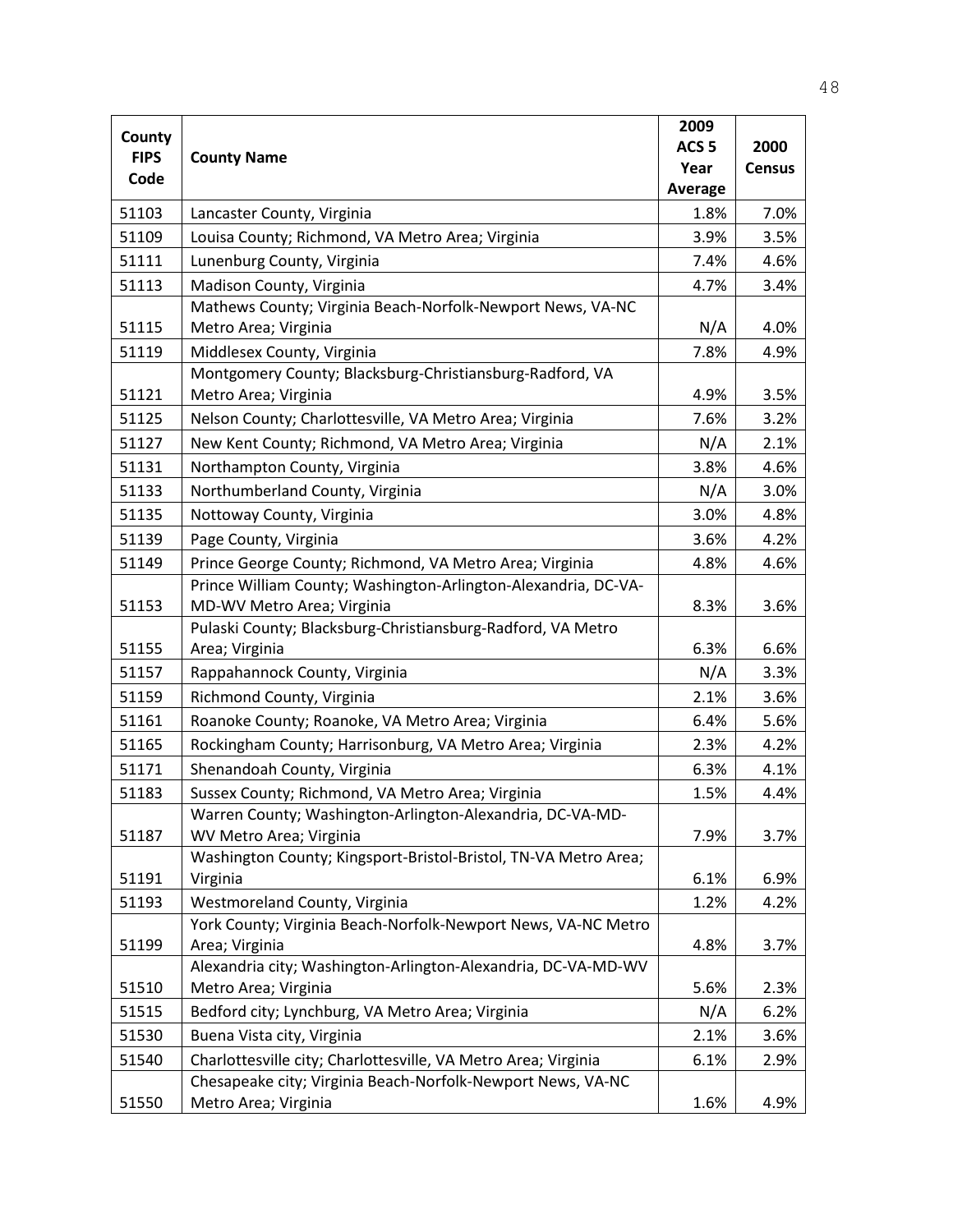|                       |                                                                 | 2009             |               |
|-----------------------|-----------------------------------------------------------------|------------------|---------------|
| County<br><b>FIPS</b> |                                                                 | ACS <sub>5</sub> | 2000          |
| Code                  | <b>County Name</b>                                              | Year             | <b>Census</b> |
|                       |                                                                 | Average          |               |
| 51595                 | Emporia city, Virginia                                          | 5.4%             | 6.4%          |
|                       | Fairfax city; Washington-Arlington-Alexandria, DC-VA-MD-WV      |                  |               |
| 51600                 | Metro Area; Virginia                                            | N/A              | 1.6%          |
|                       | Falls Church city; Washington-Arlington-Alexandria, DC-VA-MD-   |                  |               |
| 51610                 | WV Metro Area; Virginia                                         | 4.6%             | 3.6%          |
|                       | Hampton city; Virginia Beach-Norfolk-Newport News, VA-NC        |                  |               |
| 51650                 | Metro Area; Virginia                                            | 7.7%             | 6.7%          |
| 51660                 | Harrisonburg city; Harrisonburg, VA Metro Area; Virginia        | 4.0%             | 3.6%          |
| 51678                 | Lexington city, Virginia                                        | N/A              | 3.3%          |
|                       | Newport News city; Virginia Beach-Norfolk-Newport News, VA-NC   |                  |               |
| 51700                 | Metro Area; Virginia                                            | 6.6%             | 6.6%          |
|                       | Poquoson city; Virginia Beach-Norfolk-Newport News, VA-NC       |                  |               |
| 51735                 | Metro Area; Virginia                                            | 5.2%             | 0.8%          |
|                       | Portsmouth city; Virginia Beach-Norfolk-Newport News, VA-NC     |                  |               |
| 51740                 | Metro Area; Virginia                                            | 4.6%             | 7.0%          |
|                       | Radford city; Blacksburg-Christiansburg-Radford, VA Metro Area; |                  |               |
| 51750                 | Virginia                                                        | 2.5%             | 6.1%          |
| 51760                 | Richmond city; Richmond, VA Metro Area; Virginia                | 7.2%             | 6.4%          |
| 51770                 | Roanoke city; Roanoke, VA Metro Area; Virginia                  | 5.4%             | 6.4%          |
|                       | Suffolk city; Virginia Beach-Norfolk-Newport News, VA-NC Metro  |                  |               |
| 51800                 | Area; Virginia                                                  | 5.0%             | 6.9%          |
|                       | Virginia Beach city; Virginia Beach-Norfolk-Newport News, VA-NC |                  |               |
| 51810                 | Metro Area; Virginia                                            | 5.2%             | 4.6%          |
| 51820                 | Waynesboro city; Staunton-Waynesboro, VA Micro Area; Virginia   | 6.5%             | 5.8%          |
|                       | Williamsburg city; Virginia Beach-Norfolk-Newport News, VA-NC   |                  |               |
| 51830                 | Metro Area; Virginia                                            | 8.6%             | 2.8%          |
|                       | Chelan County; Wenatchee-East Wenatchee, WA Metro Area;         |                  |               |
| 53007                 | Washington                                                      | 7.3%             | 7.1%          |
|                       | Clark County; Portland-Vancouver-Beaverton, OR-WA Metro         |                  |               |
| 53011                 | Area; Washington                                                | 5.3%             | 7.0%          |
| 53029                 | Island County; Oak Harbor, WA Micro Area; Washington            | 6.1%             | 4.4%          |
| 53031                 | Jefferson County, Washington                                    | 3.0%             | 5.3%          |
|                       | King County; Seattle-Tacoma-Bellevue, WA Metro Area;            |                  |               |
| 53033                 | Washington                                                      | 4.8%             | 4.2%          |
|                       | Kitsap County; Bremerton-Silverdale, WA Metro Area;             |                  |               |
| 53035                 | Washington                                                      | 6.2%             | 6.9%          |
| 53037                 | Kittitas County; Ellensburg, WA Micro Area; Washington          | 3.7%             | 6.6%          |
| 53043                 | Lincoln County, Washington                                      | 1.5%             | 6.0%          |
| 53045                 | Mason County; Shelton, WA Micro Area; Washington                | 5.0%             | 6.5%          |
|                       | Pierce County; Seattle-Tacoma-Bellevue, WA Metro Area;          |                  |               |
| 53053                 | Washington                                                      | 6.4%             | 6.8%          |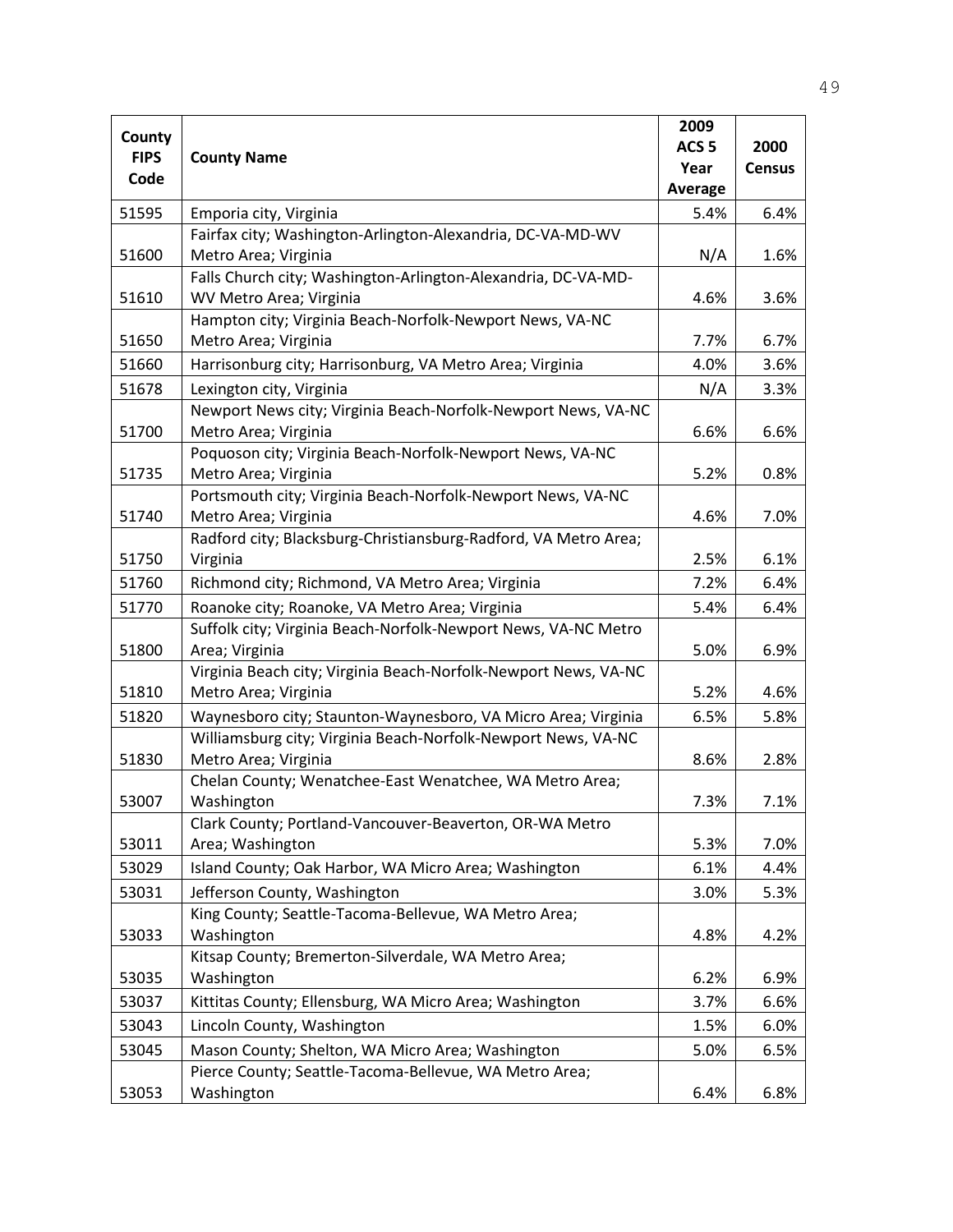|                       |                                                                                | 2009           |               |
|-----------------------|--------------------------------------------------------------------------------|----------------|---------------|
| County<br><b>FIPS</b> | <b>County Name</b>                                                             |                | 2000          |
| Code                  |                                                                                | Year           | <b>Census</b> |
|                       |                                                                                | <b>Average</b> |               |
| 53055                 | San Juan County, Washington                                                    | 5.8%           | 6.9%          |
|                       | Skagit County; Mount Vernon-Anacortes, WA Metro Area;                          |                |               |
| 53057                 | Washington                                                                     | 4.2%           | 4.9%          |
| 53059                 | Skamania County; Portland-Vancouver-Beaverton, OR-WA Metro<br>Area; Washington | 0.4%           | 7.1%          |
| 53061                 | Snohomish County; Seattle-Tacoma-Bellevue, WA Metro Area;<br>Washington        | 4.7%           | 5.8%          |
| 53065                 | Stevens County, Washington                                                     | 6.9%           | 6.4%          |
| 53067                 | Thurston County; Olympia, WA Metro Area; Washington                            | 4.1%           | 6.3%          |
| 53069                 | Wahkiakum County, Washington                                                   | N/A            | 5.1%          |
| 53073                 | Whatcom County; Bellingham, WA Metro Area; Washington                          | 2.7%           | 6.0%          |
| 54001                 | Barbour County, West Virginia                                                  | 5.1%           | 4.8%          |
| 54003                 | Berkeley County; Hagerstown-Martinsburg, MD-WV Metro Area;<br>West Virginia    | 5.8%           | 7.0%          |
| 54013                 | Calhoun County, West Virginia                                                  | 6.5%           | 6.9%          |
| 54017                 | Doddridge County; Clarksburg, WV Micro Area; West Virginia                     | 0.9%           | 5.6%          |
| 54027                 | Hampshire County; Winchester, VA-WV Metro Area; West<br>Virginia               | 3.9%           | 6.7%          |
|                       | Jefferson County; Washington-Arlington-Alexandria, DC-VA-MD-                   |                |               |
| 54037                 | WV Metro Area; West Virginia                                                   | 7.1%           | 4.1%          |
| 54041                 | Lewis County, West Virginia                                                    | 3.1%           | 7.2%          |
| 54043                 | Lincoln County; Charleston, WV Metro Area; West Virginia                       | 1.9%           | 5.6%          |
| 54051                 | Marshall County; Wheeling, WV-OH Metro Area; West Virginia                     | 3.2%           | 5.1%          |
| 54071                 | Pendleton County, West Virginia                                                | 2.7%           | 5.9%          |
| 54083                 | Randolph County, West Virginia                                                 | 6.4%           | 6.8%          |
| 54085                 | Ritchie County, West Virginia                                                  | 6.0%           | 5.9%          |
| 54087                 | Roane County, West Virginia                                                    | 2.1%           | 6.7%          |
| 54095                 | Tyler County, West Virginia                                                    | 3.9%           | 7.2%          |
| 54101                 | Webster County, West Virginia                                                  | 8.3%           | 6.9%          |
| 54109                 | Wyoming County, West Virginia                                                  | 1.1%           | 6.3%          |
| 55001                 | Adams County, Wisconsin                                                        | 5.7%           | 6.9%          |
| 55003                 | Ashland County, Wisconsin                                                      | 8.0%           | 7.0%          |
| 55005                 | Barron County, Wisconsin                                                       | 4.5%           | 4.6%          |
| 55007                 | Bayfield County, Wisconsin                                                     | 5.0%           | 6.7%          |
| 55009                 | Brown County; Green Bay, WI Metro Area; Wisconsin                              | 6.5%           | 4.1%          |
| 55013                 | <b>Burnett County, Wisconsin</b>                                               | 4.5%           | 5.2%          |
| 55017                 | Chippewa County; Eau Claire, WI Metro Area; Wisconsin                          | 4.5%           | 5.2%          |
| 55019                 | Clark County, Wisconsin                                                        | 7.1%           | 6.3%          |
| 55021                 | Columbia County; Madison, WI Metro Area; Wisconsin                             | 8.2%           | 6.9%          |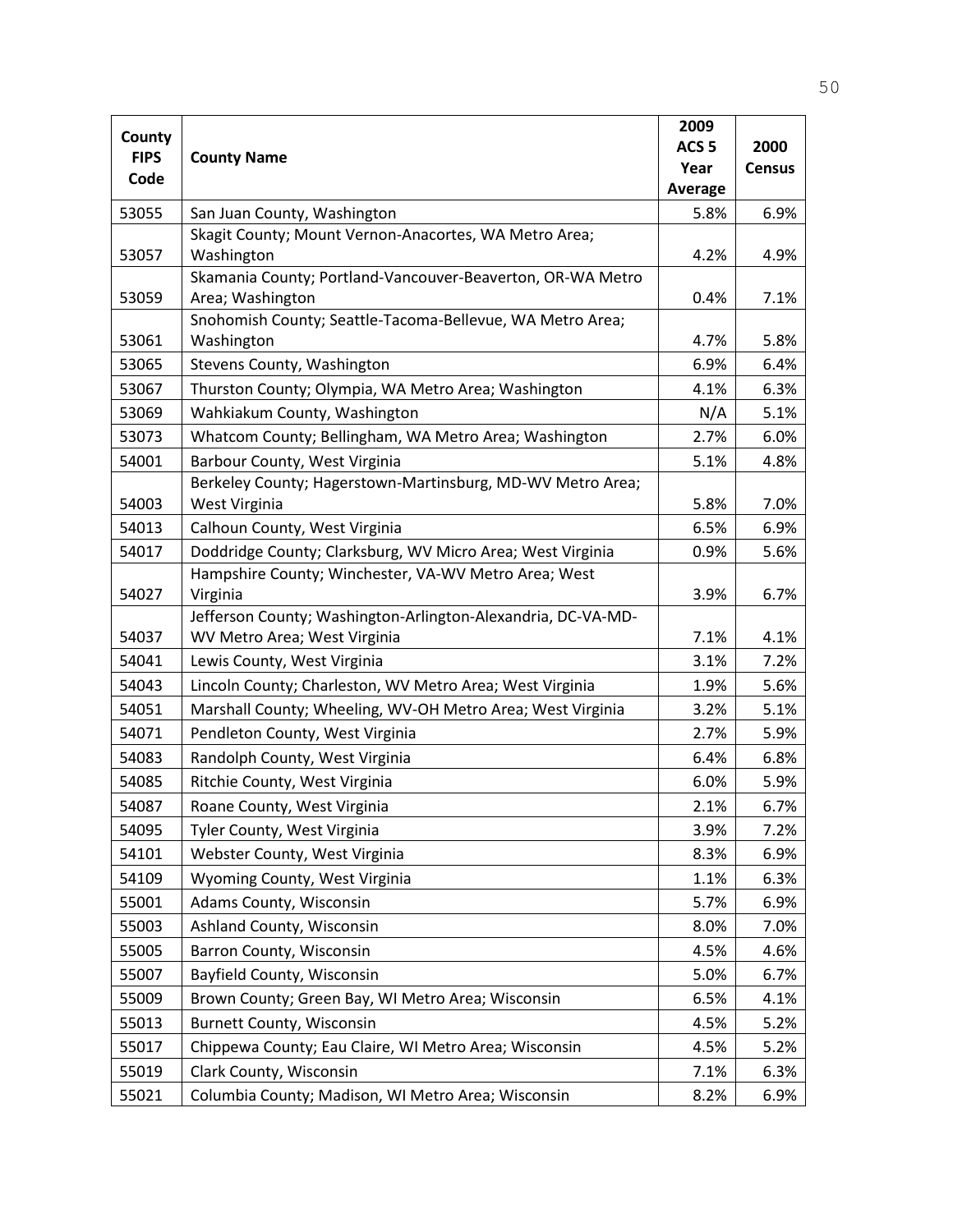| County      |                                                              | 2009             |               |
|-------------|--------------------------------------------------------------|------------------|---------------|
| <b>FIPS</b> | <b>County Name</b>                                           | ACS <sub>5</sub> | 2000          |
| Code        |                                                              | Year             | <b>Census</b> |
|             |                                                              | Average          |               |
| 55025       | Dane County; Madison, WI Metro Area; Wisconsin               | 7.0%             | 4.3%          |
| 55031       | Douglas County; Duluth, MN-WI Metro Area; Wisconsin          | 7.5%             | 6.6%          |
| 55035       | Eau Claire County; Eau Claire, WI Metro Area; Wisconsin      | 4.0%             | 3.6%          |
| 55037       | Florence County; Iron Mountain, MI-WI Micro Area; Wisconsin  | 7.7%             | 5.3%          |
|             | Jefferson County; Watertown-Fort Atkinson, WI Micro Area;    |                  |               |
| 55055       | Wisconsin                                                    | 6.6%             | 6.0%          |
| 55061       | Kewaunee County; Green Bay, WI Metro Area; Wisconsin         | 2.6%             | 6.2%          |
| 55063       | La Crosse County; La Crosse, WI-MN Metro Area; Wisconsin     | 3.1%             | 4.8%          |
| 55077       | Marquette County, Wisconsin                                  | 3.1%             | 6.8%          |
|             | Milwaukee County; Milwaukee-Waukesha-West Allis, WI Metro    |                  |               |
| 55079       | Area; Wisconsin                                              | 4.8%             | 5.8%          |
| 55081       | Monroe County, Wisconsin                                     | 5.2%             | 6.7%          |
| 55083       | Oconto County; Green Bay, WI Metro Area; Wisconsin           | 4.9%             | 5.8%          |
| 55087       | Outagamie County; Appleton, WI Metro Area; Wisconsin         | 5.1%             | 5.0%          |
|             | Ozaukee County; Milwaukee-Waukesha-West Allis, WI Metro      |                  |               |
| 55089       | Area; Wisconsin                                              | 8.3%             | 5.0%          |
|             | Pierce County; Minneapolis-St. Paul-Bloomington, MN-WI Metro |                  |               |
| 55093       | Area; Wisconsin                                              | 3.5%             | 3.0%          |
| 55097       | Portage County; Stevens Point, WI Micro Area; Wisconsin      | 4.3%             | 4.1%          |
| 55101       | Racine County; Racine, WI Metro Area; Wisconsin              | 6.0%             | 7.1%          |
| 55107       | Rusk County, Wisconsin                                       | 3.3%             | 6.0%          |
|             | St. Croix County; Minneapolis-St. Paul-Bloomington, MN-WI    |                  |               |
| 55109       | Metro Area; Wisconsin                                        | 4.2%             | 3.3%          |
| 55113       | Sawyer County, Wisconsin                                     | 1.6%             | 6.5%          |
| 55115       | Shawano County, Wisconsin                                    | 5.9%             | 6.4%          |
| 55117       | Sheboygan County; Sheboygan, WI Metro Area; Wisconsin        | 6.8%             | 5.6%          |
| 55119       | Taylor County, Wisconsin                                     | 6.7%             | 4.9%          |
| 55123       | Vernon County, Wisconsin                                     | 6.8%             | 6.8%          |
| 55127       | Walworth County; Whitewater, WI Micro Area; Wisconsin        | 7.9%             | 4.9%          |
|             | Washington County; Milwaukee-Waukesha-West Allis, WI Metro   |                  |               |
| 55131       | Area; Wisconsin                                              | 3.8%             | 5.0%          |
|             | Waukesha County; Milwaukee-Waukesha-West Allis, WI Metro     |                  |               |
| 55133       | Area; Wisconsin                                              | 4.6%             | 5.4%          |
| 55137       | Waushara County, Wisconsin                                   | 3.3%             | 6.3%          |
| 55139       | Winnebago County; Oshkosh-Neenah, WI Metro Area; Wisconsin   | 7.5%             | 6.0%          |
|             | Wood County; Marshfield-Wisconsin Rapids, WI Micro Area;     |                  |               |
| 55141       | Wisconsin                                                    | 6.6%             | 6.0%          |
| 56001       | Albany County; Laramie, WY Micro Area; Wyoming               | 7.4%             | 5.7%          |
| 56005       | Campbell County; Gillette, WY Micro Area; Wyoming            | 5.3%             | 6.5%          |
| 56019       | Johnson County, Wyoming                                      | 1.4%             | 5.0%          |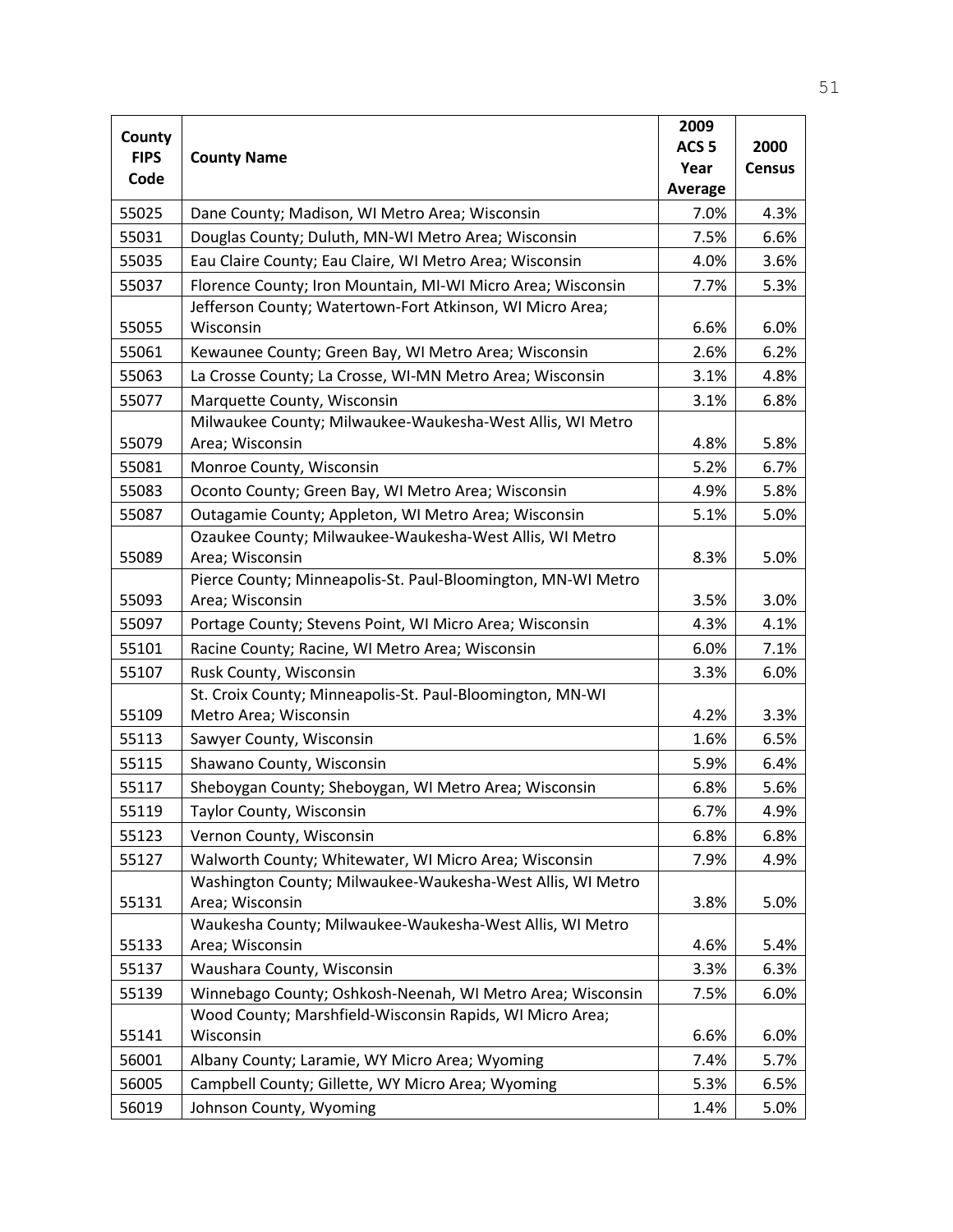|             |                                                                                  | 2009             |               |
|-------------|----------------------------------------------------------------------------------|------------------|---------------|
| County      |                                                                                  | ACS <sub>5</sub> | 2000          |
| <b>FIPS</b> | <b>County Name</b>                                                               | Year             | <b>Census</b> |
| Code        |                                                                                  | <b>Average</b>   |               |
| 56033       | Sheridan County; Sheridan, WY Micro Area; Wyoming                                | 3.6%             | 5.2%          |
|             | Aguada Municipio; Aguadilla-Isabela-San Sebastián, PR Metro                      |                  |               |
| 72003       | Area; Puerto Rico                                                                | N/A              | 6.7%          |
|             | Aguadilla Municipio; Aguadilla-Isabela-San Sebastián, PR Metro                   |                  |               |
| 72005       | Area; Puerto Rico                                                                | 4.3%             | 6.5%          |
|             | Aguas Buenas Municipio; San Juan-Caguas-Guaynabo, PR Metro                       |                  |               |
| 72007       | Area; Puerto Rico                                                                | 2.2%             | 6.5%          |
| 72015       | Arroyo Municipio; Guayama, PR Metro Area; Puerto Rico                            | 2.5%             | 3.7%          |
|             | Barceloneta Municipio; San Juan-Caguas-Guaynabo, PR Metro                        |                  |               |
| 72017       | Area; Puerto Rico                                                                | 4.7%             | 5.0%          |
|             | Barranquitas Municipio; San Juan-Caguas-Guaynabo, PR Metro                       |                  |               |
| 72019       | Area; Puerto Rico                                                                | 1.0%             | 6.9%          |
| 72025       | Caguas Municipio; San Juan-Caguas-Guaynabo, PR Metro Area;<br><b>Puerto Rico</b> | 2.5%             | 5.2%          |
|             | Canovanas Municipio; San Juan-Caguas-Guaynabo, PR Metro                          |                  |               |
| 72029       | Area; Puerto Rico                                                                | 2.1%             | 6.4%          |
|             | Carolina Municipio; San Juan-Caguas-Guaynabo, PR Metro Area;                     |                  |               |
| 72031       | Puerto Rico                                                                      | 4.4%             | 7.2%          |
|             | Cataño Municipio; San Juan-Caguas-Guaynabo, PR Metro Area;                       |                  |               |
| 72033       | <b>Puerto Rico</b>                                                               | 3.6%             | 5.2%          |
|             | Cayey Municipio; San Juan-Caguas-Guaynabo, PR Metro Area;                        |                  |               |
| 72035       | <b>Puerto Rico</b>                                                               | 4.1%             | 6.3%          |
| 72037       | Ceiba Municipio; Fajardo, PR Metro Area; Puerto Rico                             | 1.6%             | 6.9%          |
|             | Ciales Municipio; San Juan-Caguas-Guaynabo, PR Metro Area;                       |                  |               |
| 72039       | <b>Puerto Rico</b>                                                               | N/A              | 6.2%          |
|             | Cidra Municipio; San Juan-Caguas-Guaynabo, PR Metro Area;                        |                  |               |
| 72041       | <b>Puerto Rico</b>                                                               | N/A              | 5.6%          |
| 72043       | Coamo Municipio; Coamo, PR Micro Area; Puerto Rico                               | N/A              | 5.7%          |
|             | Corozal Municipio; San Juan-Caguas-Guaynabo, PR Metro Area;                      |                  |               |
| 72047       | <b>Puerto Rico</b>                                                               | 1.2%             | 4.8%          |
| 72057       | Guayama Municipio; Guayama, PR Metro Area; Puerto Rico                           | 3.9%             | 5.3%          |
| 72059       | Guayanilla Municipio; Yauco, PR Metro Area; Puerto Rico                          | 2.2%             | 5.4%          |
|             | Guaynabo Municipio; San Juan-Caguas-Guaynabo, PR Metro Area;                     |                  |               |
| 72061       | Puerto Rico                                                                      | 2.0%             | 6.6%          |
|             | Gurabo Municipio; San Juan-Caguas-Guaynabo, PR Metro Area;                       |                  |               |
| 72063       | Puerto Rico                                                                      | 6.7%             | 3.9%          |
|             | Hatillo Municipio; San Juan-Caguas-Guaynabo, PR Metro Area;                      |                  |               |
| 72065       | <b>Puerto Rico</b>                                                               | 6.0%             | 4.8%          |
|             | Isabela Municipio; Aguadilla-Isabela-San Sebastián, PR Metro                     |                  |               |
| 72071       | Area; Puerto Rico                                                                | 2.2%             | 6.8%          |
| 72073       | Jayuya Municipio; Jayuya, PR Micro Area; Puerto Rico                             | N/A              | 2.6%          |
| 72075       | Juana Díaz Municipio; Ponce, PR Metro Area; Puerto Rico                          | 1.9%             | 5.1%          |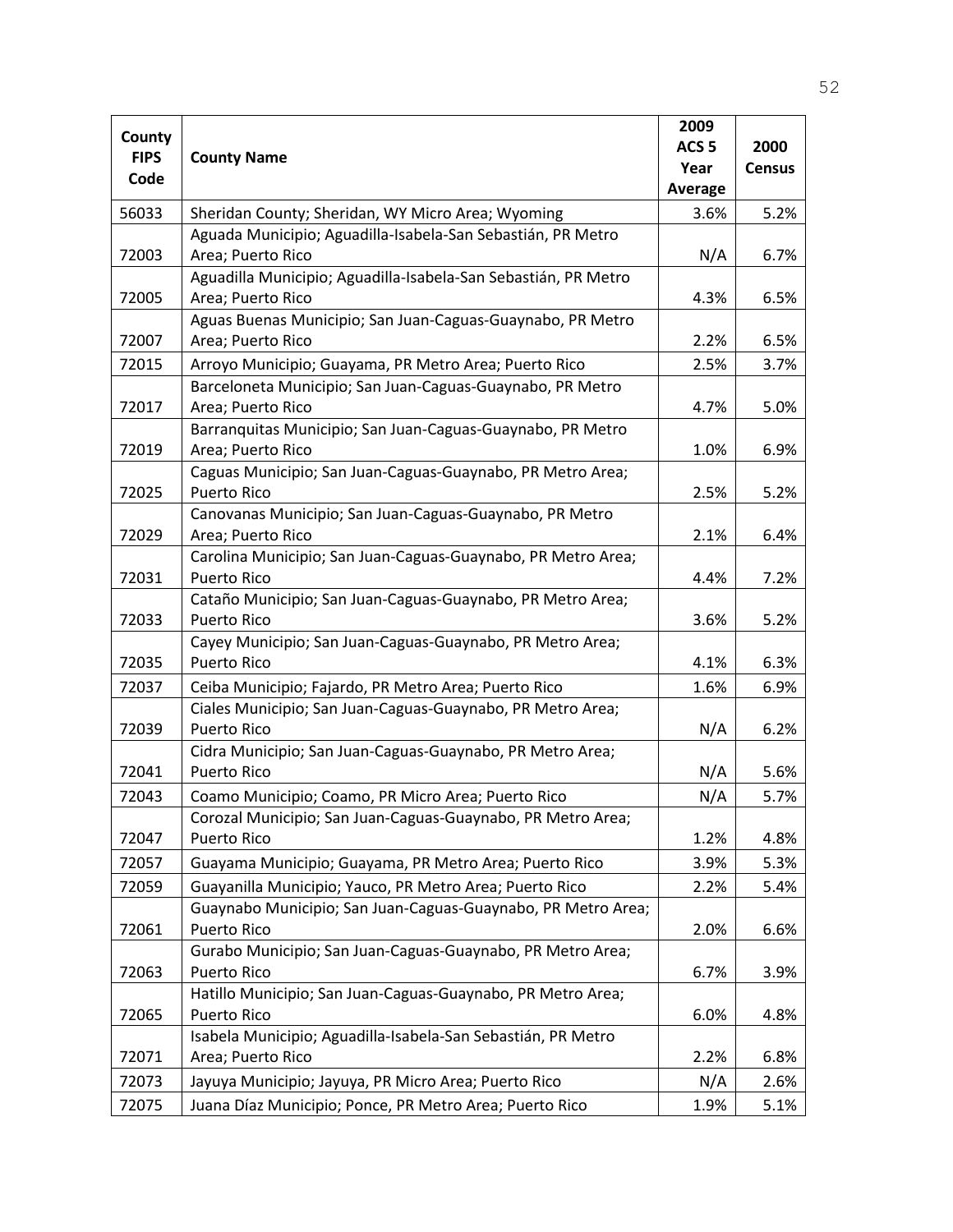| County<br><b>FIPS</b><br>Code | <b>County Name</b>                                               | 2009<br>ACS <sub>5</sub><br>Year<br><b>Average</b> | 2000<br><b>Census</b> |
|-------------------------------|------------------------------------------------------------------|----------------------------------------------------|-----------------------|
|                               | Juncos Municipio; San Juan-Caguas-Guaynabo, PR Metro Area;       |                                                    |                       |
| 72077                         | <b>Puerto Rico</b>                                               | 4.6%                                               | 4.9%                  |
|                               | Lofza Municipio; San Juan-Caguas-Guaynabo, PR Metro Area;        |                                                    |                       |
| 72087                         | <b>Puerto Rico</b>                                               | 1.3%                                               | 4.4%                  |
| 72093                         | Maricao Municipio, Puerto Rico                                   | N/A                                                | 4.5%                  |
|                               | Maunabo Municipio; San Juan-Caguas-Guaynabo, PR Metro Area;      |                                                    |                       |
| 72095                         | <b>Puerto Rico</b>                                               | N/A                                                | 1.7%                  |
|                               | Morovis Municipio; San Juan-Caguas-Guaynabo, PR Metro Area;      |                                                    |                       |
| 72101                         | <b>Puerto Rico</b>                                               | 2.3%                                               | 4.7%                  |
|                               | Naguabo Municipio; San Juan-Caguas-Guaynabo, PR Metro Area;      |                                                    |                       |
| 72103                         | <b>Puerto Rico</b>                                               | 6.4%                                               | 6.3%                  |
|                               | Orocovis Municipio; San Juan-Caguas-Guaynabo, PR Metro Area;     |                                                    |                       |
| 72107                         | <b>Puerto Rico</b>                                               | 0.6%                                               | 5.1%                  |
| 72111                         | Peñuelas Municipio; Yauco, PR Metro Area; Puerto Rico            | 1.9%                                               | 5.0%                  |
| 72113                         | Ponce Municipio; Ponce, PR Metro Area; Puerto Rico               | 2.6%                                               | 4.7%                  |
|                               | Quebradillas Municipio; San Juan-Caguas-Guaynabo, PR Metro       |                                                    |                       |
| 72115                         | Area; Puerto Rico                                                | 2.4%                                               | 4.7%                  |
|                               | Río Grande Municipio; San Juan-Caguas-Guaynabo, PR Metro         |                                                    |                       |
| 72119                         | Area; Puerto Rico                                                | 4.0%                                               | 6.5%                  |
|                               | Sabana Grande Municipio; San Germán-Cabo Rojo, PR Metro          |                                                    |                       |
| 72121                         | Area; Puerto Rico                                                | 1.0%                                               | 5.1%                  |
| 72123                         | Salinas Municipio; Coamo, PR Micro Area; Puerto Rico             | 1.8%                                               | 2.8%                  |
|                               | San Germán Municipio; San Germán-Cabo Rojo, PR Metro Area;       |                                                    |                       |
| 72125                         | <b>Puerto Rico</b>                                               | 1.9%                                               | 6.0%                  |
|                               | San Juan Municipio; San Juan-Caguas-Guaynabo, PR Metro Area;     |                                                    |                       |
| 72127                         | <b>Puerto Rico</b>                                               | 4.5%                                               | 6.2%                  |
| 72133                         | Santa Isabel Municipio; Santa Isabel, PR Micro Area; Puerto Rico | N/A                                                | 1.6%                  |
|                               | Vega Alta Municipio; San Juan-Caguas-Guaynabo, PR Metro Area;    |                                                    |                       |
| 72143                         | Puerto Rico                                                      | 5.0%                                               | 4.8%                  |
| 72147                         | Vieques Municipio, Puerto Rico                                   | 8.4%                                               | 7.0%                  |
| 72149                         | Villalba Municipio; Ponce, PR Metro Area; Puerto Rico            | 1.8%                                               | 4.4%                  |
|                               | Yabucoa Municipio; San Juan-Caguas-Guaynabo, PR Metro Area;      |                                                    |                       |
| 72151                         | Puerto Rico                                                      | 3.8%                                               | 4.8%                  |
| 72153                         | Yauco Municipio; Yauco, PR Metro Area; Puerto Rico               | 2.0%                                               | 6.1%                  |

Note: A property meets the low-vacancy threshold if it is located in a county that was below the national rental vacancy rate for units affordable to low-income households in 2000 (7.3%) and was within the 80th percentile of low-income rental vacancy rates (8.7%) as measured by the 2009 5 year ACS (meaning that 80 percent of counties had a vacancy rate below 8.7 percent in the 2009 5 year ACS).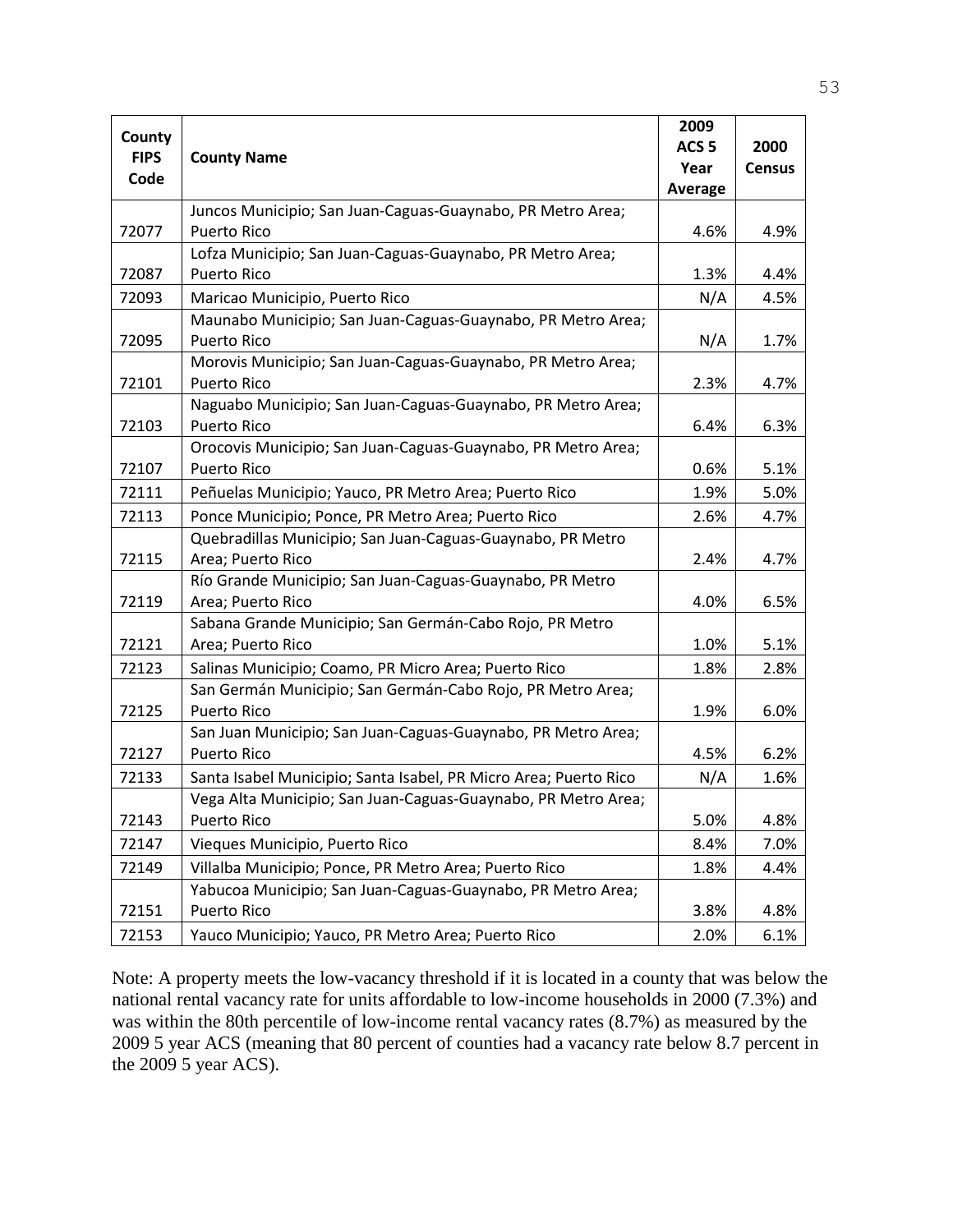# **Attachment B Sample Format for Owners' Requests for Assistance under this Notice:**

Name of Owner:\_\_\_\_\_\_\_\_\_\_\_\_\_\_\_\_\_\_\_\_\_\_\_ Property Name: \_\_\_\_\_\_\_\_\_\_\_\_\_\_\_\_\_\_\_\_\_\_\_\_ Property Address:

- 1. Date of the maturity of the mortgage, expiration of the rental assistance contract, or expiration of the use agreement:
- 2. I have attached a copy of all use agreement, rental assistance contract, and mortgage note documents related to the expiring/expired mortgage, contract or use agreement.
- 3. I have attached a narrative statement explaining how the property meets the description of Category 1, Category 2 or Category 3, as defined in this Notice.
- 4. I have attached documentation (such as a lease) showing that the households identified as at risk and **not** at-risk (under sections 5 and 6 below) resided at the property at the time of the mortgage maturity, rental assistance contract expiration, or use agreement expiration. [Only applicable for properties where the mortgage maturity, rental assistance contract expiration, or use agreement expiration happened before the owner submits the request for assistance.]
- 5. I am seeking enhanced voucher (or project-based voucher) assistance.
- 6. I have attached a statement certifying that I am in compliance with the civil rights threshold requirements set forth at section 4 ("Eligibility") of this Notice.
- 7. Below is a list of unassisted units occupied by at-risk households, accompanied by a calculation that demonstrates that each at-risk household has an annual income equal to or less than HUD's FY 2012 low income limit, **and** 40 percent of the household's adjusted monthly income is less than the applicable monthly rent for the unit.

|                | Unit<br><b>Number</b> | Household<br><b>Name</b> | Size of the<br>Household<br>(e.g., 4)<br>person<br>household) | Household's<br>Annual<br><b>Income</b> | <b>HUD's FY</b><br><b>2012 Low</b><br>income<br>Limit for a<br>Household<br>this Size | Household's<br><b>Adjusted</b><br><b>Monthly</b><br><b>Income</b> | $40\%$ of<br>Household's<br><b>Adjusted</b><br><b>Monthly</b><br><b>Income</b> | Applicable<br><b>Monthly</b><br><b>Rent of</b><br>this Unit |
|----------------|-----------------------|--------------------------|---------------------------------------------------------------|----------------------------------------|---------------------------------------------------------------------------------------|-------------------------------------------------------------------|--------------------------------------------------------------------------------|-------------------------------------------------------------|
| 1              |                       |                          |                                                               |                                        |                                                                                       |                                                                   |                                                                                |                                                             |
| $\overline{2}$ |                       |                          |                                                               |                                        |                                                                                       |                                                                   |                                                                                |                                                             |
| 3              |                       |                          |                                                               |                                        |                                                                                       |                                                                   |                                                                                |                                                             |
| $\overline{4}$ |                       |                          |                                                               |                                        |                                                                                       |                                                                   |                                                                                |                                                             |
| 5              |                       |                          |                                                               |                                        |                                                                                       |                                                                   |                                                                                |                                                             |
| 6              |                       |                          |                                                               |                                        |                                                                                       |                                                                   |                                                                                |                                                             |
| 7              |                       |                          |                                                               |                                        |                                                                                       |                                                                   |                                                                                |                                                             |
| 8              |                       |                          |                                                               |                                        |                                                                                       |                                                                   |                                                                                |                                                             |